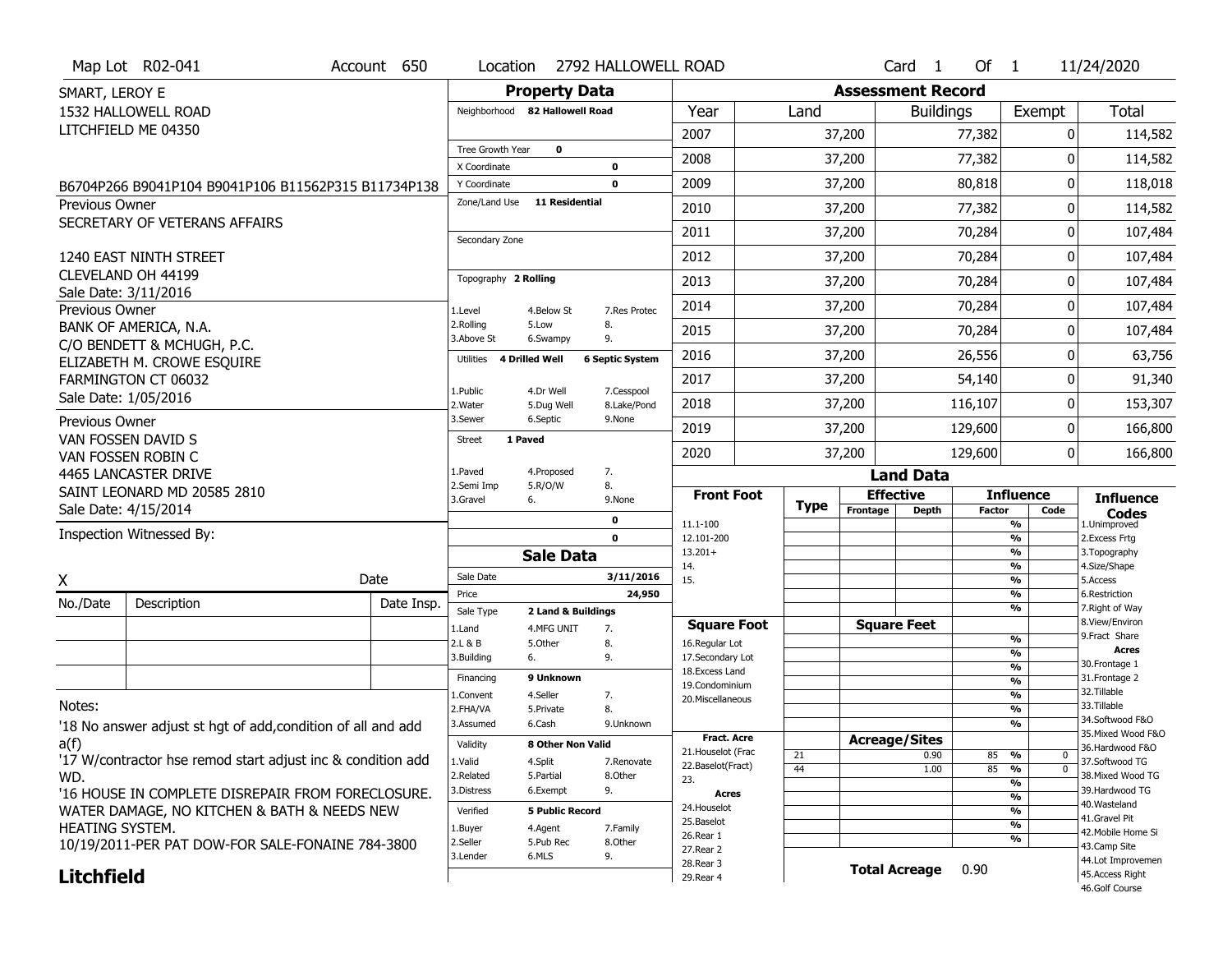|                        |                               |                                                   |                |                           |                |                                       |                          |                                  |                 |                                    | <b>Litchfield</b>                       |                     |       |              |                   |           |       |             |  |
|------------------------|-------------------------------|---------------------------------------------------|----------------|---------------------------|----------------|---------------------------------------|--------------------------|----------------------------------|-----------------|------------------------------------|-----------------------------------------|---------------------|-------|--------------|-------------------|-----------|-------|-------------|--|
|                        | Map Lot R02-041               |                                                   |                |                           |                | Account 650                           |                          | Location                         |                 |                                    |                                         | 2792 HALLOWELL ROAD |       |              | Card <sub>1</sub> | Of $1$    |       | 11/24/2020  |  |
|                        | Building Style 1 Conventional |                                                   | SF Bsmt Living |                           | 0              |                                       |                          | Layout 1 Typical                 |                 |                                    |                                         |                     |       |              |                   |           |       |             |  |
| 0.Uncoded              | 4.Cape                        | 8.Log                                             | Fin Bsmt Grade |                           | 0 <sub>0</sub> |                                       |                          | 1. Typical                       | 4.              |                                    | 7.                                      |                     |       |              |                   |           |       | 12.0'       |  |
| 1.Conv.                | 5.Garrison                    | 9.0ther                                           |                | OPEN-5-CUSTOMIZE          | 0              |                                       |                          | 2.Inadeq                         | 5.              |                                    | 8.                                      |                     |       |              |                   |           | 18.O' |             |  |
| 2.Ranch                | 6.Split                       | 10.Tri-Lev                                        | Heat Type      | 100%                      |                | 1 Hot Water BB                        |                          | 3.                               | 6.              |                                    | 9.                                      |                     |       |              |                   |           |       | <b>SHED</b> |  |
| 3.R Ranch              | 7.Contemp                     | 11.Earth O                                        | 0.Uncoded      |                           | 4.Steam        |                                       | 8.Fl/Wall                | Attic                            | 4 Full Finished |                                    |                                         |                     |       |              |                   |           |       |             |  |
| Dwelling Units 1       |                               |                                                   | 1.HWBB         |                           | 5.FWA          |                                       | 9.No Heat                | 1.1/4 Fin                        | 4.Full Fin      |                                    | 7.                                      |                     |       |              |                   |           |       |             |  |
| Other Units            | 0                             |                                                   | 2.HWCI         |                           | 6.GravWA       |                                       | 10.Radiant               | 2.1/2 Fin                        | 5.Fl/Stair      |                                    | 8.                                      |                     |       |              |                   |           |       |             |  |
| <b>Stories</b>         | 2 Two Story                   |                                                   | 3.H Pump       |                           | 7.Electric     |                                       | 11.Radiant               | 3.3/4 Fin                        | 6.              |                                    | 9.None                                  |                     |       | 22.0         |                   |           |       |             |  |
| $1.1\,$                | 4.1.5                         | 7.1.25                                            | Cool Type      | 0%                        |                | 9 None                                |                          | Insulation                       | 1 Full          |                                    |                                         |                     |       |              |                   |           |       |             |  |
| 2.2                    | 5.1.75                        | 8.3.5                                             | 1.Refrig       |                           | 4.W&C Air      |                                       | 7.RadHW                  | 1.Full                           | 4.Minimal       |                                    | 7.                                      |                     | 10.0' |              |                   |           |       |             |  |
| 3.3                    | 6.2.5                         | 9.4                                               | 2.Evapor       |                           | 5.Monitor-     | 8.                                    |                          | 2.Heavy                          | 5.Partial       |                                    | 8.                                      |                     |       | <b>WD</b>    |                   |           |       |             |  |
| Exterior Walls 2 Vinyl |                               |                                                   | 3.H Pump       |                           | 6.Monitor-     |                                       | 9.None                   | 3.Capped                         | 6.              |                                    | 9.None                                  |                     |       |              |                   |           |       |             |  |
| 0.Uncoded              | 4.Asbestos                    | 8.Concrete                                        | Kitchen Style  |                           | 2 Typical      |                                       |                          | Unfinished %                     | 0%              |                                    |                                         |                     |       |              |                   |           |       |             |  |
| 1.Wd Clapb             | 5.Stucco                      | 9.Other                                           | 1.Modern       |                           | 4.Obsolete     | 7.                                    |                          | Grade & Factor                   |                 |                                    | 3 Average 105%                          |                     |       |              |                   |           |       |             |  |
| 2.Vinyl                | 6.Brick                       | 10.Wd shin                                        | 2. Typical     |                           | 5.             | 8.                                    |                          | 1.E Grade                        |                 | 4.B Grade                          | 7.AAA Grad                              |                     |       |              |                   |           |       |             |  |
| 3.Compos.              | 7.Stone                       | 11.T1-11                                          | 3.Old Type     |                           | 6.             |                                       | 9.None                   | 2.D Grade                        |                 | 5.A Grade                          | 8.M&S                                   |                     |       | 11/2sFr/C.S. |                   |           |       |             |  |
| Roof Surface           | 1 Asphalt Shingles            |                                                   | Bath(s) Style  |                           |                | 2 Typical Bath(s)                     |                          | 3.C Grade                        |                 | 6.AA Grade                         | 9.Same                                  |                     |       |              |                   |           |       |             |  |
| 1.Asphalt              | 4.Composit                    | 7.Rolled R                                        | 1.Modern       |                           | 4.Obsolete     | 7.                                    |                          | SQFT (Footprint) 704             |                 |                                    |                                         |                     |       | 19.0         |                   |           |       |             |  |
| 2.Slate                | 5.Wood                        | 8.                                                | 2. Typical     |                           | 5.             | 8.                                    |                          | Condition                        | 6 Good          |                                    |                                         |                     |       |              |                   |           |       |             |  |
| 3. Metal               | 6.Other                       | 9.                                                | 3.Old Type     |                           | 6.             |                                       | 9.None                   | 1.Poor                           | 4.Avg           |                                    | 7.V G                                   |                     |       |              |                   | 2sA(f)BFr |       |             |  |
| SF Masonry Trim 0      |                               |                                                   | # Rooms        |                           | 6              |                                       |                          | 2.Fair                           | $5.$ Avg $+$    |                                    | 8.Exc                                   |                     |       |              |                   |           |       | 22.0        |  |
| OPEN-3-CUSTOM 0        |                               |                                                   | # Bedrooms     |                           | 3              |                                       |                          | 3.Avg-                           | 6.Good          |                                    | 9.Same                                  |                     |       | 18.0'        |                   |           |       |             |  |
| OPEN-4-CUSTOM 0        |                               |                                                   | # Full Baths   |                           | $\mathbf{2}$   |                                       |                          | Phys. % Good                     |                 | 0%                                 |                                         |                     |       |              |                   |           |       |             |  |
| Year Built             | 1905                          |                                                   | # Half Baths   |                           | $\mathbf{1}$   |                                       |                          | Funct. % Good                    |                 | 100%                               |                                         |                     |       |              |                   |           |       |             |  |
| Year Remodeled 2016    |                               |                                                   |                | # Addn Fixtures           | $\mathbf{1}$   |                                       |                          | <b>Functional Code</b>           |                 | 9 None                             |                                         |                     |       |              |                   |           |       |             |  |
| Foundation             | 3 Brick &/or Stone            |                                                   | # Fireplaces   |                           | 0              |                                       |                          | 1.Incomp                         | 4.Delap         |                                    | 7.No Power                              |                     |       |              |                   | 32.0'     |       |             |  |
| 1.Concrete             | 4.Wood                        | 7.                                                |                |                           |                |                                       |                          | 2.O-Built                        | 5.Bsmt          |                                    | 8.LongTerm                              |                     |       |              |                   |           |       |             |  |
| 2.C Block              | 5.Slab                        | 8.                                                |                |                           |                |                                       |                          | 3.Damage                         |                 | 6.Common                           | 9.None                                  |                     |       |              |                   | OP 5.0    |       |             |  |
| 3.Br/Stone             | 6.Piers                       | 9.                                                |                |                           |                |                                       |                          | Econ. % Good                     | 85%             |                                    |                                         |                     |       |              |                   | 80'       |       |             |  |
| Basement               | <b>4 Full Basement</b>        |                                                   |                |                           |                |                                       |                          | Economic Code None               |                 |                                    |                                         |                     |       |              |                   |           |       |             |  |
| 1.1/4 Bmt              | 4.Full Bmt                    | 7.                                                |                |                           |                |                                       |                          | 0.None                           |                 | 3.No Power                         | 9.None                                  |                     |       |              |                   |           |       |             |  |
| 2.1/2 Bmt              | 5.Crawl Sp                    | 8.                                                |                |                           |                |                                       |                          | 1.Location                       |                 | 4.Generate                         | 8.                                      |                     |       |              |                   |           |       |             |  |
| 3.3/4 Bmt              | 6.                            | 9.None                                            |                |                           |                | Software                              |                          | 2.Encroach                       |                 | 5.Multi-Fa                         | 9.                                      |                     |       |              |                   |           |       |             |  |
| Bsmt Gar # Cars 0      |                               |                                                   |                |                           |                | A Division of Harris Computer Systems |                          | Entrance Code 1 Interior Inspect |                 |                                    |                                         |                     |       |              |                   |           |       |             |  |
| Wet Basement           | 2 Damp Basement               |                                                   |                |                           |                |                                       |                          | 1.Interior                       | 4.Vacant        |                                    | 7.                                      |                     |       |              |                   |           |       |             |  |
| 1.Dry                  | 4.Dirt Flr                    | 7.                                                |                |                           |                |                                       |                          | 2.Refusal                        |                 | 5.Estimate                         | 8.                                      |                     |       |              |                   |           |       |             |  |
| 2.Damp                 | 5.                            | 8.                                                |                |                           |                |                                       |                          | 3.Informed                       |                 | 6.Existing                         | 9.                                      |                     |       |              |                   |           |       |             |  |
| 3.Wet                  | 6.                            | 9.                                                |                |                           |                |                                       |                          | Information Code 3 Tenant        |                 |                                    |                                         |                     |       |              |                   |           |       |             |  |
|                        |                               |                                                   |                |                           |                |                                       |                          | 1.0wner                          | 4.Agent         |                                    | 7.Vacant                                |                     |       |              |                   |           |       |             |  |
|                        |                               |                                                   |                |                           |                |                                       |                          | 2.Relative                       |                 | 5.Estimate                         | 8.                                      |                     |       |              |                   |           |       |             |  |
|                        |                               |                                                   |                | Date Inspected 10/24/2018 |                |                                       |                          | 3.Tenant                         | 6.Other         |                                    | 9.                                      |                     |       |              |                   |           |       |             |  |
|                        |                               | <b>Additions, Outbuildings &amp; Improvements</b> |                |                           |                |                                       |                          |                                  |                 |                                    | 1.One Story Fram                        |                     |       |              |                   |           |       |             |  |
| Type                   |                               | Year                                              | Units          |                           | Grade   Cond   |                                       | Phys.   Funct.           | Sound Value                      |                 |                                    | 2. Two Story Fram                       |                     |       |              |                   |           |       |             |  |
| 21 Open Frame          |                               | 0                                                 | 40             | 9100                      | 19             | 0                                     | % 0<br>$\%$              |                                  |                 |                                    | 3. Three Story Fr                       |                     |       |              |                   |           |       |             |  |
| 4 1 & 1/2 Story Fr     |                               | 0                                                 | 342            | 9100                      | 9              | 0                                     | % 0<br>$\%$              |                                  |                 | 4.1 & 1/2 Story<br>5.1 & 3/4 Story |                                         |                     |       |              |                   |           |       |             |  |
|                        |                               |                                                   |                |                           |                |                                       |                          |                                  |                 | 6.2 & 1/2 Story                    |                                         |                     |       |              |                   |           |       |             |  |
| 68 Wood Deck/s         |                               | 2016                                              | $ 220\rangle$  | $ 3100\rangle$            | $ 4\rangle$    | 0                                     | % 100<br>$\sqrt[6]{\ }$  |                                  |                 |                                    | 21.Open Frame Por                       |                     |       |              |                   |           |       |             |  |
| 24 Frame Shed          |                               | 0                                                 |                |                           |                | $\frac{0}{0}$                         |                          | % 800                            |                 |                                    | 22.Encl Frame Por                       |                     |       |              |                   |           |       |             |  |
|                        |                               |                                                   |                |                           |                | $\frac{9}{6}$                         | $\%$                     |                                  |                 |                                    | 23. Frame Garage                        |                     |       |              |                   |           |       |             |  |
|                        |                               |                                                   |                |                           |                | $\frac{1}{2}$                         | $\overline{\frac{0}{0}}$ |                                  |                 | 24.Frame Shed                      |                                         |                     |       |              |                   |           |       |             |  |
|                        |                               |                                                   |                |                           |                |                                       |                          |                                  |                 |                                    |                                         |                     |       |              |                   |           |       |             |  |
|                        |                               |                                                   |                |                           |                | $\sqrt{6}$                            | $\overline{\frac{0}{0}}$ |                                  |                 |                                    | 25. Frame Bay Wind<br>26.1SFr Overhang  |                     |       |              |                   |           |       |             |  |
|                        |                               |                                                   |                |                           |                | $\frac{9}{6}$                         | $\overline{\frac{0}{0}}$ |                                  |                 |                                    |                                         |                     |       |              |                   |           |       |             |  |
|                        |                               |                                                   |                |                           |                | $\%$                                  | $\overline{\frac{0}{0}}$ |                                  |                 |                                    | 27.Unfin Basement<br>28. Unfinished Att |                     |       |              |                   |           |       |             |  |
|                        |                               |                                                   |                |                           |                | $\sqrt{6}$                            | $\sqrt{6}$               |                                  |                 |                                    |                                         |                     |       |              |                   |           |       |             |  |
|                        |                               |                                                   |                |                           |                |                                       |                          |                                  |                 |                                    | 29. Finished Attic                      |                     |       |              |                   |           |       |             |  |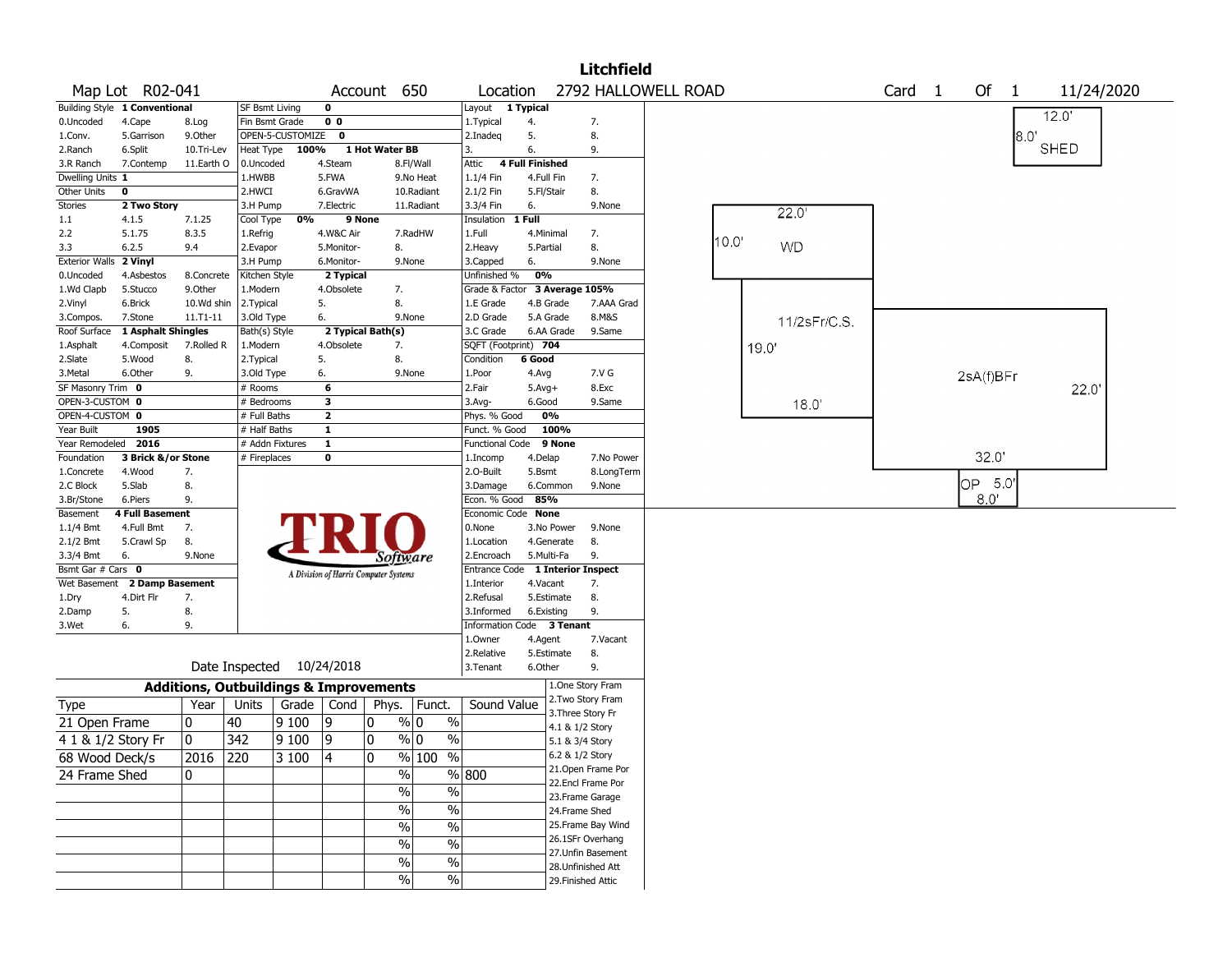|                                     | Map Lot R02-042                                            | Account 611 | Location                         |                        | 2796 HALLOWELL ROAD        |                                   |             |                          | Card <sub>1</sub>  | Of $1$        |                                           | 11/24/2020                        |
|-------------------------------------|------------------------------------------------------------|-------------|----------------------------------|------------------------|----------------------------|-----------------------------------|-------------|--------------------------|--------------------|---------------|-------------------------------------------|-----------------------------------|
| SMART, LEROY                        |                                                            |             |                                  | <b>Property Data</b>   |                            |                                   |             | <b>Assessment Record</b> |                    |               |                                           |                                   |
|                                     | 1532 HALLOWELL RD                                          |             | Neighborhood 1 Rural             |                        |                            | Year                              | Land        |                          | <b>Buildings</b>   |               | Exempt                                    | <b>Total</b>                      |
|                                     | LITCHFIELD ME 04350                                        |             |                                  |                        |                            | 2007                              |             | 20,400                   |                    | 52,229        | 0                                         | 72,629                            |
|                                     |                                                            |             | Tree Growth Year<br>X Coordinate | $\mathbf 0$            |                            | 2008                              |             | 20,400                   |                    | 52,126        | 0                                         | 72,526                            |
|                                     | B7054P270 B13018P198                                       |             | Y Coordinate                     |                        | $\mathbf 0$<br>$\mathbf 0$ | 2009                              |             | 20,400                   |                    | 71,311        | 0                                         | 91,711                            |
| Previous Owner                      |                                                            |             | Zone/Land Use                    | <b>11 Residential</b>  |                            | 2010                              |             | 20,400                   |                    | 52,023        | 0                                         | 72,423                            |
|                                     | MONROE, CHRISTOPHER J.                                     |             |                                  |                        |                            | 2011                              |             | 20,400                   |                    | 59,981        | 0                                         | 80,381                            |
|                                     | 2793 RICHMOND ROAD                                         |             | Secondary Zone                   |                        |                            | 2012                              |             | 20,400                   |                    | 32,639        | 0                                         | 53,039                            |
|                                     | LITCHFIELD ME 04350                                        |             | Topography 2 Rolling             |                        |                            | 2013                              |             |                          |                    |               |                                           |                                   |
|                                     | Sale Date: 8/30/2018                                       |             |                                  |                        |                            |                                   |             | 20,400                   |                    | 33,806        | 0                                         | 54,206                            |
| Previous Owner                      |                                                            |             | 1.Level<br>2.Rolling             | 4.Below St<br>5.Low    | 7.Res Protec<br>8.         | 2014                              |             | 20,400                   |                    | 33,703        | 0                                         | 54,103                            |
| GUAY, ANGELA M.<br>23 BAXTER AVENUE |                                                            |             | 3.Above St                       | 6.Swampy               | 9.                         | 2015                              |             | 20,400                   |                    | 33,600        | 0                                         | 54,000                            |
|                                     |                                                            |             | Utilities 4 Drilled Well         |                        | <b>6 Septic System</b>     | 2016                              |             | 20,400                   |                    | 33,497        | 0                                         | 53,897                            |
| AUBURN ME 04210                     |                                                            |             | 1.Public                         | 4.Dr Well              | 7.Cesspool                 | 2017                              |             | 20,400                   |                    | 33,394        | 0                                         | 53,794                            |
|                                     | Sale Date: 10/21/2015                                      |             | 2. Water                         | 5.Dug Well             | 8.Lake/Pond                | 2018                              |             | 8,400                    |                    | 3,329         | 0                                         | 11,729                            |
| Previous Owner                      | SKONIECKI, JANINE M                                        |             | 3.Sewer                          | 6.Septic               | 9.None                     | 2019                              |             | 13,700                   |                    | 6,200         | 0                                         | 19,900                            |
|                                     | 105 PLEASANT POND ROAD                                     |             | <b>Street</b><br>1 Paved         |                        |                            | 2020                              |             | 13,700                   |                    | 61,100        | 0                                         | 74,800                            |
|                                     |                                                            |             | 1.Paved                          | 4.Proposed             | 7.                         |                                   |             |                          | <b>Land Data</b>   |               |                                           |                                   |
| TURNER ME 04282                     |                                                            |             | 2.Semi Imp<br>3.Gravel           | 5.R/O/W<br>6.          | 8.<br>9.None               | <b>Front Foot</b>                 | <b>Type</b> | <b>Effective</b>         |                    |               | <b>Influence</b>                          | <b>Influence</b>                  |
|                                     | Sale Date: 9/20/2013                                       |             |                                  |                        | $\mathbf 0$                | 11.1-100                          |             | Frontage                 | <b>Depth</b>       | <b>Factor</b> | Code<br>$\frac{9}{6}$                     | <b>Codes</b><br>1.Unimproved      |
|                                     | Inspection Witnessed By:                                   |             |                                  |                        | $\mathbf 0$                | 12.101-200                        |             |                          |                    |               | $\overline{\frac{9}{6}}$                  | 2. Excess Frtg                    |
|                                     |                                                            |             |                                  | <b>Sale Data</b>       |                            | $13.201+$<br>14.                  |             |                          |                    |               | $\frac{9}{6}$<br>$\overline{\frac{9}{6}}$ | 3. Topography<br>4.Size/Shape     |
| $\overline{\mathsf{x}}$             |                                                            | Date        | Sale Date                        |                        | 8/30/2018                  | 15.                               |             |                          |                    |               | $\frac{9}{6}$                             | 5.Access                          |
| No./Date                            | Description                                                | Date Insp.  | Price<br>Sale Type               | 2 Land & Buildings     | 3,000                      |                                   |             |                          |                    |               | $\overline{\frac{9}{6}}$<br>$\frac{9}{6}$ | 6.Restriction<br>7. Right of Way  |
|                                     |                                                            |             | 1.Land                           | 4.MFG UNIT             | 7.                         | <b>Square Foot</b>                |             |                          | <b>Square Feet</b> |               |                                           | 8.View/Environ                    |
|                                     |                                                            |             | 2.L & B                          | 5.Other                | 8.                         | 16.Regular Lot                    |             |                          |                    |               | %                                         | 9.Fract Share<br><b>Acres</b>     |
|                                     |                                                            |             | 3.Building                       | 6.                     | 9.                         | 17.Secondary Lot                  |             |                          |                    |               | %<br>%                                    | 30. Frontage 1                    |
|                                     |                                                            |             | Financing                        | 9 Unknown              |                            | 18. Excess Land<br>19.Condominium |             |                          |                    |               | %                                         | 31. Frontage 2                    |
|                                     |                                                            |             | 1.Convent                        | 4.Seller               | 7.                         | 20.Miscellaneous                  |             |                          |                    |               | %                                         | 32. Tillable                      |
| Notes:                              |                                                            |             | 2.FHA/VA                         | 5.Private              | 8.                         |                                   |             |                          |                    |               | %                                         | 33.Tillable<br>34.Softwood F&O    |
|                                     | 3/27/20 w/ contractor. Add 2sFr Addn. Adj cond + funct. of |             | 3.Assumed                        | 6.Cash                 | 9.Unknown                  | Fract. Acre                       |             |                          |                    |               | %                                         | 35. Mixed Wood F&O                |
| dwelling                            |                                                            |             | Validity                         | 4 Split/Assemblage     |                            | 21. Houselot (Frac                |             | <b>Acreage/Sites</b>     |                    |               |                                           | 36.Hardwood F&O                   |
|                                     | '18 per site visit w/ new owner adjust functional will be  |             | 1.Valid                          | 4.Split                | 7.Renovate                 | 22.Baselot(Fract)                 | 21          |                          | 0.30               | 100           | %<br>0<br>$\frac{9}{6}$                   | 37.Softwood TG                    |
| demoed.                             |                                                            |             | 2.Related                        | 5.Partial              | 8.Other                    | 23.                               |             |                          |                    |               | %                                         | 38. Mixed Wood TG                 |
|                                     | '17 not demoed check 2018                                  |             | 3.Distress                       | 6.Exempt               | 9.                         | Acres                             |             |                          |                    |               | %                                         | 39.Hardwood TG                    |
|                                     |                                                            |             | Verified                         | <b>5 Public Record</b> |                            | 24. Houselot                      |             |                          |                    |               | %                                         | 40.Wasteland<br>41.Gravel Pit     |
|                                     |                                                            |             | 1.Buyer                          | 4.Agent                | 7.Family                   | 25.Baselot                        |             |                          |                    |               | %                                         | 42. Mobile Home Si                |
|                                     |                                                            |             | 2.Seller                         | 5.Pub Rec              | 8.Other                    | 26.Rear 1<br>27.Rear 2            |             |                          |                    |               | %                                         | 43.Camp Site                      |
|                                     |                                                            |             | 3.Lender                         | 6.MLS                  | 9.                         |                                   |             |                          |                    |               |                                           | 44.Lot Improvemen                 |
|                                     |                                                            |             |                                  |                        |                            | 28. Rear 3                        |             |                          |                    |               |                                           |                                   |
| <b>Litchfield</b>                   |                                                            |             |                                  |                        |                            | 29. Rear 4                        |             | <b>Total Acreage</b>     |                    | 0.30          |                                           | 45.Access Right<br>46.Golf Course |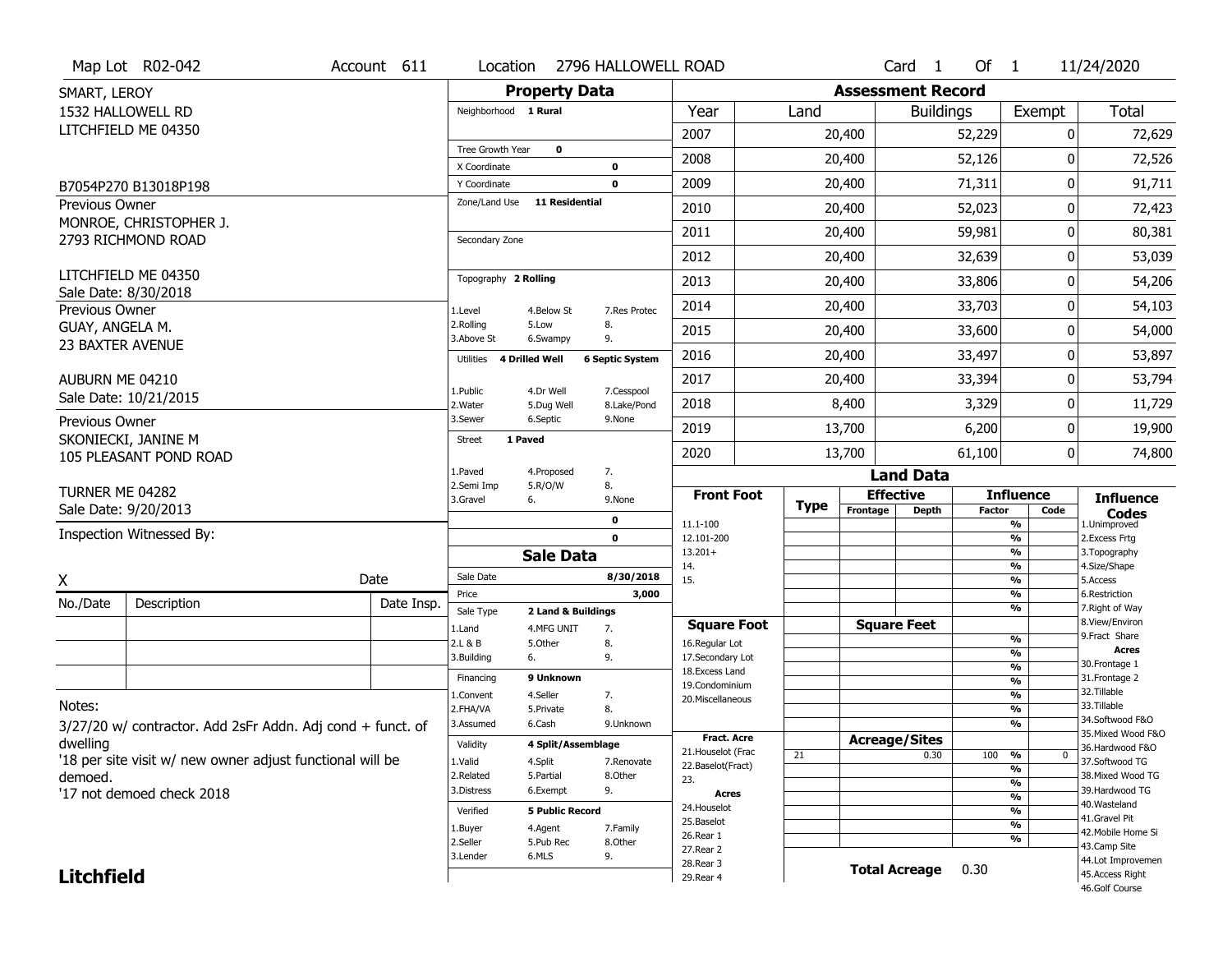|                       |                               |                                                   |                           |                  |                |                                       |                          |                      |                              | Litchfield         |                     |       |                   |      |            |  |
|-----------------------|-------------------------------|---------------------------------------------------|---------------------------|------------------|----------------|---------------------------------------|--------------------------|----------------------|------------------------------|--------------------|---------------------|-------|-------------------|------|------------|--|
|                       | Map Lot R02-042               |                                                   |                           |                  |                | Account 611                           |                          | Location             |                              |                    | 2796 HALLOWELL ROAD |       | Card <sub>1</sub> | Of 1 | 11/24/2020 |  |
|                       | Building Style 1 Conventional |                                                   | <b>SF Bsmt Living</b>     |                  | $\mathbf 0$    |                                       |                          | Layout               | 2 Inadequate                 |                    |                     |       |                   |      |            |  |
| 0.Uncoded             | 4.Cape                        | 8.Log                                             | Fin Bsmt Grade            |                  | 0 <sub>0</sub> |                                       |                          | 1.Typical            | 4.                           | 7.                 |                     |       |                   |      |            |  |
| 1.Conv.               | 5.Garrison                    | 9.0ther                                           |                           | OPEN-5-CUSTOMIZE | $\mathbf 0$    |                                       |                          | 2.Inadeq             | 5.                           | 8.                 |                     |       | 2sFr              |      |            |  |
| 2.Ranch               | 6.Split                       | 10.Tri-Lev                                        | Heat Type                 | 100%             |                | 1 Hot Water BB                        |                          | 3.                   | 6.                           | 9.                 |                     | 12.0' |                   |      |            |  |
| 3.R Ranch             | 7.Contemp                     | 11.Earth O                                        | 0.Uncoded                 |                  | 4.Steam        |                                       | 8.Fl/Wall                | Attic                | 4 Full Finished              |                    |                     |       |                   |      |            |  |
| Dwelling Units 3      |                               |                                                   | 1.HWBB                    |                  | 5.FWA          |                                       | 9.No Heat                | 1.1/4 Fin            | 4.Full Fin                   | 7.                 |                     |       |                   |      |            |  |
| Other Units           | 0                             |                                                   | 2.HWCI                    |                  | 6.GravWA       |                                       | 10.Radiant               | 2.1/2 Fin            | 5.Fl/Stair                   | 8.                 |                     |       | 26.0'             |      |            |  |
| Stories               | 2 Two Story                   |                                                   | 3.H Pump                  |                  | 7.Electric     |                                       | 11.Radiant               | 3.3/4 Fin            | 6.                           | 9.None             |                     |       |                   |      |            |  |
| 1.1                   | 4.1.5                         | 7.1.25                                            | Cool Type                 | 0%               | 9 None         |                                       |                          | Insulation           | 1 Full                       |                    |                     |       |                   |      |            |  |
| 2.2                   | 5.1.75                        | 8.3.5                                             | 1.Refrig                  |                  | 4.W&C Air      |                                       | 7.RadHW                  | 1.Full               | 4.Minimal                    | 7.                 |                     |       |                   |      |            |  |
| 3.3                   | 6.2.5                         | 9.4                                               | 2.Evapor                  |                  | 5.Monitor-     | 8.                                    |                          | 2.Heavy              | 5.Partial                    | 8.                 |                     |       |                   |      |            |  |
| <b>Exterior Walls</b> | 2 Vinyl                       |                                                   | 3.H Pump                  |                  | 6.Monitor-     |                                       | 9.None                   | 3.Capped             | 6.                           | 9.None             |                     |       |                   |      |            |  |
| 0.Uncoded             | 4.Asbestos                    | 8.Concrete                                        | Kitchen Style             |                  | 3 Old Style    |                                       |                          | Unfinished %         | 0%                           |                    |                     |       |                   |      |            |  |
| 1.Wd Clapb            | 5.Stucco                      | 9.0ther                                           | 1.Modern                  |                  | 4.Obsolete     | 7.                                    |                          | Grade & Factor       | 2 Fair 100%                  |                    |                     |       |                   |      |            |  |
| 2.Vinyl               | 6.Brick                       | 10.Wd shin                                        | 2. Typical                |                  | 5.             | 8.                                    |                          | 1.E Grade            | 4.B Grade                    | 7.AAA Grad         |                     |       | 2sA(f)BFr         |      |            |  |
| 3.Compos.             | 7.Stone                       | $11.71 - 11$                                      | 3.Old Type                |                  | 6.             |                                       | 9.None                   | 2.D Grade            | 5.A Grade                    | 8.M&S              |                     |       |                   |      |            |  |
| Roof Surface          | 3 Sheet Metal                 |                                                   | Bath(s) Style             |                  | 3 Old Style    |                                       |                          | 3.C Grade            | 6.AA Grade                   | 9.Same             |                     |       |                   |      |            |  |
| 1.Asphalt             | 4.Composit                    | 7.Rolled R                                        | 1.Modern                  |                  | 4.Obsolete     | 7.                                    |                          | SQFT (Footprint) 936 |                              |                    |                     |       |                   |      |            |  |
| 2.Slate               | 5.Wood                        | 8.                                                | 2. Typical                |                  | 5.             | 8.                                    |                          | Condition            | 5 Above Average              |                    |                     | 36.0  |                   |      |            |  |
| 3.Metal               | 6.Other                       | 9.                                                | 3.Old Type                |                  | 6.             |                                       | 9.None                   | 1.Poor               | 4.Avg                        | 7.V G              |                     |       |                   |      |            |  |
| SF Masonry Trim 0     |                               |                                                   | # Rooms                   |                  | 0              |                                       |                          | 2.Fair               | $5.Avg+$                     | 8.Exc              |                     |       |                   |      |            |  |
| OPEN-3-CUSTOM 0       |                               |                                                   | $#$ Bedrooms              |                  | $\mathbf 0$    |                                       |                          | 3.Avg-               | 6.Good                       | 9.Same             |                     |       |                   |      |            |  |
| OPEN-4-CUSTOM 0       |                               |                                                   | # Full Baths              |                  | 4              |                                       |                          | Phys. % Good         | 0%                           |                    |                     |       |                   |      |            |  |
| Year Built            | 1900                          |                                                   | # Half Baths              |                  | $\mathbf 0$    |                                       |                          | Funct. % Good        | 45%                          |                    |                     |       |                   |      |            |  |
| Year Remodeled        | 2004                          |                                                   | # Addn Fixtures           |                  | $\pmb{0}$      |                                       |                          |                      | Functional Code 1 Incomplete |                    |                     |       |                   |      |            |  |
| Foundation            | 3 Brick &/or Stone            |                                                   | # Fireplaces              |                  | 0              |                                       |                          | 1.Incomp             | 4.Delap                      | 7.No Power         |                     |       |                   |      |            |  |
| 1.Concrete            | 4.Wood                        | 7.                                                |                           |                  |                |                                       |                          | 2.0-Built            | 5.Bsmt                       | 8.LongTerm         |                     |       |                   |      |            |  |
| 2.C Block             | 5.Slab                        | 8.                                                |                           |                  |                |                                       |                          | 3.Damage             | 6.Common                     | 9.None             |                     |       |                   |      |            |  |
| 3.Br/Stone            | 6.Piers                       | 9.                                                |                           |                  |                |                                       |                          | Econ. % Good 100%    |                              |                    |                     |       | 26.0'             |      |            |  |
| Basement              | <b>4 Full Basement</b>        |                                                   |                           |                  |                |                                       |                          | Economic Code None   |                              |                    |                     |       |                   |      |            |  |
| 1.1/4 Bmt             | 4.Full Bmt                    | 7.                                                |                           |                  |                |                                       |                          | 0.None               | 3.No Power                   | 9.None             |                     |       |                   |      |            |  |
| 2.1/2 Bmt             | 5.Crawl Sp                    | 8.                                                |                           |                  |                |                                       |                          | 1.Location           | 4.Generate                   | 8.                 |                     |       |                   |      |            |  |
| 3.3/4 Bmt             | 6.                            | 9.None                                            |                           |                  |                | Software                              |                          | 2.Encroach           | 5.Multi-Fa                   | 9.                 |                     |       |                   |      |            |  |
| Bsmt Gar # Cars 0     |                               |                                                   |                           |                  |                | A Division of Harris Computer Systems |                          | <b>Entrance Code</b> | 5 Estimated                  |                    |                     |       |                   |      |            |  |
| Wet Basement          | <b>3 Wet Basement</b>         |                                                   |                           |                  |                |                                       |                          | 1.Interior           | 4.Vacant                     | 7.                 |                     |       |                   |      |            |  |
| 1.Dry                 | 4.Dirt Flr                    | 7.                                                |                           |                  |                |                                       |                          | 2.Refusal            | 5.Estimate                   | 8.                 |                     |       |                   |      |            |  |
| 2.Damp                | 5.                            | 8.                                                |                           |                  |                |                                       |                          | 3.Informed           | 6.Existing                   | 9.                 |                     |       |                   |      |            |  |
| 3.Wet                 | 6.                            | 9.                                                |                           |                  |                |                                       |                          |                      | Information Code 7 Vacant    |                    |                     |       |                   |      |            |  |
|                       |                               |                                                   |                           |                  |                |                                       |                          | 1.Owner              | 4.Agent                      | 7.Vacant           |                     |       |                   |      |            |  |
|                       |                               |                                                   |                           |                  |                |                                       |                          | 2.Relative           | 5.Estimate                   | 8.                 |                     |       |                   |      |            |  |
|                       |                               |                                                   | Date Inspected 10/17/2018 |                  |                |                                       |                          | 3. Tenant            | 6.Other                      | 9.                 |                     |       |                   |      |            |  |
|                       |                               | <b>Additions, Outbuildings &amp; Improvements</b> |                           |                  |                |                                       |                          |                      |                              | 1.One Story Fram   |                     |       |                   |      |            |  |
| Type                  |                               | Year                                              | Units                     | Grade            | Cond           | Phys.                                 | Funct.                   | Sound Value          |                              | 2. Two Story Fram  |                     |       |                   |      |            |  |
|                       |                               | 2020                                              |                           |                  |                | 0                                     | % 45                     |                      |                              | 3. Three Story Fr  |                     |       |                   |      |            |  |
|                       | 2 Two Story Frame             |                                                   | 312                       | 9100             | 4              |                                       | $\%$                     |                      |                              | 4.1 & 1/2 Story    |                     |       |                   |      |            |  |
|                       |                               |                                                   |                           |                  |                | %                                     | $\%$                     |                      |                              | 5.1 & 3/4 Story    |                     |       |                   |      |            |  |
|                       |                               |                                                   |                           |                  |                | $\frac{0}{0}$                         | $\frac{0}{0}$            |                      |                              | 6.2 & 1/2 Story    |                     |       |                   |      |            |  |
|                       |                               |                                                   |                           |                  |                | $\sqrt{2}$                            | $\frac{0}{0}$            |                      |                              | 21.Open Frame Por  |                     |       |                   |      |            |  |
|                       |                               |                                                   |                           |                  |                |                                       |                          |                      |                              | 22.Encl Frame Por  |                     |       |                   |      |            |  |
|                       |                               |                                                   |                           |                  |                | $\frac{0}{6}$                         | $\overline{\frac{0}{0}}$ |                      |                              | 23. Frame Garage   |                     |       |                   |      |            |  |
|                       |                               |                                                   |                           |                  |                | $\sqrt{6}$                            | $\overline{\frac{0}{0}}$ |                      |                              | 24.Frame Shed      |                     |       |                   |      |            |  |
|                       |                               |                                                   |                           |                  |                | $\frac{1}{2}$                         | $\overline{\frac{0}{0}}$ |                      |                              | 25. Frame Bay Wind |                     |       |                   |      |            |  |
|                       |                               |                                                   |                           |                  |                | $\sqrt{2}$                            | $\%$                     |                      |                              | 26.1SFr Overhang   |                     |       |                   |      |            |  |
|                       |                               |                                                   |                           |                  |                |                                       |                          |                      |                              | 27. Unfin Basement |                     |       |                   |      |            |  |
|                       |                               |                                                   |                           |                  |                | $\%$                                  | $\%$                     |                      |                              | 28. Unfinished Att |                     |       |                   |      |            |  |
|                       |                               |                                                   |                           |                  |                | $\sqrt{6}$                            | $\%$                     |                      |                              | 29. Finished Attic |                     |       |                   |      |            |  |
|                       |                               |                                                   |                           |                  |                |                                       |                          |                      |                              |                    |                     |       |                   |      |            |  |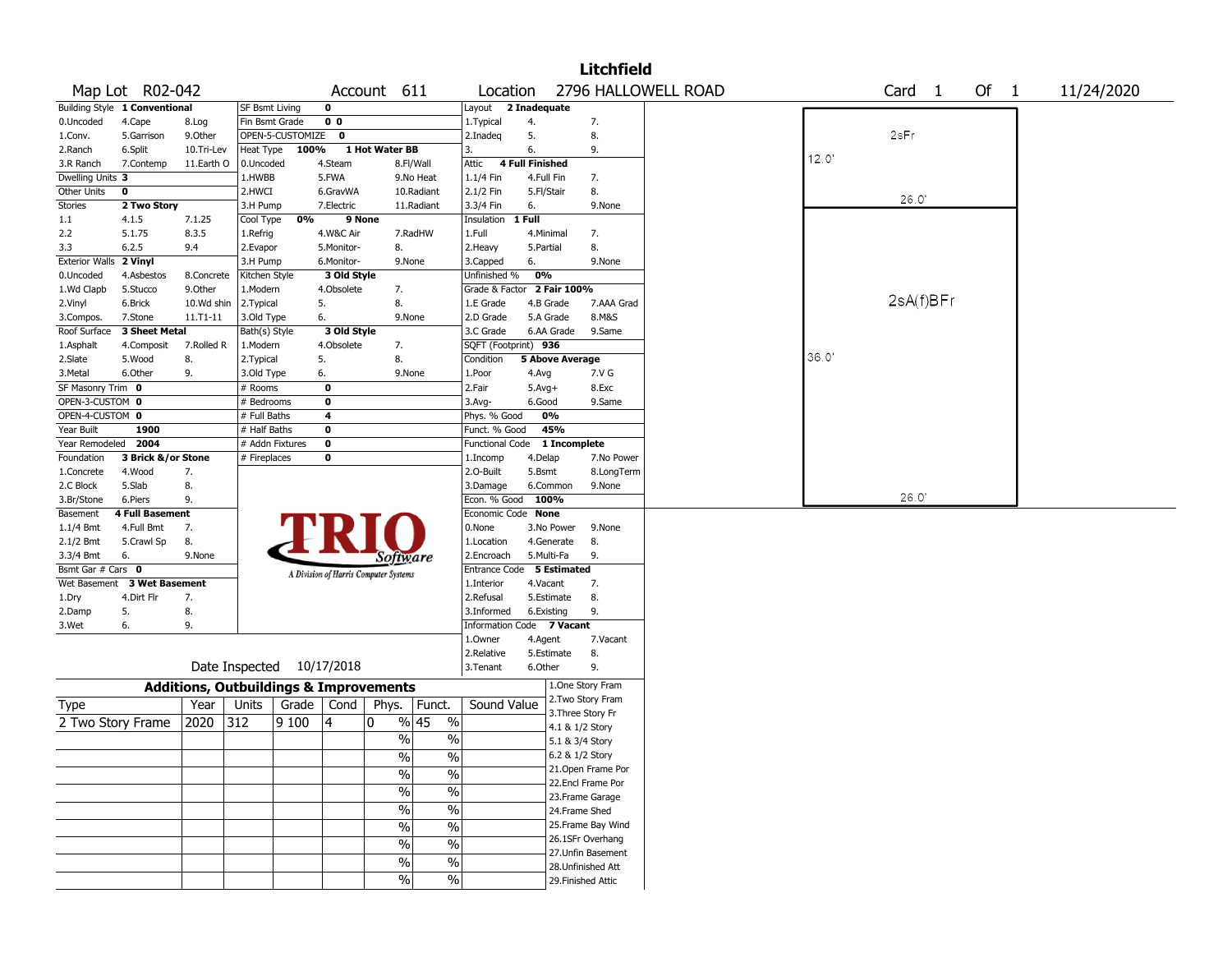|                                        | Map Lot R02-043          | Account 612 | Location                       |                         | RICHMOND ROAD             |                                    |             |                          | Card 1               | Of $1$           |                    | 11/24/2020                           |
|----------------------------------------|--------------------------|-------------|--------------------------------|-------------------------|---------------------------|------------------------------------|-------------|--------------------------|----------------------|------------------|--------------------|--------------------------------------|
| SMART, LEROY                           |                          |             |                                | <b>Property Data</b>    |                           |                                    |             | <b>Assessment Record</b> |                      |                  |                    |                                      |
| 1532 HALLOWELL RD                      |                          |             | Neighborhood 177 Richmond Road |                         |                           | Year                               | Land        |                          | <b>Buildings</b>     |                  | Exempt             | <b>Total</b>                         |
| LITCHFIELD ME 04350                    |                          |             |                                |                         |                           | 2007                               |             | 5,600                    |                      | $\boldsymbol{0}$ | 0                  | 5,600                                |
|                                        |                          |             | Tree Growth Year               | $\mathbf 0$             |                           |                                    |             |                          |                      |                  | 0                  |                                      |
|                                        |                          |             | X Coordinate                   |                         | 0                         | 2008                               |             | 5,600                    |                      | 0                |                    | 5,600                                |
| B13018P198                             |                          |             | Y Coordinate                   |                         | $\mathbf 0$               | 2009                               |             | 5,600                    |                      | $\mathbf 0$      | 0                  | 5,600                                |
| Previous Owner                         |                          |             | Zone/Land Use                  | <b>11 Residential</b>   |                           | 2010                               |             | 5,600                    |                      | 0                | 0                  | 5,600                                |
| LITCHFIELD TOWN OF                     | 2400 HALLOWELL ROAD      |             | Secondary Zone                 |                         |                           | 2011                               |             | 5,600                    |                      | $\mathbf 0$      | 0                  | 5,600                                |
|                                        |                          |             |                                |                         |                           | 2012                               |             | 5,600                    |                      | $\boldsymbol{0}$ | 0                  | 5,600                                |
| LITCHFIELD ME 04350                    |                          |             | Topography 2 Rolling           |                         |                           | 2013                               |             | 5,600                    |                      | $\boldsymbol{0}$ | 0                  | 5,600                                |
| Sale Date: 8/30/2018<br>Previous Owner |                          |             | 1.Level                        | 4.Below St              | 7.Res Protec              | 2014                               |             | 5,600                    |                      | $\mathbf 0$      | 0                  | 5,600                                |
| GUAY, ANGELA M.                        |                          |             | 2.Rolling<br>3.Above St        | 5.Low<br>6.Swampy       | 8.<br>9.                  | 2015                               |             | 5,600                    |                      | $\mathbf 0$      | 0                  | 5,600                                |
| 23 BAXTER AVENUE                       |                          |             | Utilities 9 None               |                         | 9 None                    | 2016                               |             | 5,600                    |                      | $\boldsymbol{0}$ | 5,600              | 0                                    |
| AUBURN ME 04210                        |                          |             |                                |                         |                           | 2017                               |             | 5,600                    |                      | $\mathbf 0$      | 5,600              | 0                                    |
| Sale Date: 4/01/2016                   |                          |             | 1.Public<br>2. Water           | 4.Dr Well<br>5.Dug Well | 7.Cesspool<br>8.Lake/Pond | 2018                               |             | 5,600                    |                      | 0                | 5,600              | 0                                    |
|                                        |                          |             | 3.Sewer                        | 6.Septic                | 9.None                    | 2019                               |             | 2,800                    |                      | $\mathbf 0$      | 0                  | 2,800                                |
|                                        |                          |             | 1 Paved<br><b>Street</b>       |                         |                           | 2020                               |             | 2,800                    |                      | $\mathbf 0$      | 0                  | 2,800                                |
|                                        |                          |             | 1.Paved                        | 4.Proposed              | 7.                        |                                    |             |                          | <b>Land Data</b>     |                  |                    |                                      |
|                                        |                          |             | 2.Semi Imp<br>3.Gravel<br>6.   | 5.R/O/W                 | 8.<br>9.None              | <b>Front Foot</b>                  |             | <b>Effective</b>         |                      |                  | <b>Influence</b>   | <b>Influence</b>                     |
|                                        |                          |             |                                |                         | 0                         |                                    | <b>Type</b> | Frontage                 | <b>Depth</b>         | <b>Factor</b>    | Code               | <b>Codes</b>                         |
|                                        | Inspection Witnessed By: |             |                                |                         | $\mathbf 0$               | 11.1-100<br>12.101-200             |             |                          |                      |                  | %<br>%             | 1.Unimproved<br>2.Excess Frtg        |
|                                        |                          |             |                                | <b>Sale Data</b>        |                           | $13.201+$                          |             |                          |                      |                  | %                  | 3. Topography                        |
| X                                      |                          | Date        | Sale Date                      |                         | 8/30/2018                 | 14.<br>15.                         |             |                          |                      |                  | %<br>%             | 4.Size/Shape<br>5.Access             |
|                                        |                          |             | Price                          |                         | 3,000                     |                                    |             |                          |                      |                  | %                  | 6.Restriction                        |
| No./Date                               | Description              | Date Insp.  | Sale Type                      | 1 Land Only             |                           |                                    |             |                          |                      |                  | %                  | 7. Right of Way                      |
|                                        |                          |             | 1.Land                         | 4.MFG UNIT              | 7.                        | <b>Square Foot</b>                 |             |                          | <b>Square Feet</b>   |                  | $\frac{9}{6}$      | 8.View/Environ<br>9. Fract Share     |
|                                        |                          |             | 2.L & B<br>3.Building<br>6.    | 5.Other                 | 8.<br>9.                  | 16.Regular Lot<br>17.Secondary Lot |             |                          |                      |                  | %                  | Acres                                |
|                                        |                          |             |                                |                         |                           | 18. Excess Land                    |             |                          |                      |                  | $\frac{9}{6}$      | 30. Frontage 1                       |
|                                        |                          |             | Financing                      | 9 Unknown               |                           | 19.Condominium                     |             |                          |                      |                  | $\frac{9}{6}$      | 31. Frontage 2<br>32. Tillable       |
| Notes:                                 |                          |             | 1.Convent                      | 4.Seller                | 7.                        | 20.Miscellaneous                   |             |                          |                      |                  | $\frac{9}{6}$      | 33.Tillable                          |
|                                        |                          |             | 2.FHA/VA<br>3.Assumed          | 5.Private<br>6.Cash     | 8.<br>9.Unknown           |                                    |             |                          |                      |                  | $\frac{9}{6}$<br>% | 34.Softwood F&O                      |
|                                        |                          |             |                                |                         |                           | <b>Fract, Acre</b>                 |             | <b>Acreage/Sites</b>     |                      |                  |                    | 35. Mixed Wood F&O                   |
|                                        |                          |             | Validity                       | 8 Other Non Valid       |                           | 21. Houselot (Frac                 | 21          |                          | 0.20                 | 25               | %<br>6             | 36.Hardwood F&O                      |
|                                        |                          |             | 1.Valid                        | 4.Split                 | 7.Renovate                | 22.Baselot(Fract)                  |             |                          |                      |                  | %                  | 37.Softwood TG                       |
|                                        |                          |             | 2.Related                      | 5.Partial               | 8.Other                   | 23.                                |             |                          |                      |                  | %                  | 38. Mixed Wood TG                    |
|                                        |                          |             | 3.Distress                     | 6.Exempt                | 9.                        | <b>Acres</b>                       |             |                          |                      |                  | %                  | 39.Hardwood TG<br>40. Wasteland      |
|                                        |                          |             | Verified                       | <b>5 Public Record</b>  |                           | 24. Houselot                       |             |                          |                      |                  | %                  | 41.Gravel Pit                        |
|                                        |                          |             | 1.Buyer                        | 4.Agent                 | 7.Family                  | 25.Baselot<br>26.Rear 1            |             |                          |                      |                  | %                  | 42. Mobile Home Si                   |
|                                        |                          |             | 2.Seller                       | 5.Pub Rec               | 8.Other                   |                                    |             |                          |                      |                  | %                  | 43.Camp Site                         |
|                                        |                          |             |                                |                         |                           |                                    |             |                          |                      |                  |                    |                                      |
| <b>Litchfield</b>                      |                          |             | 3.Lender                       | 6.MLS                   | 9.                        | 27.Rear 2<br>28. Rear 3            |             |                          | <b>Total Acreage</b> | 0.20             |                    | 44.Lot Improvemen<br>45.Access Right |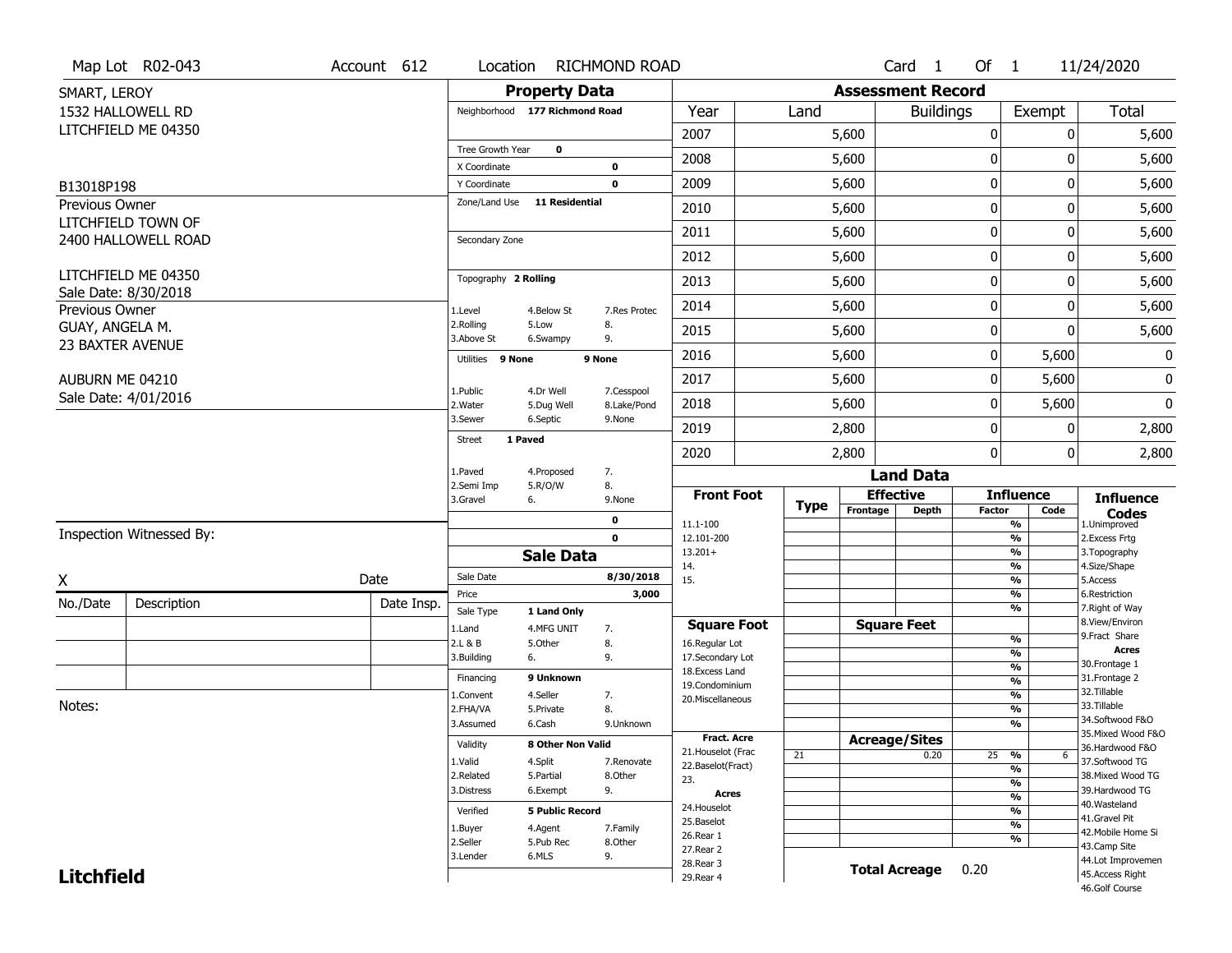|                                 |                  |                                                   |                       |                    |                                       |               |               |                                        |              |                          | <b>Litchfield</b>                     |                   |        |            |
|---------------------------------|------------------|---------------------------------------------------|-----------------------|--------------------|---------------------------------------|---------------|---------------|----------------------------------------|--------------|--------------------------|---------------------------------------|-------------------|--------|------------|
|                                 | Map Lot R02-043  |                                                   |                       |                    |                                       | Account 612   |               | Location                               |              |                          | RICHMOND ROAD                         | Card <sub>1</sub> | Of $1$ | 11/24/2020 |
| <b>Building Style 0 Uncoded</b> |                  |                                                   | <b>SF Bsmt Living</b> |                    | 0                                     |               |               | $\sqrt{\text{Layout} \qquad \text{O}}$ |              |                          |                                       |                   |        |            |
| 0.Uncoded                       | 4.Cape           | 8.Log                                             | Fin Bsmt Grade        |                    | 0 <sub>0</sub>                        |               |               | 1.Typical                              | 4.           |                          | 7.                                    |                   |        |            |
| 1.Conv.                         | 5.Garrison       | 9.Other                                           |                       | OPEN-5-CUSTOMIZE 0 |                                       |               |               | 2.Inadeq                               | 5.           |                          | 8.                                    |                   |        |            |
| 2.Ranch                         | 6.Split          | 10.Tri-Lev                                        | Heat Type             | 100%               |                                       | 0 Uncoded     |               | 3.                                     | 6.           |                          | 9.                                    |                   |        |            |
| 3.R Ranch                       | 7.Contemp        | 11.Earth O                                        | 0.Uncoded             |                    | 4.Steam                               | 8.Fl/Wall     |               | Attic<br>$\mathbf 0$                   |              |                          |                                       |                   |        |            |
| Dwelling Units 0                |                  |                                                   | 1.HWBB                |                    | 5.FWA                                 |               | 9.No Heat     | 1.1/4 Fin                              |              | 4.Full Fin               | 7.                                    |                   |        |            |
| Other Units                     | 0                |                                                   | 2.HWCI                |                    | 6.GravWA                              |               | 10.Radiant    | 2.1/2 Fin                              |              | 5.Fl/Stair               | 8.                                    |                   |        |            |
| Stories                         | 0                |                                                   | 3.H Pump              |                    | 7.Electric                            |               | 11.Radiant    | 3.3/4 Fin                              | 6.           |                          | 9.None                                |                   |        |            |
| 1.1                             | 4.1.5            | 7.1.25                                            | Cool Type             | 0%                 | 9 None                                |               |               | Insulation<br>0                        |              |                          |                                       |                   |        |            |
| 2.2                             | 5.1.75           | 8.3.5                                             | 1.Refrig              |                    | 4.W&C Air                             | 7.RadHW       |               | 1.Full                                 |              | 4.Minimal                | 7.                                    |                   |        |            |
| 3.3                             | 6.2.5            | 9.4                                               | 2.Evapor              |                    | 5.Monitor-                            | 8.            |               | 2. Heavy                               | 5.Partial    |                          | 8.                                    |                   |        |            |
| <b>Exterior Walls</b>           | 0 Uncoded        |                                                   | 3.H Pump              |                    | 6.Monitor-                            | 9.None        |               | 3.Capped                               | 6.           |                          | 9.None                                |                   |        |            |
| 0.Uncoded                       | 4.Asbestos       | 8.Concrete                                        | Kitchen Style         |                    | 0                                     |               |               | Unfinished %                           | 0%           |                          |                                       |                   |        |            |
| 1.Wd Clapb                      | 5.Stucco         | 9.0ther                                           | 1.Modern              |                    | 4.Obsolete                            | 7.            |               | Grade & Factor                         | 0 0%         |                          |                                       |                   |        |            |
| 2.Vinyl                         | 6.Brick          | 10.Wd shin                                        | 2.Typical             |                    | 5.                                    | 8.            |               | 1.E Grade                              |              | 4.B Grade                | 7.AAA Grad                            |                   |        |            |
| 3.Compos.                       | 7.Stone          | 11.T1-11                                          | 3.Old Type            |                    | 6.                                    | 9.None        |               | 2.D Grade                              |              | 5.A Grade                | 8.M&S                                 |                   |        |            |
| Roof Surface                    | 0                |                                                   | Bath(s) Style         |                    | $\mathbf 0$                           |               |               | 3.C Grade                              |              | 6.AA Grade               | 9.Same                                |                   |        |            |
| 1.Asphalt                       | 4.Composit       | 7.Rolled R                                        | 1.Modern              |                    | 4.Obsolete                            | 7.            |               | SQFT (Footprint) 0                     |              |                          |                                       |                   |        |            |
| 2.Slate                         | 5.Wood           | 8.                                                | 2. Typical            |                    | 5.                                    | 8.            |               | Condition                              | 0            |                          |                                       |                   |        |            |
| 3.Metal                         | 6.Other          | 9.                                                | 3.Old Type            |                    | 6.                                    | 9.None        |               | 1.Poor                                 | 4.Avg        |                          | 7.V G                                 |                   |        |            |
| SF Masonry Trim 0               |                  |                                                   | # Rooms               |                    | 0                                     |               |               | 2.Fair                                 | $5.$ Avg $+$ |                          | 8.Exc                                 |                   |        |            |
| OPEN-3-CUSTOM 0                 |                  |                                                   | # Bedrooms            |                    | 0                                     |               |               | $3.$ Avg-                              | 6.Good       |                          | 9.Same                                |                   |        |            |
| OPEN-4-CUSTOM 0                 |                  |                                                   | # Full Baths          |                    | 0                                     |               |               | Phys. % Good                           |              | 0%                       |                                       |                   |        |            |
| Year Built                      | 0                |                                                   | # Half Baths          |                    | 0                                     |               |               | Funct. % Good                          |              | 100%                     |                                       |                   |        |            |
| Year Remodeled 0                |                  |                                                   | # Addn Fixtures       |                    | $\bf{0}$                              |               |               | <b>Functional Code</b>                 |              | 9 None                   |                                       |                   |        |            |
| Foundation                      | 0                |                                                   | # Fireplaces          |                    | 0                                     |               |               | 1.Incomp                               | 4.Delap      |                          | 7.No Power                            |                   |        |            |
| 1.Concrete                      | 4.Wood           | 7.                                                |                       |                    |                                       |               |               | 2.0-Built                              | 5.Bsmt       |                          | 8.LongTerm                            |                   |        |            |
| 2.C Block                       | 5.Slab           | 8.                                                |                       |                    |                                       |               |               | 3.Damage                               |              | 6.Common                 | 9.None                                |                   |        |            |
| 3.Br/Stone                      | 6.Piers          | 9.                                                |                       |                    |                                       |               |               | Econ. % Good                           |              | 100%                     |                                       |                   |        |            |
| Basement                        | 0                |                                                   |                       |                    |                                       |               |               | Economic Code None<br>0.None           |              |                          | 9.None                                |                   |        |            |
| 1.1/4 Bmt                       | 4.Full Bmt       | 7.<br>8.                                          |                       |                    |                                       |               |               | 1.Location                             |              | 3.No Power<br>4.Generate |                                       |                   |        |            |
| 2.1/2 Bmt                       | 5.Crawl Sp<br>6. | 9.None                                            |                       |                    |                                       |               |               | 2.Encroach                             |              | 5.Multi-Fa               | 8.<br>9.                              |                   |        |            |
| 3.3/4 Bmt<br>Bsmt Gar # Cars 0  |                  |                                                   |                       |                    |                                       | Software      |               | Entrance Code <sup>O</sup>             |              |                          |                                       |                   |        |            |
| Wet Basement 0                  |                  |                                                   |                       |                    | A Division of Harris Computer Systems |               |               | 1.Interior                             |              | 4.Vacant                 | 7.                                    |                   |        |            |
|                                 | 4.Dirt Flr       | 7.                                                |                       |                    |                                       |               |               | 2.Refusal                              |              | 5.Estimate               | 8.                                    |                   |        |            |
| 1.Dry                           | 5.               | 8.                                                |                       |                    |                                       |               |               | 3.Informed                             |              | 6.Existing               | 9.                                    |                   |        |            |
| 2.Damp                          | 6.               | 9.                                                |                       |                    |                                       |               |               | Information Code 0                     |              |                          |                                       |                   |        |            |
| 3.Wet                           |                  |                                                   |                       |                    |                                       |               |               | 1.Owner                                | 4.Agent      |                          | 7.Vacant                              |                   |        |            |
|                                 |                  |                                                   |                       |                    |                                       |               |               | 2.Relative                             |              | 5.Estimate               | 8.                                    |                   |        |            |
|                                 |                  |                                                   | Date Inspected        |                    |                                       |               |               | 3. Tenant                              | 6.Other      |                          | 9.                                    |                   |        |            |
|                                 |                  |                                                   |                       |                    |                                       |               |               |                                        |              |                          |                                       |                   |        |            |
|                                 |                  | <b>Additions, Outbuildings &amp; Improvements</b> |                       |                    |                                       |               |               |                                        |              |                          | 1.One Story Fram<br>2. Two Story Fram |                   |        |            |
| Type                            |                  | Year                                              | Units                 | Grade              | Cond                                  | Phys.         | Funct.        | Sound Value                            |              |                          | 3. Three Story Fr                     |                   |        |            |
|                                 |                  |                                                   |                       |                    |                                       | %             | $\%$          |                                        |              |                          | 4.1 & 1/2 Story                       |                   |        |            |
|                                 |                  |                                                   |                       |                    |                                       | $\frac{1}{2}$ | $\frac{0}{0}$ |                                        |              | 5.1 & 3/4 Story          |                                       |                   |        |            |
|                                 |                  |                                                   |                       |                    |                                       |               |               |                                        |              |                          | 6.2 & 1/2 Story                       |                   |        |            |
|                                 |                  |                                                   |                       |                    |                                       | %             | %             |                                        |              |                          | 21.Open Frame Por                     |                   |        |            |
|                                 |                  |                                                   |                       |                    |                                       | $\frac{1}{2}$ | $\frac{0}{6}$ |                                        |              |                          | 22.Encl Frame Por                     |                   |        |            |
|                                 |                  |                                                   |                       |                    |                                       | $\frac{1}{2}$ | $\frac{0}{6}$ |                                        |              |                          | 23. Frame Garage                      |                   |        |            |
|                                 |                  |                                                   |                       |                    |                                       | $\frac{0}{6}$ | $\frac{0}{6}$ |                                        |              |                          | 24.Frame Shed                         |                   |        |            |
|                                 |                  |                                                   |                       |                    |                                       | $\frac{1}{2}$ | $\frac{0}{6}$ |                                        |              |                          | 25. Frame Bay Wind                    |                   |        |            |
|                                 |                  |                                                   |                       |                    |                                       |               |               |                                        |              |                          | 26.1SFr Overhang                      |                   |        |            |
|                                 |                  |                                                   |                       |                    |                                       | $\frac{0}{0}$ | $\frac{1}{2}$ |                                        |              |                          | 27.Unfin Basement                     |                   |        |            |
|                                 |                  |                                                   |                       |                    |                                       | $\%$          | $\frac{1}{2}$ |                                        |              |                          | 28.Unfinished Att                     |                   |        |            |
|                                 |                  |                                                   |                       |                    |                                       | $\frac{1}{2}$ | $\frac{1}{2}$ |                                        |              |                          | 29. Finished Attic                    |                   |        |            |
|                                 |                  |                                                   |                       |                    |                                       |               |               |                                        |              |                          |                                       |                   |        |            |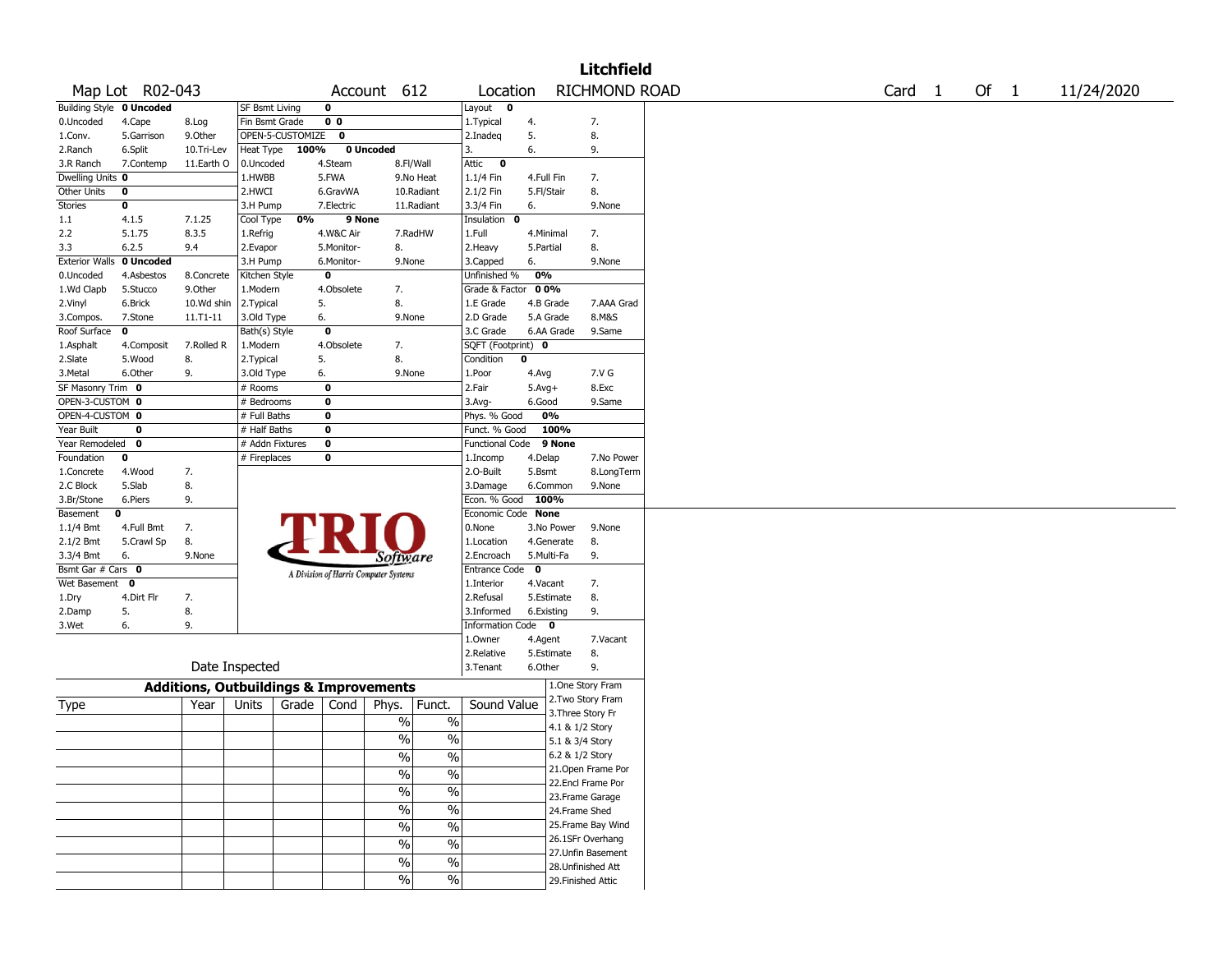|                   | Map Lot R02-044                                  | Account 1046 | Location                           |                                | 674 RICHMOND ROAD            |                                     |                 |                          | Card <sub>1</sub>    | Of $1$        |                              | 11/24/2020                           |
|-------------------|--------------------------------------------------|--------------|------------------------------------|--------------------------------|------------------------------|-------------------------------------|-----------------|--------------------------|----------------------|---------------|------------------------------|--------------------------------------|
| LEMAY, BRAD       |                                                  |              |                                    | <b>Property Data</b>           |                              |                                     |                 | <b>Assessment Record</b> |                      |               |                              |                                      |
|                   | 674 RICHMOND ROAD                                |              |                                    | Neighborhood 177 Richmond Road |                              | Year                                | Land            |                          | <b>Buildings</b>     |               | Exempt                       | Total                                |
|                   | LITCHFIELD ME 04350                              |              |                                    |                                |                              | 2007                                |                 | 54,500                   |                      | 43,653        | 0                            | 98,153                               |
|                   |                                                  |              | Tree Growth Year                   | $\mathbf 0$                    |                              | 2008                                |                 | 54,500                   |                      | 43,257        | 0                            | 97,757                               |
|                   | B6568P42 B10429P328                              |              | X Coordinate<br>Y Coordinate       |                                | 0<br>$\mathbf 0$             | 2009                                |                 | 52,500                   |                      | 34,554        | 0                            | 87,054                               |
|                   |                                                  |              | Zone/Land Use                      | <b>11 Residential</b>          |                              | 2010                                |                 | 52,500                   |                      | 42,804        | 0                            | 95,304                               |
|                   |                                                  |              |                                    |                                |                              | 2011                                |                 | 52,500                   |                      | 41,199        | 0                            | 93,699                               |
|                   |                                                  |              | Secondary Zone                     |                                |                              | 2012                                |                 | 52,500                   |                      | 41,199        | 0                            | 93,699                               |
|                   |                                                  |              | Topography 2 Rolling               |                                |                              | 2013                                |                 | 52,500                   |                      | 40,805        | 0                            | 93,305                               |
|                   |                                                  |              |                                    |                                |                              | 2014                                |                 | 52,500                   |                      | 39,213        | 0                            | 91,713                               |
|                   |                                                  |              | 1.Level<br>2.Rolling               | 4.Below St<br>5.Low            | 7.Res Protec<br>8.           | 2015                                |                 | 52,500                   |                      | 38,839        | 0                            | 91,339                               |
|                   |                                                  |              | 3.Above St<br>Utilities 5 Dug Well | 6.Swampy                       | 9.<br><b>6 Septic System</b> | 2016                                |                 | 52,500                   |                      | 38,396        | 0                            | 90,896                               |
|                   |                                                  |              |                                    |                                |                              | 2017                                |                 | 52,500                   |                      | 38,003        | 0                            | 90,503                               |
|                   |                                                  |              | 1.Public<br>2. Water               | 4.Dr Well<br>5.Dug Well        | 7.Cesspool<br>8.Lake/Pond    | 2018                                |                 | 52,500                   |                      | 43,586        | 19,200                       | 76,886                               |
|                   |                                                  |              | 3.Sewer                            | 6.Septic                       | 9.None                       | 2019                                |                 | 57,000                   |                      | 90,900        | 20,000                       | 127,900                              |
|                   |                                                  |              | <b>Street</b>                      | 1 Paved                        |                              | 2020                                |                 | 57,000                   |                      | 102,800       | 25,000                       | 134,800                              |
|                   |                                                  |              | 1.Paved                            | 4.Proposed                     | 7.                           |                                     |                 |                          | <b>Land Data</b>     |               |                              |                                      |
|                   |                                                  |              | 2.Semi Imp<br>3.Gravel             | 5.R/O/W<br>6.                  | 8.<br>9.None                 | <b>Front Foot</b>                   | <b>Type</b>     | <b>Effective</b>         |                      |               | <b>Influence</b>             | <b>Influence</b>                     |
|                   |                                                  |              |                                    |                                | 0                            | 11.1-100                            |                 | Frontage                 | <b>Depth</b>         | <b>Factor</b> | Code<br>%                    | <b>Codes</b><br>1.Unimproved         |
|                   | Inspection Witnessed By:                         |              |                                    |                                | $\mathbf 0$                  | 12.101-200                          |                 |                          |                      |               | %                            | 2.Excess Frtg                        |
|                   |                                                  |              |                                    | <b>Sale Data</b>               |                              | $13.201+$<br>14.                    |                 |                          |                      |               | %<br>%                       | 3. Topography<br>4.Size/Shape        |
| X                 |                                                  | Date         | Sale Date                          |                                |                              | 15.                                 |                 |                          |                      |               | %                            | 5.Access                             |
| No./Date          | Description                                      | Date Insp.   | Price<br>Sale Type                 |                                |                              |                                     |                 |                          |                      |               | %<br>%                       | 6.Restriction<br>7. Right of Way     |
|                   |                                                  |              | 1.Land                             | 4.MFG UNIT                     | 7.                           | <b>Square Foot</b>                  |                 |                          | <b>Square Feet</b>   |               |                              | 8.View/Environ                       |
|                   |                                                  |              | 2.L & B                            | 5.Other                        | 8.                           | 16.Regular Lot                      |                 |                          |                      |               | %                            | 9. Fract Share<br><b>Acres</b>       |
|                   |                                                  |              | 3.Building                         | 6.                             | 9.                           | 17.Secondary Lot<br>18. Excess Land |                 |                          |                      |               | %<br>$\frac{9}{6}$           | 30. Frontage 1                       |
|                   |                                                  |              | Financing                          |                                |                              | 19.Condominium                      |                 |                          |                      |               | $\frac{9}{6}$                | 31. Frontage 2                       |
| Notes:            |                                                  |              | 1.Convent                          | 4.Seller                       | 7.                           | 20.Miscellaneous                    |                 |                          |                      |               | $\frac{9}{6}$                | 32.Tillable<br>33.Tillable           |
|                   |                                                  |              | 2.FHA/VA<br>3.Assumed              | 5.Private<br>6.Cash            | 8.<br>9.Unknown              |                                     |                 |                          |                      |               | $\frac{9}{6}$<br>%           | 34.Softwood F&O                      |
|                   | 2/11/20 NAH ADD GAR + SHED. LEAVE HOUSE INC      |              |                                    |                                |                              | <b>Fract. Acre</b>                  |                 | <b>Acreage/Sites</b>     |                      |               |                              | 35. Mixed Wood F&O                   |
|                   | 4/27/2018 W/ Brad new hse & shed                 |              | Validity                           |                                |                              | 21. Houselot (Frac                  | 24              |                          | 1.00                 | 100           | %<br>$\mathbf 0$             | 36.Hardwood F&O                      |
|                   | 4/20/2010-TOWN INSTALLMENT CONTRACT FOR TAXES-12 |              | 1.Valid                            | 4.Split                        | 7.Renovate                   | 22.Baselot(Fract)                   | $\overline{26}$ |                          | 5.00                 | 100           | %<br>$\mathbf 0$             | 37.Softwood TG                       |
| <b>MONTHS</b>     |                                                  |              | 2.Related<br>3.Distress            | 5.Partial<br>6.Exempt          | 8.Other<br>9.                | 23.                                 | 44              |                          | 1.00                 | 85            | $\frac{9}{6}$<br>$\mathbf 0$ | 38. Mixed Wood TG<br>39.Hardwood TG  |
|                   |                                                  |              |                                    |                                |                              | <b>Acres</b>                        |                 |                          |                      |               | %                            | 40. Wasteland                        |
|                   |                                                  |              |                                    |                                |                              |                                     |                 |                          |                      |               | %                            |                                      |
|                   |                                                  |              | Verified                           |                                |                              | 24. Houselot<br>25.Baselot          |                 |                          |                      |               |                              | 41.Gravel Pit                        |
|                   |                                                  |              | 1.Buyer                            | 4.Agent                        | 7.Family                     | 26.Rear 1                           |                 |                          |                      |               | %                            | 42. Mobile Home Si                   |
|                   |                                                  |              | 2.Seller                           | 5.Pub Rec                      | 8.Other                      | 27. Rear 2                          |                 |                          |                      |               | %                            | 43.Camp Site                         |
| <b>Litchfield</b> |                                                  |              | 3.Lender                           | 6.MLS                          | 9.                           | 28.Rear 3<br>29. Rear 4             |                 |                          | <b>Total Acreage</b> | 6.00          |                              | 44.Lot Improvemen<br>45.Access Right |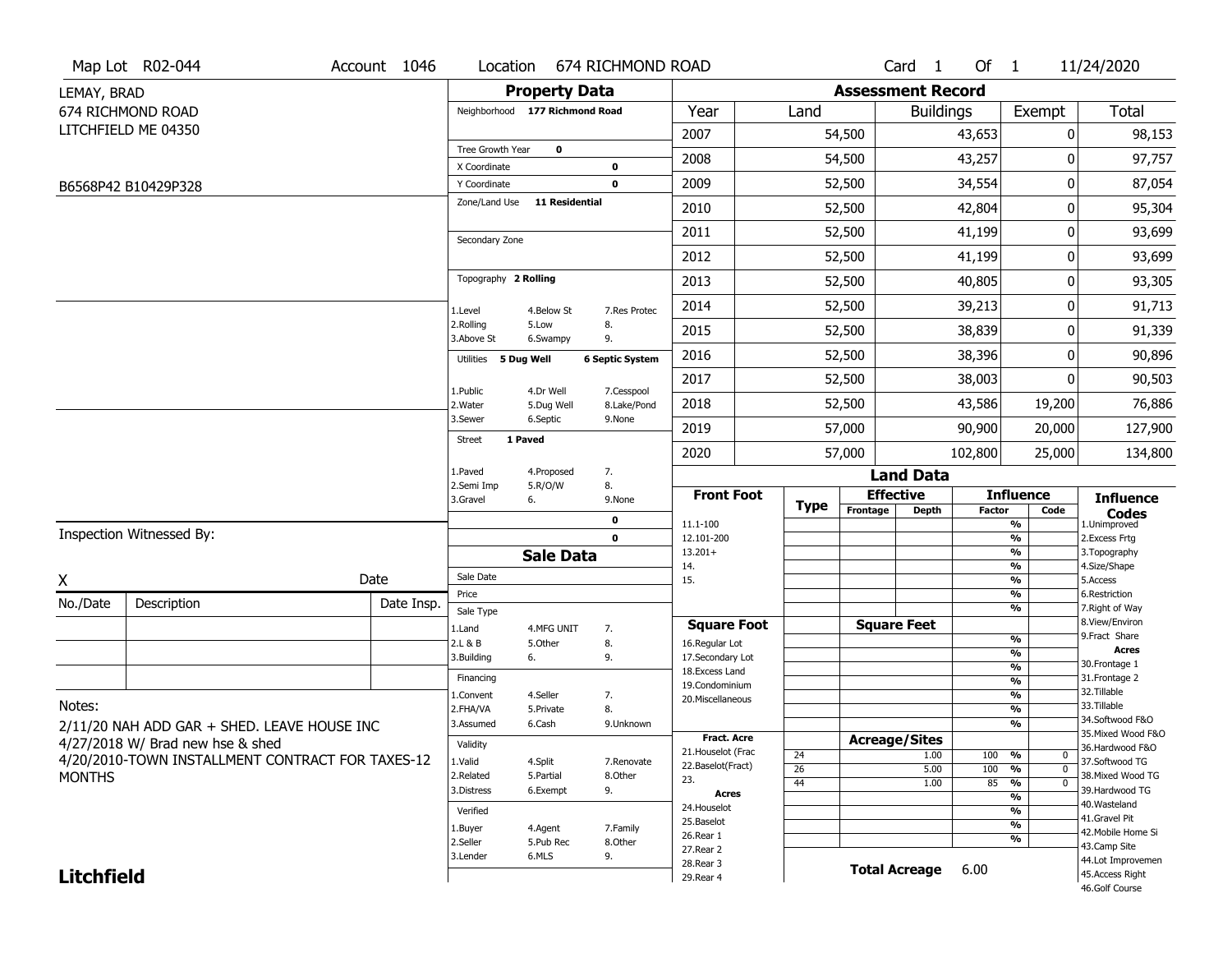|                    |                                |            |                                                   |                  |                                       |              |                                  |                             |                    |              | <b>Litchfield</b>                 |                   |       |       |                   |       |  |            |
|--------------------|--------------------------------|------------|---------------------------------------------------|------------------|---------------------------------------|--------------|----------------------------------|-----------------------------|--------------------|--------------|-----------------------------------|-------------------|-------|-------|-------------------|-------|--|------------|
|                    | Map Lot R02-044                |            |                                                   |                  |                                       | Account 1046 |                                  | Location                    |                    |              |                                   | 674 RICHMOND ROAD |       |       | Card <sub>1</sub> | Of 1  |  | 11/24/2020 |
|                    | Building Style 1 Conventional  |            | SF Bsmt Living                                    |                  | 0                                     |              |                                  | Layout 1 Typical            |                    |              |                                   |                   |       |       |                   |       |  |            |
| 0.Uncoded          | 4.Cape                         | 8.Log      | Fin Bsmt Grade                                    |                  | 0 <sub>0</sub>                        |              |                                  | 1.Typical                   | 4.                 |              | 7.                                |                   | SHED  |       |                   |       |  |            |
| 1.Conv.            | 5.Garrison                     | 9.0ther    |                                                   | OPEN-5-CUSTOMIZE | 0                                     |              |                                  | 2.Inadeg                    | 5.                 |              | 8.                                |                   |       |       |                   |       |  |            |
| 2.Ranch            | 6.Split                        | 10.Tri-Lev | Heat Type                                         | 100%             |                                       | 3 Heat Pump  |                                  | 3.                          | 6.                 |              | 9.                                |                   |       |       |                   |       |  |            |
| 3.R Ranch          | 7.Contemp                      | 11.Earth O | 0.Uncoded                                         |                  | 4.Steam                               |              | 8.Fl/Wall                        | Attic                       | 21/2 Finished      |              |                                   |                   | 20.0  |       |                   |       |  |            |
| Dwelling Units 1   |                                |            | 1.HWBB                                            |                  | 5.FWA                                 |              | 9.No Heat                        | 1.1/4 Fin                   | 4.Full Fin         |              | 7.                                |                   |       |       |                   | 1sBFr |  |            |
| Other Units        | 0                              |            | 2.HWCI                                            |                  | 6.GravWA                              |              | 10.Radiant                       | 2.1/2 Fin                   | 5.Fl/Stair         |              | 8.                                |                   |       |       | 30.0'             |       |  |            |
| <b>Stories</b>     | 1 One Story                    |            | 3.H Pump                                          |                  | 7.Electric                            |              | 11.Radiant                       | 3.3/4 Fin                   | 6.                 |              | 9.None                            |                   | 12.0' |       |                   |       |  |            |
| 1.1                | 4.1.5                          | 7.1.25     | Cool Type                                         | 0%               |                                       | 9 None       |                                  | Insulation                  | 1 Full             |              |                                   |                   |       |       |                   |       |  |            |
| 2.2                | 5.1.75                         | 8.3.5      | 1.Refrig                                          |                  | 4.W&C Air                             |              | 7.RadHW                          | 1.Full                      | 4.Minimal          |              | 7.                                |                   |       |       |                   |       |  |            |
| 3.3                | 6.2.5                          | 9.4        | 2.Evapor                                          |                  | 5.Monitor-                            | 8.           |                                  | 2.Heavy                     | 5.Partial          |              | 8.                                |                   |       |       |                   |       |  |            |
|                    | Exterior Walls 11 T1-11 Siding |            | 3.H Pump                                          |                  | 6.Monitor-                            |              | 9.None                           | 3.Capped                    | 6.                 |              | 9.None                            |                   |       |       |                   | 36.0' |  |            |
| 0.Uncoded          | 4.Asbestos                     | 8.Concrete | Kitchen Style                                     |                  | 2 Typical                             |              |                                  | Unfinished %                | 0%                 |              |                                   |                   |       |       |                   |       |  |            |
| 1.Wd Clapb         | 5.Stucco                       | 9.0ther    | 1.Modern                                          |                  | 4.Obsolete                            | 7.           |                                  | Grade & Factor 2 Fair 100%  |                    |              |                                   |                   |       |       |                   |       |  |            |
| 2.Vinyl            | 6.Brick                        | 10.Wd shin | 2. Typical                                        |                  | 5.                                    | 8.           |                                  | 1.E Grade                   |                    | 4.B Grade    | 7.AAA Grad                        |                   |       |       |                   |       |  |            |
| 3.Compos.          | 7.Stone                        | 11.T1-11   | 3.Old Type                                        |                  | 6.                                    |              | 9.None                           | 2.D Grade                   |                    | 5.A Grade    | 8.M&S                             |                   |       |       |                   |       |  |            |
| Roof Surface       | 1 Asphalt Shingles             |            | Bath(s) Style                                     |                  | 2 Typical Bath(s)                     |              |                                  | 3.C Grade                   |                    | 6.AA Grade   | 9.Same                            |                   |       |       |                   |       |  |            |
| 1.Asphalt          | 4.Composit                     | 7.Rolled R | 1.Modern                                          |                  | 4.Obsolete                            | 7.<br>8.     |                                  | SQFT (Footprint) 1080       |                    |              |                                   |                   |       |       |                   |       |  |            |
| 2.Slate<br>3.Metal | 5.Wood<br>6.Other              | 8.<br>9.   | 2. Typical<br>3.Old Type                          |                  | 5.                                    |              | 9.None                           | Condition<br>1.Poor         | 4 Average<br>4.Avg |              | 7.V G                             |                   |       |       |                   |       |  |            |
| SF Masonry Trim 0  |                                |            | # Rooms                                           |                  | 6.<br>$\mathbf 0$                     |              |                                  | 2.Fair                      | $5.Avg+$           |              | 8.Exc                             |                   | SHED  |       |                   |       |  |            |
| OPEN-3-CUSTOM 0    |                                |            | # Bedrooms                                        |                  | 0                                     |              |                                  | 3.Avg-                      | 6.Good             |              | 9.Same                            |                   |       |       | GARAGE            |       |  |            |
| OPEN-4-CUSTOM 0    |                                |            | # Full Baths                                      |                  | 2                                     |              |                                  | Phys. % Good                |                    | 0%           |                                   |                   |       |       |                   |       |  |            |
| Year Built         | 2017                           |            | # Half Baths                                      |                  | 0                                     |              |                                  | Funct. % Good               |                    | 90%          |                                   |                   | 16.0' |       |                   |       |  |            |
| Year Remodeled     | 0                              |            |                                                   | # Addn Fixtures  | 0                                     |              |                                  | <b>Functional Code</b>      |                    | 1 Incomplete |                                   |                   |       | 24.0' |                   |       |  |            |
| Foundation         | <b>5 Concrete Slab</b>         |            | # Fireplaces                                      |                  | 0                                     |              |                                  | 1.Incomp                    | 4.Delap            |              | 7.No Power                        |                   | 10.0' |       |                   |       |  |            |
| 1.Concrete         | 4.Wood                         | 7.         |                                                   |                  |                                       |              |                                  | 2.O-Built                   | 5.Bsmt             |              | 8.LongTerm                        |                   |       |       |                   |       |  |            |
| 2.C Block          | 5.Slab                         | 8.         |                                                   |                  |                                       |              |                                  | 3.Damage                    |                    | 6.Common     | 9.None                            |                   |       |       |                   |       |  |            |
| 3.Br/Stone         | 6.Piers                        | 9.         |                                                   |                  |                                       |              |                                  | Econ. % Good                | 100%               |              |                                   |                   |       |       | 24.0'             |       |  |            |
| Basement           | 9 No Basement                  |            |                                                   |                  |                                       |              |                                  | Economic Code None          |                    |              |                                   |                   |       |       |                   |       |  |            |
| $1.1/4$ Bmt        | 4.Full Bmt                     | 7.         |                                                   |                  |                                       |              |                                  | 0.None                      |                    | 3.No Power   | 9.None                            |                   |       |       |                   |       |  |            |
| 2.1/2 Bmt          | 5.Crawl Sp                     | 8.         |                                                   |                  |                                       |              |                                  | 1.Location                  |                    | 4.Generate   | 8.                                |                   |       |       |                   |       |  |            |
| 3.3/4 Bmt          | 6.                             | 9.None     |                                                   |                  |                                       |              | Software                         | 2.Encroach                  | 5.Multi-Fa         |              | 9.                                |                   |       |       |                   |       |  |            |
| Bsmt Gar # Cars 0  |                                |            |                                                   |                  |                                       |              |                                  | Entrance Code 5 Estimated   |                    |              |                                   |                   |       |       |                   |       |  |            |
| Wet Basement       | 9 No Basement                  |            |                                                   |                  | A Division of Harris Computer Systems |              |                                  | 1.Interior                  | 4.Vacant           |              | 7.                                |                   |       |       |                   |       |  |            |
| 1.Dry              | 4.Dirt Flr                     | 7.         |                                                   |                  |                                       |              |                                  | 2.Refusal                   |                    | 5.Estimate   | 8.                                |                   |       |       |                   |       |  |            |
| 2.Damp             | 5.                             | 8.         |                                                   |                  |                                       |              |                                  | 3.Informed                  | 6.Existing         |              | 9.                                |                   |       |       |                   |       |  |            |
| 3.Wet              | 6.                             | 9.         |                                                   |                  |                                       |              |                                  | Information Code 5 Estimate |                    |              |                                   |                   |       |       |                   |       |  |            |
|                    |                                |            |                                                   |                  |                                       |              |                                  | 1.Owner                     | 4.Agent            |              | 7.Vacant                          |                   |       |       |                   |       |  |            |
|                    |                                |            |                                                   |                  |                                       |              |                                  | 2.Relative                  |                    | 5.Estimate   | 8.                                |                   |       |       |                   |       |  |            |
|                    |                                |            | Date Inspected 10/19/2011                         |                  |                                       |              |                                  | 3.Tenant                    | 6.Other            |              | 9.                                |                   |       |       |                   |       |  |            |
|                    |                                |            | <b>Additions, Outbuildings &amp; Improvements</b> |                  |                                       |              |                                  |                             |                    |              | 1.One Story Fram                  |                   |       |       |                   |       |  |            |
| <b>Type</b>        |                                | Year       | Units                                             |                  | Grade   Cond                          |              | Phys.   Funct.                   | Sound Value                 |                    |              | 2. Two Story Fram                 |                   |       |       |                   |       |  |            |
| 24 Frame Shed      |                                | 2017       | 240                                               | 2 100            | 4                                     | 0            | $%100$ %                         |                             |                    |              | 3. Three Story Fr                 |                   |       |       |                   |       |  |            |
|                    |                                |            |                                                   |                  |                                       | 0            |                                  |                             |                    |              | 4.1 & 1/2 Story                   |                   |       |       |                   |       |  |            |
| 23 Frame Garage    |                                | 2019       | 576                                               | 2 100            | 4                                     |              | % 100<br>$\%$                    |                             |                    |              | 5.1 & 3/4 Story                   |                   |       |       |                   |       |  |            |
| 24 Frame Shed      |                                | 0          |                                                   |                  |                                       |              | $\%$                             | % 1,000                     |                    |              | 6.2 & 1/2 Story                   |                   |       |       |                   |       |  |            |
|                    |                                |            |                                                   |                  |                                       |              | $\%$<br>$\%$                     |                             |                    |              | 21.Open Frame Por                 |                   |       |       |                   |       |  |            |
|                    |                                |            |                                                   |                  |                                       |              | $\frac{1}{2}$<br>$\%$            |                             |                    |              | 22.Encl Frame Por                 |                   |       |       |                   |       |  |            |
|                    |                                |            |                                                   |                  |                                       |              | $\overline{\frac{0}{6}}$<br>$\%$ |                             |                    |              | 23. Frame Garage<br>24.Frame Shed |                   |       |       |                   |       |  |            |
|                    |                                |            |                                                   |                  |                                       |              |                                  |                             |                    |              | 25. Frame Bay Wind                |                   |       |       |                   |       |  |            |
|                    |                                |            |                                                   |                  |                                       |              | $\overline{\frac{0}{6}}$<br>$\%$ |                             |                    |              | 26.1SFr Overhang                  |                   |       |       |                   |       |  |            |
|                    |                                |            |                                                   |                  |                                       |              | $\%$<br>$\%$                     |                             |                    |              | 27.Unfin Basement                 |                   |       |       |                   |       |  |            |
|                    |                                |            |                                                   |                  |                                       |              | $\%$<br>$\%$                     |                             |                    |              | 28.Unfinished Att                 |                   |       |       |                   |       |  |            |
|                    |                                |            |                                                   |                  |                                       |              | $\%$<br>$\%$                     |                             |                    |              | 29. Finished Attic                |                   |       |       |                   |       |  |            |
|                    |                                |            |                                                   |                  |                                       |              |                                  |                             |                    |              |                                   |                   |       |       |                   |       |  |            |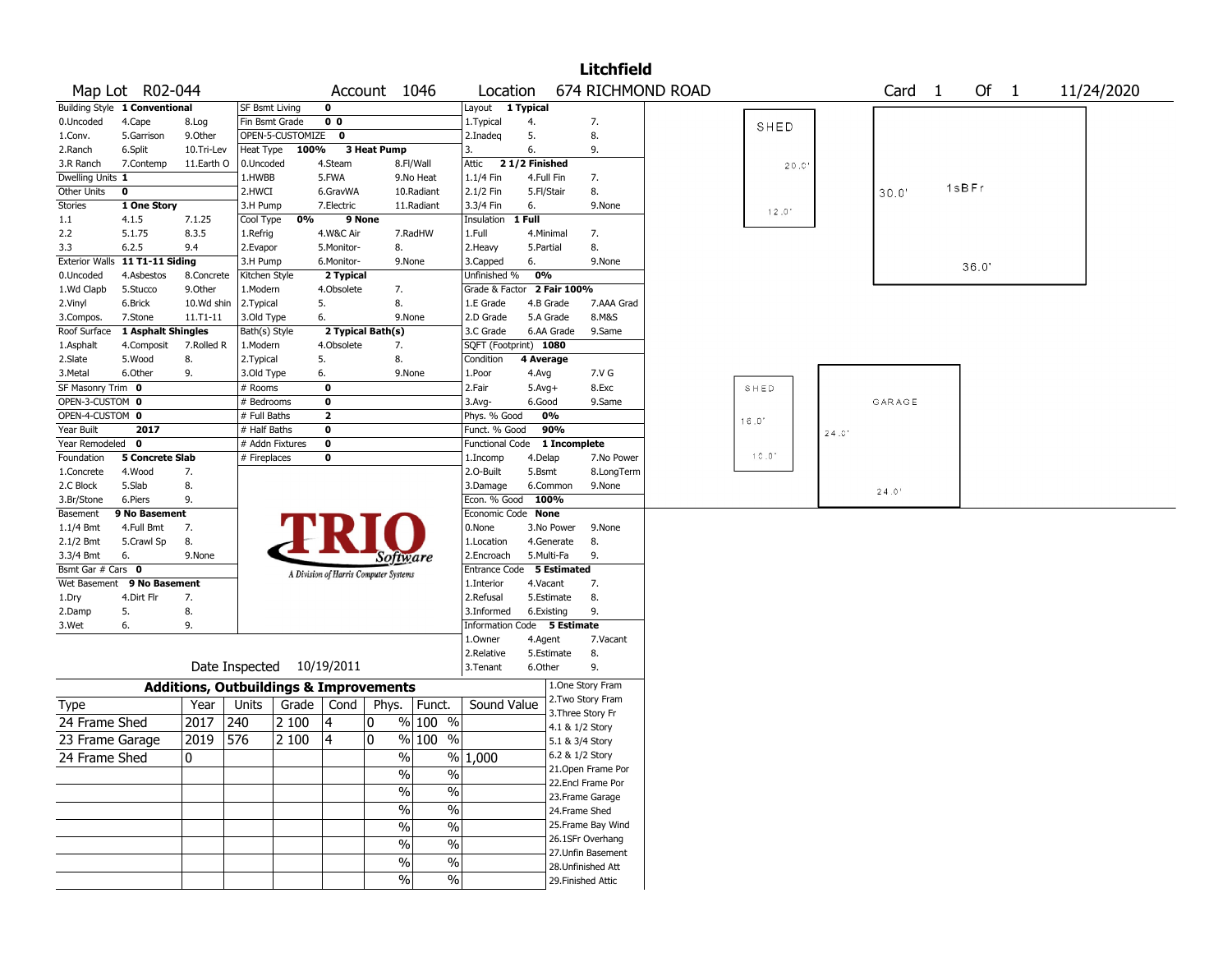|                       | Map Lot R02-045                        | Account 1058 | Location                       |                           | 674 RICHMOND ROAD         |                                    |             |                          | Card 1               | Of $1$      |                                | 11/24/2020                        |
|-----------------------|----------------------------------------|--------------|--------------------------------|---------------------------|---------------------------|------------------------------------|-------------|--------------------------|----------------------|-------------|--------------------------------|-----------------------------------|
|                       | SMITH, BRANDON S                       |              |                                | <b>Property Data</b>      |                           |                                    |             | <b>Assessment Record</b> |                      |             |                                |                                   |
| MOORE, KAYLA C        |                                        |              | Neighborhood 177 Richmond Road |                           |                           | Year                               | Land        |                          | <b>Buildings</b>     |             | Exempt                         | Total                             |
|                       | 692 RICHMOND ROAD                      |              |                                |                           |                           | 2007                               |             | 6,670                    |                      | 0           | 0                              | 6,670                             |
|                       | LITCHFIELD ME 04350                    |              | Tree Growth Year               | $\mathbf 0$               |                           |                                    |             |                          |                      |             |                                |                                   |
|                       |                                        |              | X Coordinate                   |                           | 0                         | 2008                               |             | 6,670                    |                      | 0           | 0                              | 6,670                             |
|                       | B7017P236 B11556P18                    |              | Y Coordinate                   |                           | $\mathbf 0$               | 2009                               |             | 5,750                    |                      | $\pmb{0}$   | 0                              | 5,750                             |
| <b>Previous Owner</b> |                                        |              | Zone/Land Use                  | <b>11 Residential</b>     |                           | 2010                               |             | 5,750                    |                      | 0           | 0                              | 5,750                             |
|                       | PRIDHAM, DAVID H.<br>692 RICHMOND ROAD |              | Secondary Zone                 |                           |                           | 2011                               |             | 5,750                    |                      | $\mathbf 0$ | 0                              | 5,750                             |
|                       |                                        |              |                                |                           |                           | 2012                               |             | 5,750                    |                      | 0           | 0                              | 5,750                             |
|                       | LITCHFIELD ME 04350                    |              | Topography 2 Rolling           |                           | 9                         | 2013                               |             | 5,750                    |                      | $\pmb{0}$   | 0                              | 5,750                             |
|                       | Sale Date: 10/29/2013                  |              | 1.Level                        | 4.Below St                | 7.Res Protec              | 2014                               |             | 5,750                    |                      | 0           | 0                              | 5,750                             |
|                       |                                        |              | 2.Rolling<br>3.Above St        | 5.Low<br>6.Swampy         | 8.<br>9.                  | 2015                               |             | 5,750                    |                      | 0           | 0                              | 5,750                             |
|                       |                                        |              | Utilities 9 None               |                           | 9 None                    | 2016                               |             | 5,750                    |                      | $\pmb{0}$   | 0                              | 5,750                             |
|                       |                                        |              |                                |                           |                           | 2017                               |             | 5,750                    |                      | $\pmb{0}$   | 0                              | 5,750                             |
|                       |                                        |              | 1.Public<br>2. Water           | 4.Dr Well<br>5.Dug Well   | 7.Cesspool<br>8.Lake/Pond | 2018                               |             | 5,750                    |                      | 0           | 0                              | 5,750                             |
|                       |                                        |              | 3.Sewer                        | 6.Septic                  | 9.None                    | 2019                               |             | 6,900                    |                      | $\mathbf 0$ | 0                              | 6,900                             |
|                       |                                        |              | 9 None<br><b>Street</b>        |                           |                           | 2020                               |             | 6,900                    |                      | 0           | 0                              | 6,900                             |
|                       |                                        |              | 1.Paved                        | 4.Proposed                | 7.                        |                                    |             |                          | <b>Land Data</b>     |             |                                |                                   |
|                       |                                        |              | 2.Semi Imp<br>3.Gravel         | 5.R/O/W<br>6.             | 8.<br>9.None              | <b>Front Foot</b>                  |             |                          | <b>Effective</b>     |             | <b>Influence</b>               | <b>Influence</b>                  |
|                       |                                        |              |                                |                           | $\mathbf 0$               | 11.1-100                           | <b>Type</b> | Frontage                 | <b>Depth</b>         | Factor      | Code<br>%                      | <b>Codes</b><br>1.Unimproved      |
|                       | Inspection Witnessed By:               |              |                                |                           | $\mathbf 0$               | 12.101-200                         |             |                          |                      |             | $\frac{9}{6}$                  | 2. Excess Frtg                    |
|                       |                                        |              |                                | <b>Sale Data</b>          |                           | $13.201+$                          |             |                          |                      |             | $\frac{9}{6}$                  | 3. Topography                     |
| X                     |                                        | Date         | Sale Date                      |                           | 10/29/2013                | 14.<br>15.                         |             |                          |                      |             | %<br>$\frac{9}{6}$             | 4.Size/Shape<br>5.Access          |
|                       |                                        |              | Price                          |                           |                           |                                    |             |                          |                      |             | %                              | 6.Restriction                     |
| No./Date              | Description                            | Date Insp.   | Sale Type                      | 1 Land Only               |                           |                                    |             |                          |                      |             | %                              | 7. Right of Way<br>8.View/Environ |
|                       |                                        |              | 1.Land                         | 4.MFG UNIT                | 7.                        | <b>Square Foot</b>                 |             |                          | <b>Square Feet</b>   |             | $\frac{9}{6}$                  | 9. Fract Share                    |
|                       |                                        |              | 2.L & B<br>3.Building          | 5.Other<br>6.             | 8.<br>9.                  | 16.Regular Lot<br>17.Secondary Lot |             |                          |                      |             | $\frac{9}{6}$                  | <b>Acres</b>                      |
|                       |                                        |              |                                |                           |                           | 18. Excess Land                    |             |                          |                      |             | $\frac{9}{6}$                  | 30.Frontage 1                     |
|                       |                                        |              | Financing                      | 9 Unknown                 |                           | 19.Condominium                     |             |                          |                      |             | $\frac{9}{6}$                  | 31. Frontage 2<br>32.Tillable     |
| Notes:                |                                        |              | 1.Convent                      | 4.Seller                  | 7.                        | 20.Miscellaneous                   |             |                          |                      |             | $\frac{9}{6}$                  | 33.Tillable                       |
|                       |                                        |              | 2.FHA/VA<br>3.Assumed          | 5.Private<br>6.Cash       | 8.<br>9.Unknown           |                                    |             |                          |                      |             | $\frac{9}{6}$<br>$\frac{9}{6}$ | 34.Softwood F&O                   |
|                       |                                        |              |                                |                           |                           | <b>Fract, Acre</b>                 |             |                          |                      |             |                                | 35. Mixed Wood F&O                |
|                       |                                        |              | Validity                       | <b>1 Arms Lenath Sale</b> |                           | 21. Houselot (Frac                 |             |                          | <b>Acreage/Sites</b> |             |                                | 36.Hardwood F&O                   |
|                       |                                        |              | 1.Valid                        | 4.Split                   | 7.Renovate                | 22.Baselot(Fract)                  | 26          |                          | 2.30                 | 100         | %<br>0<br>%                    | 37.Softwood TG                    |
|                       |                                        |              | 2.Related                      | 5.Partial                 | 8.Other                   | 23.                                |             |                          |                      |             | $\frac{9}{6}$                  | 38. Mixed Wood TG                 |
|                       |                                        |              | 3.Distress                     | 6.Exempt                  | 9.                        | <b>Acres</b>                       |             |                          |                      |             | $\frac{9}{6}$                  | 39.Hardwood TG                    |
|                       |                                        |              | Verified                       | <b>5 Public Record</b>    |                           | 24. Houselot                       |             |                          |                      |             | %                              | 40. Wasteland                     |
|                       |                                        |              | 1.Buyer                        | 4.Agent                   | 7.Family                  | 25.Baselot                         |             |                          |                      |             | $\frac{9}{6}$                  | 41.Gravel Pit                     |
|                       |                                        |              | 2.Seller                       | 5.Pub Rec                 | 8.Other                   | 26.Rear 1                          |             |                          |                      |             | %                              | 42. Mobile Home Si                |
|                       |                                        |              | 3.Lender                       | 6.MLS                     | 9.                        | 27.Rear 2                          |             |                          |                      |             |                                | 43.Camp Site<br>44.Lot Improvemen |
|                       |                                        |              |                                |                           |                           | 28. Rear 3                         |             |                          | <b>Total Acreage</b> | 2.30        |                                | 45.Access Right                   |
| <b>Litchfield</b>     |                                        |              |                                |                           |                           | 29. Rear 4                         |             |                          |                      |             |                                | 46.Golf Course                    |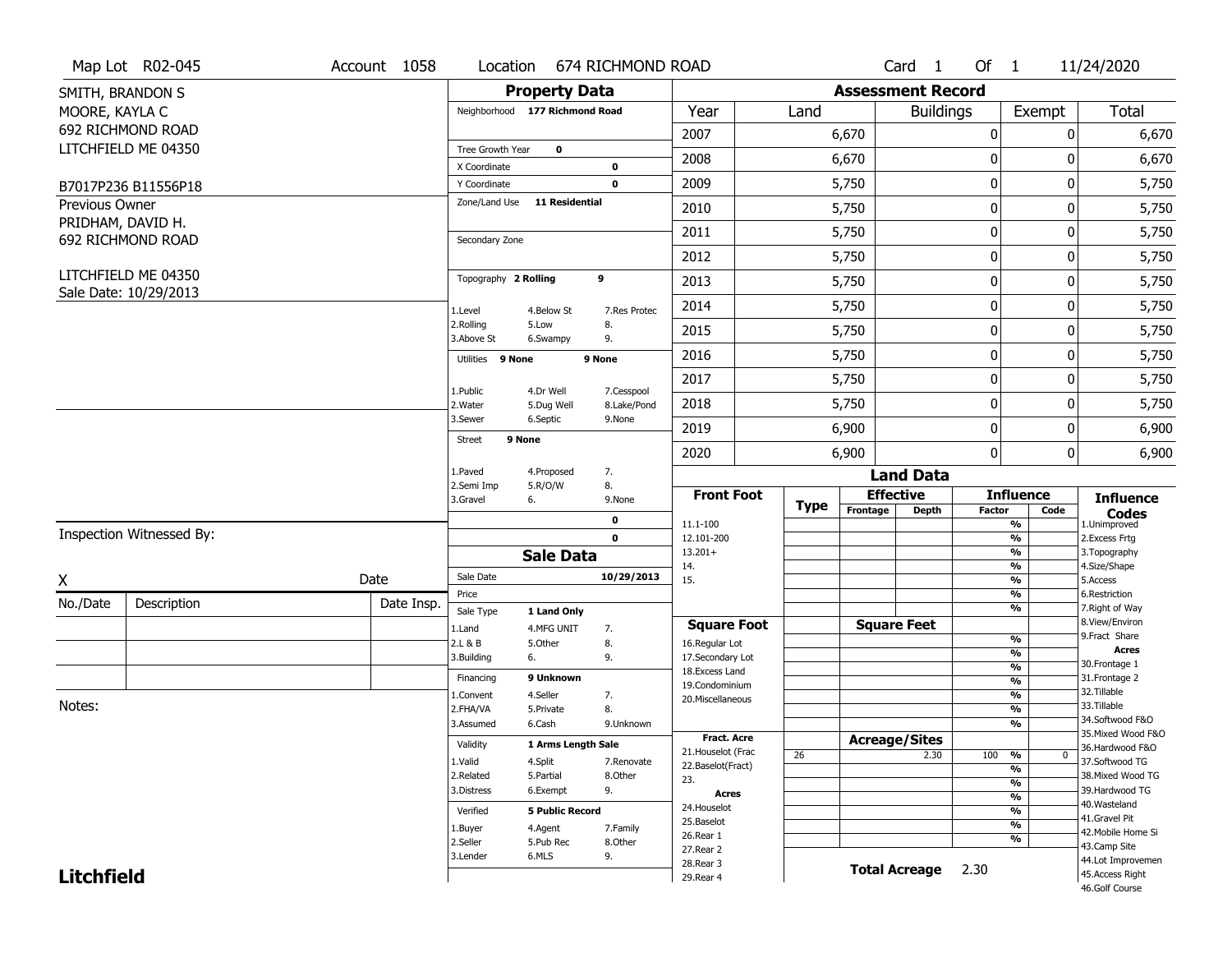|                       |                 |                                                   |                 |                  |            |                                       |                          |                        |             |                   | <b>Litchfield</b>  |                   |                   |        |            |
|-----------------------|-----------------|---------------------------------------------------|-----------------|------------------|------------|---------------------------------------|--------------------------|------------------------|-------------|-------------------|--------------------|-------------------|-------------------|--------|------------|
|                       | Map Lot R02-045 |                                                   |                 |                  |            | Account 1058                          |                          | Location               |             |                   |                    | 674 RICHMOND ROAD | Card <sub>1</sub> | Of $1$ | 11/24/2020 |
| <b>Building Style</b> |                 |                                                   | SF Bsmt Living  |                  |            |                                       |                          | Layout                 |             |                   |                    |                   |                   |        |            |
| 0.Uncoded             | 4.Cape          | 8.Log                                             | Fin Bsmt Grade  |                  |            |                                       |                          | 1. Typical             | 4.          |                   | 7.                 |                   |                   |        |            |
| 1.Conv.               | 5.Garrison      | 9.Other                                           |                 | OPEN-5-CUSTOMIZE |            |                                       |                          | 2.Inadeq               | 5.          |                   | 8.                 |                   |                   |        |            |
| 2.Ranch               | 6.Split         | 10.Tri-Lev                                        | Heat Type       | 100%             |            |                                       |                          | 3.                     | 6.          |                   | 9.                 |                   |                   |        |            |
| 3.R Ranch             | 7.Contemp       | 11.Earth O                                        | 0.Uncoded       |                  | 4.Steam    | 8.Fl/Wall                             |                          | Attic                  |             |                   |                    |                   |                   |        |            |
| Dwelling Units        |                 |                                                   | 1.HWBB          |                  | 5.FWA      |                                       | 9.No Heat                | 1.1/4 Fin              | 4.Full Fin  |                   | 7.                 |                   |                   |        |            |
| Other Units           |                 |                                                   | 2.HWCI          |                  | 6.GravWA   |                                       | 10.Radiant               | 2.1/2 Fin              | 5.Fl/Stair  |                   | 8.                 |                   |                   |        |            |
| Stories               |                 |                                                   | 3.H Pump        |                  | 7.Electric |                                       | 11.Radiant               | 3.3/4 Fin              | 6.          |                   | 9.None             |                   |                   |        |            |
| 1.1                   | 4.1.5           | 7.1.25                                            | Cool Type       | 0%               |            |                                       |                          | Insulation             |             |                   |                    |                   |                   |        |            |
| 2.2                   | 5.1.75          | 8.3.5                                             | 1.Refrig        |                  | 4.W&C Air  |                                       | 7.RadHW                  | 1.Full                 | 4.Minimal   |                   | 7.                 |                   |                   |        |            |
| 3.3                   | 6.2.5           | 9.4                                               | 2.Evapor        |                  | 5.Monitor- | 8.                                    |                          | 2. Heavy               | 5.Partial   |                   | 8.                 |                   |                   |        |            |
| <b>Exterior Walls</b> |                 |                                                   | 3.H Pump        |                  | 6.Monitor- | 9.None                                |                          | 3.Capped               | 6.          |                   | 9.None             |                   |                   |        |            |
| 0.Uncoded             | 4.Asbestos      | 8.Concrete                                        | Kitchen Style   |                  |            |                                       |                          | Unfinished %           |             |                   |                    |                   |                   |        |            |
| 1.Wd Clapb            | 5.Stucco        | 9.0ther                                           | 1.Modern        |                  | 4.Obsolete | 7.                                    |                          | Grade & Factor         |             |                   |                    |                   |                   |        |            |
| 2.Vinyl               | 6.Brick         | 10.Wd shin                                        | 2.Typical       |                  | 5.         | 8.                                    |                          | 1.E Grade              | 4.B Grade   |                   | 7.AAA Grad         |                   |                   |        |            |
| 3.Compos.             | 7.Stone         | 11.T1-11                                          | 3.Old Type      |                  | 6.         | 9.None                                |                          | 2.D Grade              | 5.A Grade   |                   | 8.M&S              |                   |                   |        |            |
| Roof Surface          |                 |                                                   | Bath(s) Style   |                  |            |                                       |                          | 3.C Grade              |             | 6.AA Grade        | 9.Same             |                   |                   |        |            |
| 1.Asphalt             | 4.Composit      | 7.Rolled R                                        | 1.Modern        |                  | 4.Obsolete | 7.                                    |                          | SQFT (Footprint)       |             |                   |                    |                   |                   |        |            |
| 2.Slate               | 5.Wood          | 8.                                                | 2. Typical      |                  | 5.         | 8.                                    |                          | Condition              |             |                   |                    |                   |                   |        |            |
| 3.Metal               | 6.Other         | 9.                                                | 3.Old Type      |                  | 6.         | 9.None                                |                          | 1.Poor                 | 4.Avg       |                   | 7.V G              |                   |                   |        |            |
| SF Masonry Trim       |                 |                                                   | # Rooms         |                  |            |                                       |                          | 2.Fair                 | $5.Avg+$    |                   | 8.Exc              |                   |                   |        |            |
| OPEN-3-CUSTOM         |                 |                                                   | # Bedrooms      |                  |            |                                       |                          | 3.Avg-                 | 6.Good      |                   | 9.Same             |                   |                   |        |            |
| OPEN-4-CUSTOM         |                 |                                                   | # Full Baths    |                  |            |                                       |                          | Phys. % Good           |             |                   |                    |                   |                   |        |            |
| Year Built            |                 |                                                   | # Half Baths    |                  |            |                                       |                          | Funct. % Good          |             |                   |                    |                   |                   |        |            |
| Year Remodeled        |                 |                                                   | # Addn Fixtures |                  |            |                                       |                          | <b>Functional Code</b> |             |                   |                    |                   |                   |        |            |
| Foundation            |                 |                                                   | # Fireplaces    |                  |            |                                       |                          | 1.Incomp               | 4.Delap     |                   | 7.No Power         |                   |                   |        |            |
| 1.Concrete            | 4.Wood          | 7.                                                |                 |                  |            |                                       |                          | 2.0-Built              | 5.Bsmt      |                   | 8.LongTerm         |                   |                   |        |            |
| 2.C Block             | 5.Slab          | 8.                                                |                 |                  |            |                                       |                          | 3.Damage               |             | 6.Common          | 9.None             |                   |                   |        |            |
| 3.Br/Stone            | 6.Piers         | 9.                                                |                 |                  |            |                                       |                          | Econ. % Good           |             |                   |                    |                   |                   |        |            |
| Basement              |                 |                                                   |                 |                  |            |                                       |                          | Economic Code          |             |                   |                    |                   |                   |        |            |
| 1.1/4 Bmt             | 4.Full Bmt      | 7.                                                |                 |                  | FR         |                                       |                          | 0.None                 |             | 3.No Power        | 9.None             |                   |                   |        |            |
| 2.1/2 Bmt             | 5.Crawl Sp      | 8.                                                |                 |                  |            |                                       |                          | 1.Location             |             | 4.Generate        | 8.                 |                   |                   |        |            |
| 3.3/4 Bmt             | 6.              | 9.None                                            |                 |                  |            | Software                              |                          | 2.Encroach             | 5.Multi-Fa  |                   | 9.                 |                   |                   |        |            |
| Bsmt Gar # Cars       |                 |                                                   |                 |                  |            | A Division of Harris Computer Systems |                          | Entrance Code          | $\mathbf 0$ |                   |                    |                   |                   |        |            |
| Wet Basement          |                 |                                                   |                 |                  |            |                                       |                          | 1.Interior             | 4.Vacant    |                   | 7.                 |                   |                   |        |            |
| 1.Dry                 | 4.Dirt Flr      | 7.                                                |                 |                  |            |                                       |                          | 2.Refusal              |             | 5.Estimate        | 8.                 |                   |                   |        |            |
| 2.Damp                | 5.              | 8.                                                |                 |                  |            |                                       |                          | 3.Informed             | 6.Existing  |                   | 9.                 |                   |                   |        |            |
| 3.Wet                 | 6.              | 9.                                                |                 |                  |            |                                       |                          | Information Code 0     |             |                   |                    |                   |                   |        |            |
|                       |                 |                                                   |                 |                  |            |                                       |                          | 1.Owner                | 4.Agent     |                   | 7.Vacant           |                   |                   |        |            |
|                       |                 |                                                   | Date Inspected  |                  |            |                                       |                          | 2.Relative             |             | 5.Estimate        | 8.                 |                   |                   |        |            |
|                       |                 |                                                   |                 |                  |            |                                       |                          | 3.Tenant               | 6.Other     |                   | 9.                 |                   |                   |        |            |
|                       |                 | <b>Additions, Outbuildings &amp; Improvements</b> |                 |                  |            |                                       |                          |                        |             |                   | 1.One Story Fram   |                   |                   |        |            |
| Type                  |                 | Year                                              | Units           | Grade            | Cond       | Phys.                                 | Funct.                   | Sound Value            |             |                   | 2. Two Story Fram  |                   |                   |        |            |
|                       |                 |                                                   |                 |                  |            | $\%$                                  | $\%$                     |                        |             | 3. Three Story Fr |                    |                   |                   |        |            |
|                       |                 |                                                   |                 |                  |            |                                       |                          |                        |             | 4.1 & 1/2 Story   |                    |                   |                   |        |            |
|                       |                 |                                                   |                 |                  |            | %                                     | $\%$                     |                        |             | 5.1 & 3/4 Story   |                    |                   |                   |        |            |
|                       |                 |                                                   |                 |                  |            | $\%$                                  | $\%$                     |                        |             | 6.2 & 1/2 Story   |                    |                   |                   |        |            |
|                       |                 |                                                   |                 |                  |            | $\frac{1}{2}$                         | $\frac{0}{0}$            |                        |             |                   | 21. Open Frame Por |                   |                   |        |            |
|                       |                 |                                                   |                 |                  |            | $\frac{9}{6}$                         | $\overline{\frac{0}{0}}$ |                        |             |                   | 22.Encl Frame Por  |                   |                   |        |            |
|                       |                 |                                                   |                 |                  |            |                                       |                          |                        |             |                   | 23. Frame Garage   |                   |                   |        |            |
|                       |                 |                                                   |                 |                  |            | $\frac{9}{6}$                         | $\overline{\frac{0}{0}}$ |                        |             | 24.Frame Shed     |                    |                   |                   |        |            |
|                       |                 |                                                   |                 |                  |            | $\sqrt{6}$                            | $\overline{\frac{0}{0}}$ |                        |             |                   | 25. Frame Bay Wind |                   |                   |        |            |
|                       |                 |                                                   |                 |                  |            | $\frac{9}{6}$                         | $\overline{\frac{0}{0}}$ |                        |             |                   | 26.1SFr Overhang   |                   |                   |        |            |
|                       |                 |                                                   |                 |                  |            | $\sqrt{6}$                            | $\overline{\frac{0}{0}}$ |                        |             |                   | 27. Unfin Basement |                   |                   |        |            |
|                       |                 |                                                   |                 |                  |            |                                       |                          |                        |             |                   | 28. Unfinished Att |                   |                   |        |            |
|                       |                 |                                                   |                 |                  |            | $\sqrt{6}$                            | $\overline{\frac{0}{6}}$ |                        |             |                   | 29. Finished Attic |                   |                   |        |            |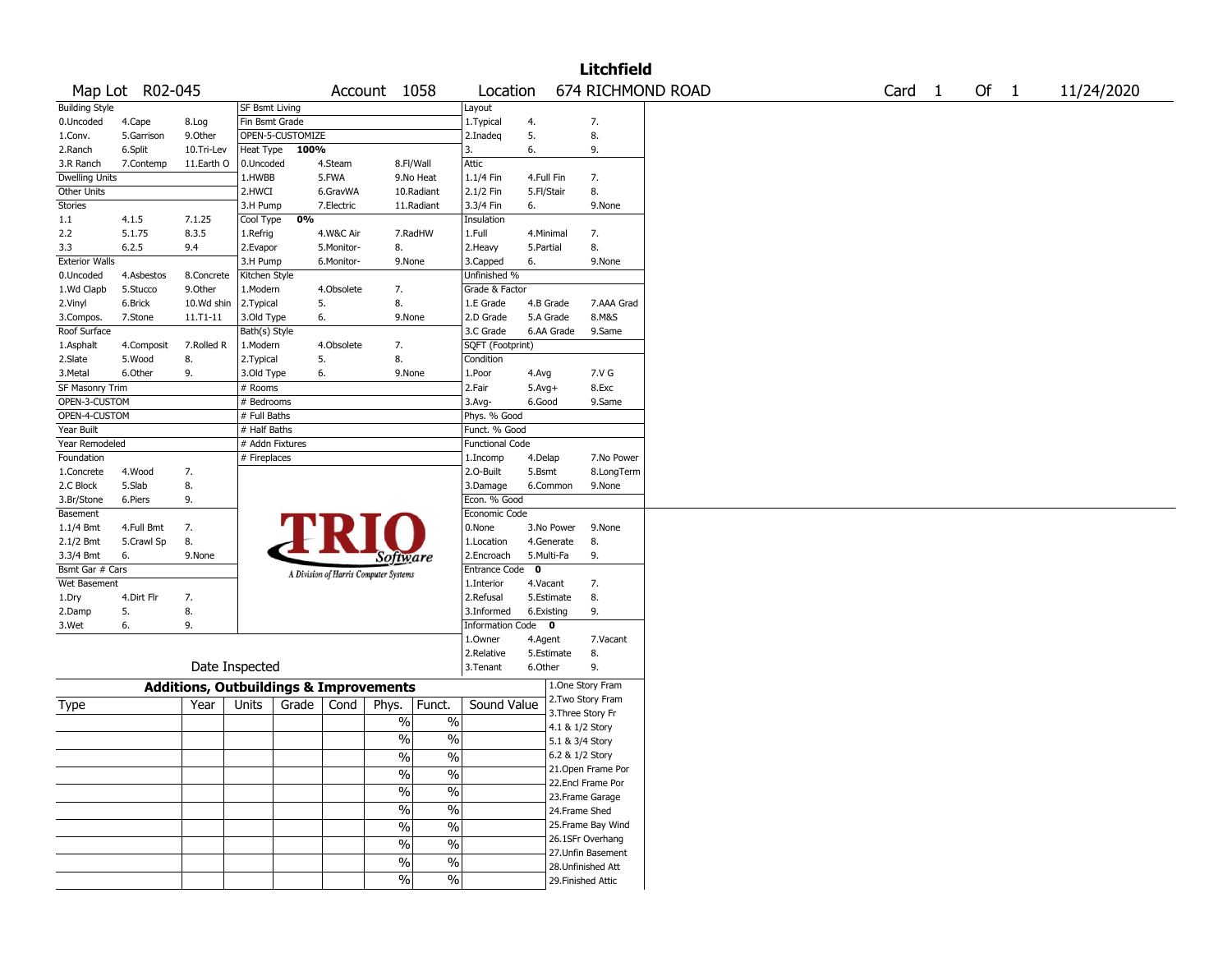| <b>Property Data</b><br><b>Assessment Record</b><br>CHISHOLM, NATHAN ROBERT<br><b>Total</b><br>Year<br>Exempt<br>CHISHOLM, SARA ANN<br>Neighborhood 177 Richmond Road<br>Land<br><b>Buildings</b><br>686 RICHMOND ROAD<br>2007<br>48,120<br>115,663<br>0<br>163,783<br>LITCHFIELD ME 04350 3946<br>Tree Growth Year<br>$\mathbf 0$<br>2008<br>0<br>48,120<br>114,413<br>162,533<br>X Coordinate<br>0<br>2009<br>47,000<br>174,949<br>0<br>221,949<br>$\mathbf 0$<br>Y Coordinate<br>B7776P85 B8570P216 B11492P19<br>Zone/Land Use<br><b>11 Residential</b><br><b>Previous Owner</b><br>157,848<br>2010<br>47,000<br>110,848<br>0<br><b>CARON MATTHEW J</b><br>2011<br>102,272<br>149,272<br>47,000<br>0<br><b>CARON ANNETTE I</b><br>Secondary Zone<br>2012<br>47,000<br>0<br>686 RICHMOND ROAD<br>102,272<br>149,272<br>LITCHFIELD ME 04350<br>Topography 2 Rolling<br>2013<br>102,272<br>0<br>149,272<br>47,000<br>Sale Date: 8/23/2013<br>2014<br>0<br>47,000<br>101,055<br>148,055<br>Previous Owner<br>1.Level<br>4.Below St<br>7.Res Protec<br>2.Rolling<br>8.<br>5.Low<br>DEROSIA, PATRICIA K.<br>2015<br>47,000<br>101,055<br>0<br>148,055<br>3.Above St<br>9.<br>6.Swampy<br>DEROSIA, MATTHEW<br>2016<br>99,837<br>0<br>146,837<br>47,000<br><b>6 Septic System</b><br>Utilities<br><b>4 Drilled Well</b><br>725-B EVERGLADES CIRCLE N.<br>JACKSONVILLE FL 32227 1305<br>2017<br>99,837<br>0<br>47,000<br>146,837 |
|----------------------------------------------------------------------------------------------------------------------------------------------------------------------------------------------------------------------------------------------------------------------------------------------------------------------------------------------------------------------------------------------------------------------------------------------------------------------------------------------------------------------------------------------------------------------------------------------------------------------------------------------------------------------------------------------------------------------------------------------------------------------------------------------------------------------------------------------------------------------------------------------------------------------------------------------------------------------------------------------------------------------------------------------------------------------------------------------------------------------------------------------------------------------------------------------------------------------------------------------------------------------------------------------------------------------------------------------------------------------------------------------------------------------------|
|                                                                                                                                                                                                                                                                                                                                                                                                                                                                                                                                                                                                                                                                                                                                                                                                                                                                                                                                                                                                                                                                                                                                                                                                                                                                                                                                                                                                                            |
|                                                                                                                                                                                                                                                                                                                                                                                                                                                                                                                                                                                                                                                                                                                                                                                                                                                                                                                                                                                                                                                                                                                                                                                                                                                                                                                                                                                                                            |
|                                                                                                                                                                                                                                                                                                                                                                                                                                                                                                                                                                                                                                                                                                                                                                                                                                                                                                                                                                                                                                                                                                                                                                                                                                                                                                                                                                                                                            |
|                                                                                                                                                                                                                                                                                                                                                                                                                                                                                                                                                                                                                                                                                                                                                                                                                                                                                                                                                                                                                                                                                                                                                                                                                                                                                                                                                                                                                            |
|                                                                                                                                                                                                                                                                                                                                                                                                                                                                                                                                                                                                                                                                                                                                                                                                                                                                                                                                                                                                                                                                                                                                                                                                                                                                                                                                                                                                                            |
|                                                                                                                                                                                                                                                                                                                                                                                                                                                                                                                                                                                                                                                                                                                                                                                                                                                                                                                                                                                                                                                                                                                                                                                                                                                                                                                                                                                                                            |
|                                                                                                                                                                                                                                                                                                                                                                                                                                                                                                                                                                                                                                                                                                                                                                                                                                                                                                                                                                                                                                                                                                                                                                                                                                                                                                                                                                                                                            |
|                                                                                                                                                                                                                                                                                                                                                                                                                                                                                                                                                                                                                                                                                                                                                                                                                                                                                                                                                                                                                                                                                                                                                                                                                                                                                                                                                                                                                            |
|                                                                                                                                                                                                                                                                                                                                                                                                                                                                                                                                                                                                                                                                                                                                                                                                                                                                                                                                                                                                                                                                                                                                                                                                                                                                                                                                                                                                                            |
|                                                                                                                                                                                                                                                                                                                                                                                                                                                                                                                                                                                                                                                                                                                                                                                                                                                                                                                                                                                                                                                                                                                                                                                                                                                                                                                                                                                                                            |
|                                                                                                                                                                                                                                                                                                                                                                                                                                                                                                                                                                                                                                                                                                                                                                                                                                                                                                                                                                                                                                                                                                                                                                                                                                                                                                                                                                                                                            |
|                                                                                                                                                                                                                                                                                                                                                                                                                                                                                                                                                                                                                                                                                                                                                                                                                                                                                                                                                                                                                                                                                                                                                                                                                                                                                                                                                                                                                            |
|                                                                                                                                                                                                                                                                                                                                                                                                                                                                                                                                                                                                                                                                                                                                                                                                                                                                                                                                                                                                                                                                                                                                                                                                                                                                                                                                                                                                                            |
|                                                                                                                                                                                                                                                                                                                                                                                                                                                                                                                                                                                                                                                                                                                                                                                                                                                                                                                                                                                                                                                                                                                                                                                                                                                                                                                                                                                                                            |
| 1.Public<br>4.Dr Well<br>7.Cesspool                                                                                                                                                                                                                                                                                                                                                                                                                                                                                                                                                                                                                                                                                                                                                                                                                                                                                                                                                                                                                                                                                                                                                                                                                                                                                                                                                                                        |
| Sale Date: 8/25/2005<br>2018<br>47,000<br>98,620<br>0<br>145,620<br>2. Water<br>5.Dug Well<br>8.Lake/Pond                                                                                                                                                                                                                                                                                                                                                                                                                                                                                                                                                                                                                                                                                                                                                                                                                                                                                                                                                                                                                                                                                                                                                                                                                                                                                                                  |
| 3.Sewer<br>6.Septic<br>9.None<br>2019<br>53,400<br>135,000<br>0<br>188,400                                                                                                                                                                                                                                                                                                                                                                                                                                                                                                                                                                                                                                                                                                                                                                                                                                                                                                                                                                                                                                                                                                                                                                                                                                                                                                                                                 |
| 1 Paved<br><b>Street</b><br>2020<br>53,400<br>135,000<br>$\overline{0}$<br>188,400                                                                                                                                                                                                                                                                                                                                                                                                                                                                                                                                                                                                                                                                                                                                                                                                                                                                                                                                                                                                                                                                                                                                                                                                                                                                                                                                         |
| 1.Paved<br>7.<br>4.Proposed<br><b>Land Data</b>                                                                                                                                                                                                                                                                                                                                                                                                                                                                                                                                                                                                                                                                                                                                                                                                                                                                                                                                                                                                                                                                                                                                                                                                                                                                                                                                                                            |
| 8.<br>2.Semi Imp<br>5.R/O/W<br><b>Effective</b><br><b>Influence</b><br><b>Front Foot</b><br><b>Influence</b><br>3.Gravel<br>6.<br>9.None                                                                                                                                                                                                                                                                                                                                                                                                                                                                                                                                                                                                                                                                                                                                                                                                                                                                                                                                                                                                                                                                                                                                                                                                                                                                                   |
| <b>Type</b><br>Frontage<br><b>Depth</b><br><b>Factor</b><br>Code<br><b>Codes</b><br>$\mathbf 0$<br>11.1-100<br>%<br>1.Unimproved                                                                                                                                                                                                                                                                                                                                                                                                                                                                                                                                                                                                                                                                                                                                                                                                                                                                                                                                                                                                                                                                                                                                                                                                                                                                                           |
| Inspection Witnessed By:<br>$\overline{\frac{9}{6}}$<br>$\mathbf 0$<br>12.101-200<br>2. Excess Frtg                                                                                                                                                                                                                                                                                                                                                                                                                                                                                                                                                                                                                                                                                                                                                                                                                                                                                                                                                                                                                                                                                                                                                                                                                                                                                                                        |
| $13.201+$<br>%<br>3. Topography<br><b>Sale Data</b><br>14.<br>%<br>4.Size/Shape                                                                                                                                                                                                                                                                                                                                                                                                                                                                                                                                                                                                                                                                                                                                                                                                                                                                                                                                                                                                                                                                                                                                                                                                                                                                                                                                            |
| Sale Date<br>8/23/2013<br>Date<br>15.<br>$\overline{\frac{9}{6}}$<br>X<br>5.Access                                                                                                                                                                                                                                                                                                                                                                                                                                                                                                                                                                                                                                                                                                                                                                                                                                                                                                                                                                                                                                                                                                                                                                                                                                                                                                                                         |
| 170,000<br>%<br>6.Restriction<br>Price<br>No./Date<br>Description<br>Date Insp.                                                                                                                                                                                                                                                                                                                                                                                                                                                                                                                                                                                                                                                                                                                                                                                                                                                                                                                                                                                                                                                                                                                                                                                                                                                                                                                                            |
| %<br>7. Right of Way<br>Sale Type<br>2 Land & Buildings<br>8.View/Environ<br><b>Square Feet</b><br><b>Square Foot</b>                                                                                                                                                                                                                                                                                                                                                                                                                                                                                                                                                                                                                                                                                                                                                                                                                                                                                                                                                                                                                                                                                                                                                                                                                                                                                                      |
| 1.Land<br>4.MFG UNIT<br>7.<br>9. Fract Share<br>$\frac{9}{6}$<br>2.L & B<br>5.Other<br>8.<br>16.Regular Lot                                                                                                                                                                                                                                                                                                                                                                                                                                                                                                                                                                                                                                                                                                                                                                                                                                                                                                                                                                                                                                                                                                                                                                                                                                                                                                                |
| <b>Acres</b><br>$\overline{\frac{9}{6}}$<br>3.Building<br>9.<br>17.Secondary Lot<br>6.<br>30. Frontage 1                                                                                                                                                                                                                                                                                                                                                                                                                                                                                                                                                                                                                                                                                                                                                                                                                                                                                                                                                                                                                                                                                                                                                                                                                                                                                                                   |
| $\frac{9}{6}$<br>18. Excess Land<br>9 Unknown<br>31. Frontage 2<br>Financing<br>$\overline{\frac{9}{6}}$                                                                                                                                                                                                                                                                                                                                                                                                                                                                                                                                                                                                                                                                                                                                                                                                                                                                                                                                                                                                                                                                                                                                                                                                                                                                                                                   |
| 19.Condominium<br>32. Tillable<br>4.Seller<br>$\frac{9}{6}$<br>7.<br>1.Convent<br>20.Miscellaneous                                                                                                                                                                                                                                                                                                                                                                                                                                                                                                                                                                                                                                                                                                                                                                                                                                                                                                                                                                                                                                                                                                                                                                                                                                                                                                                         |
| Notes:<br>33.Tillable<br>8.<br>$\overline{\frac{9}{6}}$<br>2.FHA/VA<br>5.Private                                                                                                                                                                                                                                                                                                                                                                                                                                                                                                                                                                                                                                                                                                                                                                                                                                                                                                                                                                                                                                                                                                                                                                                                                                                                                                                                           |
| 34.Softwood F&O<br>3.Assumed<br>6.Cash<br>%<br>9.Unknown<br>35. Mixed Wood F&O                                                                                                                                                                                                                                                                                                                                                                                                                                                                                                                                                                                                                                                                                                                                                                                                                                                                                                                                                                                                                                                                                                                                                                                                                                                                                                                                             |
| <b>Fract. Acre</b><br><b>Acreage/Sites</b><br>Validity<br>1 Arms Length Sale<br>36.Hardwood F&O<br>21. Houselot (Frac                                                                                                                                                                                                                                                                                                                                                                                                                                                                                                                                                                                                                                                                                                                                                                                                                                                                                                                                                                                                                                                                                                                                                                                                                                                                                                      |
| 24<br>1.00<br>100<br>%<br>0<br>1.Valid<br>4.Split<br>37.Softwood TG<br>7.Renovate<br>22.Baselot(Fract)<br>$\mathbf 0$                                                                                                                                                                                                                                                                                                                                                                                                                                                                                                                                                                                                                                                                                                                                                                                                                                                                                                                                                                                                                                                                                                                                                                                                                                                                                                      |
| $\overline{26}$<br>2.80<br>100<br>%<br>38. Mixed Wood TG<br>2.Related<br>5.Partial<br>8.Other<br>23.<br>100<br>44<br>1.00<br>%<br>$\mathbf 0$                                                                                                                                                                                                                                                                                                                                                                                                                                                                                                                                                                                                                                                                                                                                                                                                                                                                                                                                                                                                                                                                                                                                                                                                                                                                              |
| 39.Hardwood TG<br>9.<br>3.Distress<br>6.Exempt<br><b>Acres</b><br>$\frac{9}{6}$                                                                                                                                                                                                                                                                                                                                                                                                                                                                                                                                                                                                                                                                                                                                                                                                                                                                                                                                                                                                                                                                                                                                                                                                                                                                                                                                            |
| 40. Wasteland<br>24. Houselot<br><b>5 Public Record</b><br>%<br>Verified<br>41.Gravel Pit                                                                                                                                                                                                                                                                                                                                                                                                                                                                                                                                                                                                                                                                                                                                                                                                                                                                                                                                                                                                                                                                                                                                                                                                                                                                                                                                  |
| 25.Baselot<br>%<br>4.Agent<br>7.Family<br>1.Buyer<br>42. Mobile Home Si                                                                                                                                                                                                                                                                                                                                                                                                                                                                                                                                                                                                                                                                                                                                                                                                                                                                                                                                                                                                                                                                                                                                                                                                                                                                                                                                                    |
| 26.Rear 1<br>%<br>2.Seller<br>5.Pub Rec<br>8.0ther<br>43.Camp Site<br>27.Rear 2                                                                                                                                                                                                                                                                                                                                                                                                                                                                                                                                                                                                                                                                                                                                                                                                                                                                                                                                                                                                                                                                                                                                                                                                                                                                                                                                            |
| 6.MLS<br>9.<br>3.Lender<br>44.Lot Improvemen<br>28.Rear 3                                                                                                                                                                                                                                                                                                                                                                                                                                                                                                                                                                                                                                                                                                                                                                                                                                                                                                                                                                                                                                                                                                                                                                                                                                                                                                                                                                  |
| <b>Total Acreage</b><br>3.80<br><b>Litchfield</b><br>45.Access Right<br>29. Rear 4<br>46.Golf Course                                                                                                                                                                                                                                                                                                                                                                                                                                                                                                                                                                                                                                                                                                                                                                                                                                                                                                                                                                                                                                                                                                                                                                                                                                                                                                                       |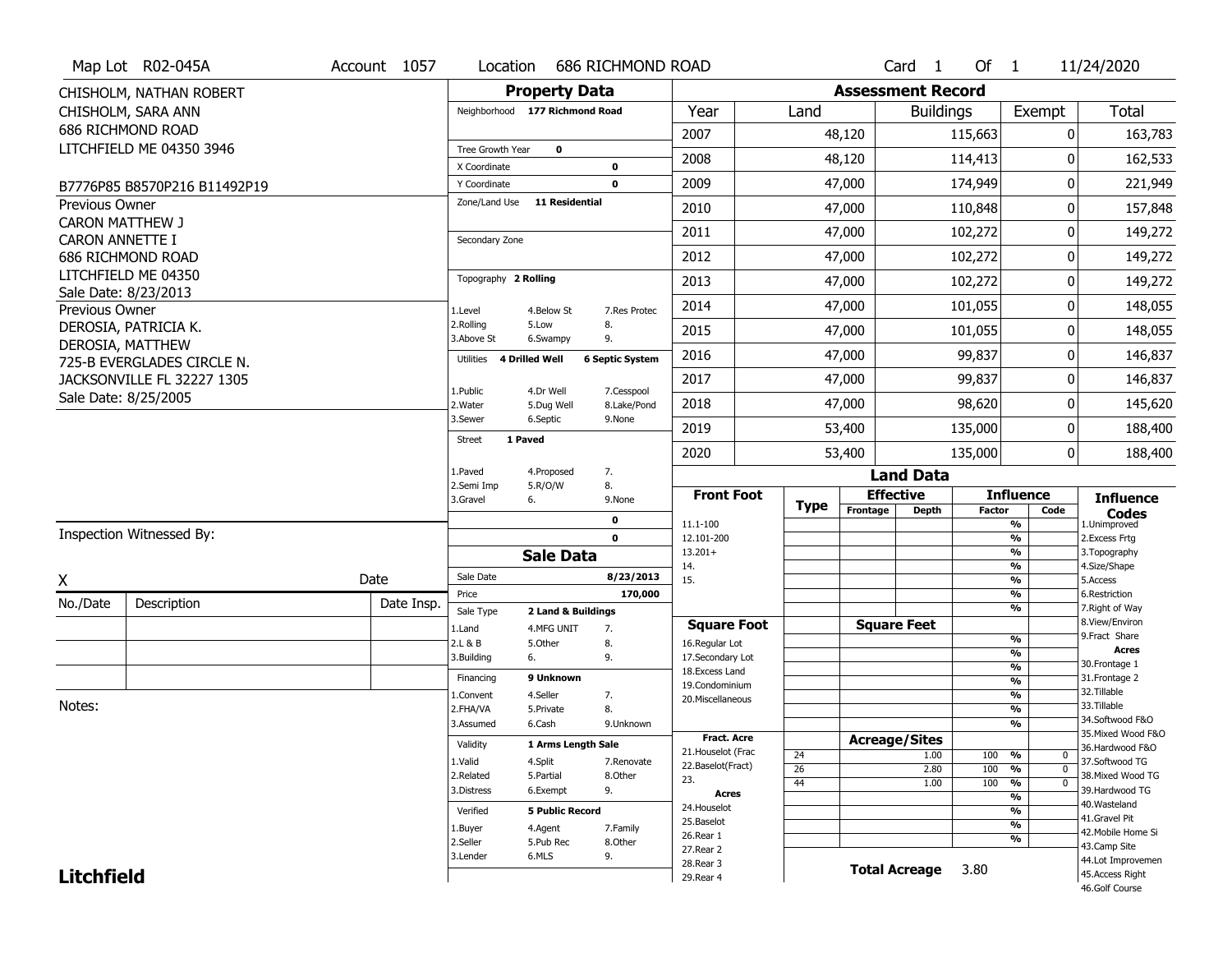|                       |                        |                                                   |                           |                    |                         |                                       |                        |                               |            |                 | <b>Litchfield</b>                       |                          |           |          |                   |                      |             |            |
|-----------------------|------------------------|---------------------------------------------------|---------------------------|--------------------|-------------------------|---------------------------------------|------------------------|-------------------------------|------------|-----------------|-----------------------------------------|--------------------------|-----------|----------|-------------------|----------------------|-------------|------------|
|                       | Map Lot R02-045A       |                                                   |                           |                    |                         | Account 1057                          |                        | Location                      |            |                 |                                         | <b>686 RICHMOND ROAD</b> |           |          | Card <sub>1</sub> | Of<br>$\overline{1}$ |             | 11/24/2020 |
| Building Style 4 Cape |                        |                                                   | <b>SF Bsmt Living</b>     |                    | 0                       |                                       |                        | Layout 1 Typical              |            |                 |                                         |                          |           |          |                   |                      | SHED SV 500 |            |
| 0.Uncoded             | 4.Cape                 | 8.Log                                             | Fin Bsmt Grade            |                    | 0 <sub>0</sub>          |                                       |                        | 1. Typical                    | 4.         |                 | 7.                                      |                          |           |          |                   |                      |             |            |
| 1.Conv.               | 5.Garrison             | 9.0ther                                           |                           | OPEN-5-CUSTOMIZE 0 |                         |                                       |                        | 2.Inadeg                      | 5.         |                 | 8.                                      |                          |           |          |                   |                      |             |            |
| 2.Ranch               | 6.Split                | 10.Tri-Lev                                        | Heat Type                 | 100%               |                         | 5 Forced Warm Air                     |                        | 3.                            | 6.         |                 | 9.                                      |                          |           |          |                   |                      | 8.0         |            |
| 3.R Ranch             | 7.Contemp              | 11.Earth O                                        | 0.Uncoded                 |                    | 4.Steam                 |                                       | 8.Fl/Wall              | 9 None<br>Attic               |            |                 |                                         |                          |           |          |                   |                      |             | 10.0'      |
| Dwelling Units 1      |                        |                                                   | 1.HWBB                    |                    | 5.FWA                   |                                       | 9.No Heat              | 1.1/4 Fin                     | 4.Full Fin |                 | 7.                                      |                          |           |          |                   |                      |             |            |
| Other Units           | $\mathbf 0$            |                                                   | 2.HWCI                    |                    | 6.GravWA                |                                       | 10.Radiant             | 2.1/2 Fin                     | 5.Fl/Stair |                 | 8.                                      |                          |           |          |                   |                      |             |            |
| <b>Stories</b>        | 4 One & 1/2 Story      |                                                   | 3.H Pump                  |                    | 7.Electric              |                                       | 11.Radiant             | 3.3/4 Fin                     | 6.         |                 | 9.None                                  |                          |           |          |                   |                      |             |            |
| $1.1\,$               | 4.1.5                  | 7.1.25                                            | Cool Type                 | 0%                 | 9 None                  |                                       |                        | Insulation                    | 1 Full     |                 |                                         |                          |           |          |                   |                      |             |            |
| 2.2                   | 5.1.75                 | 8.3.5                                             | 1.Refrig                  |                    | 4.W&C Air               |                                       | 7.RadHW                | 1.Full                        | 4.Minimal  |                 | 7.                                      |                          |           |          |                   |                      |             |            |
| 3.3                   | 6.2.5                  | 9.4                                               | 2.Evapor                  |                    | 5.Monitor-              | 8.                                    |                        | 2. Heavy                      | 5.Partial  |                 | 8.                                      |                          | 16.0'     |          |                   |                      |             |            |
| <b>Exterior Walls</b> | 2 Vinyl                |                                                   | 3.H Pump                  |                    | 6.Monitor-              |                                       | 9.None                 | 3.Capped                      | 6.         |                 | 9.None                                  |                          | 10.0'     |          |                   |                      |             |            |
| 0.Uncoded             | 4.Asbestos             | 8.Concrete                                        | Kitchen Style             |                    | 2 Typical               |                                       |                        | Unfinished %                  | 0%         |                 |                                         |                          | <b>WD</b> |          |                   |                      |             |            |
| 1.Wd Clapb            | 5.Stucco               | 9.0ther                                           | 1.Modern                  |                    | 4.Obsolete              | 7.                                    |                        | Grade & Factor 3 Average 105% |            |                 |                                         |                          |           |          |                   |                      |             |            |
| 2.Vinyl               | 6.Brick                | 10.Wd shin                                        | 2.Typical                 |                    | 5.                      | 8.                                    |                        | 1.E Grade                     | 4.B Grade  |                 | 7.AAA Grad                              |                          |           |          |                   | 8.0"                 |             |            |
| 3.Compos.             | 7.Stone                | $11. T1 - 11$                                     | 3.Old Type                |                    | 6.                      |                                       | 9.None                 | 2.D Grade                     | 5.A Grade  |                 | 8.M&S                                   |                          |           | 36.0'    |                   | 8.0                  |             |            |
| Roof Surface          | 1 Asphalt Shingles     |                                                   | Bath(s) Style             |                    |                         | 2 Typical Bath(s)                     |                        | 3.C Grade                     |            | 6.AA Grade      | 9.Same                                  |                          |           |          |                   |                      |             |            |
| 1.Asphalt             | 4.Composit             | 7.Rolled R                                        | 1.Modern                  |                    | 4.Obsolete              | 7.                                    |                        | SQFT (Footprint) 1072         |            |                 |                                         |                          |           |          |                   | W D                  |             |            |
| 2.Slate               | 5.Wood                 | 8.                                                | 2. Typical                |                    | 5.                      | 8.                                    |                        | Condition                     | 4 Average  |                 |                                         |                          |           |          |                   |                      |             |            |
| 3. Metal              | 6.Other                | 9.                                                | 3.Old Type                |                    | 6.                      |                                       | 9.None                 | 1.Poor                        | 4.Avg      |                 | 7.V G                                   |                          |           | 11/2sBFr |                   |                      |             |            |
| SF Masonry Trim 0     |                        |                                                   | # Rooms                   |                    | $\overline{\mathbf{z}}$ |                                       |                        | 2.Fair                        | $5.Avg+$   |                 | 8.Exc                                   |                          |           |          | 28.0'             |                      |             |            |
| OPEN-3-CUSTOM 0       |                        |                                                   | # Bedrooms                |                    | 3                       |                                       |                        | 3.Avg-                        | 6.Good     |                 | 9.Same                                  |                          | 32.0      |          |                   |                      |             |            |
| OPEN-4-CUSTOM 0       |                        |                                                   | # Full Baths              |                    | $\mathbf{1}$            |                                       |                        | Phys. % Good                  |            | 0%              |                                         |                          |           |          |                   |                      |             |            |
| Year Built            | 1990                   |                                                   | # Half Baths              |                    | $\mathbf{1}$            |                                       |                        | Funct. % Good                 |            | 100%            |                                         |                          |           |          |                   |                      |             |            |
| Year Remodeled 0      |                        |                                                   | # Addn Fixtures           |                    | $\overline{1}$          |                                       |                        | <b>Functional Code</b>        |            | 9 None          |                                         |                          |           |          |                   |                      |             |            |
| Foundation            | 1 Concrete             |                                                   | # Fireplaces              |                    | 0                       |                                       |                        | 1.Incomp                      | 4.Delap    |                 | 7.No Power                              |                          |           | 20.0'    |                   |                      |             |            |
| 1.Concrete            | 4.Wood                 | 7.                                                |                           |                    |                         |                                       |                        | 2.0-Built                     | 5.Bsmt     |                 | 8.LongTerm                              |                          |           |          |                   |                      |             |            |
| 2.C Block             | 5.Slab                 | 8.                                                |                           |                    |                         |                                       |                        | 3.Damage                      |            | 6.Common        | 9.None                                  |                          | 4.0       | OP       |                   |                      |             |            |
| 3.Br/Stone            | 6.Piers                | 9.                                                |                           |                    |                         |                                       |                        | Econ. % Good 100%             |            |                 |                                         |                          | 16.0'     |          |                   |                      |             |            |
| Basement              | <b>4 Full Basement</b> |                                                   |                           |                    |                         |                                       |                        | Economic Code None            |            |                 |                                         |                          |           |          |                   |                      |             |            |
| 1.1/4 Bmt             | 4.Full Bmt             | 7.                                                |                           |                    |                         |                                       |                        | 0.None                        |            | 3.No Power      | 9.None                                  |                          |           |          |                   |                      |             |            |
| 2.1/2 Bmt             | 5.Crawl Sp             | 8.                                                |                           |                    |                         |                                       |                        | 1.Location                    |            | 4.Generate      | 8.                                      |                          |           |          |                   |                      |             |            |
| 3.3/4 Bmt             | 6.                     | 9.None                                            |                           |                    |                         | Software                              |                        | 2.Encroach                    | 5.Multi-Fa |                 | 9.                                      |                          |           |          |                   |                      |             |            |
| Bsmt Gar # Cars 0     |                        |                                                   |                           |                    |                         | A Division of Harris Computer Systems |                        | Entrance Code 5 Estimated     |            |                 |                                         |                          |           |          |                   |                      |             |            |
| Wet Basement          | 1 Dry Basement         |                                                   |                           |                    |                         |                                       |                        | 1.Interior                    | 4.Vacant   |                 | 7.                                      |                          |           |          |                   |                      |             |            |
| 1.Dry                 | 4.Dirt Flr             | 7.                                                |                           |                    |                         |                                       |                        | 2.Refusal                     |            | 5.Estimate      | 8.                                      |                          |           |          |                   |                      |             |            |
| 2.Damp                | 5.                     | 8.                                                |                           |                    |                         |                                       |                        | 3.Informed                    | 6.Existing |                 | 9.                                      |                          |           |          |                   |                      |             |            |
| 3.Wet                 | 6.                     | 9.                                                |                           |                    |                         |                                       |                        | Information Code 5 Estimate   |            |                 |                                         |                          |           |          |                   |                      |             |            |
|                       |                        |                                                   |                           |                    |                         |                                       |                        | 1.0wner                       | 4.Agent    |                 | 7.Vacant                                |                          |           |          |                   |                      |             |            |
|                       |                        |                                                   |                           |                    |                         |                                       |                        | 2.Relative                    |            | 5.Estimate      | 8.                                      |                          |           |          |                   |                      |             |            |
|                       |                        |                                                   | Date Inspected 10/10/2018 |                    |                         |                                       |                        | 3. Tenant                     | 6.Other    |                 | 9.                                      |                          |           |          |                   |                      |             |            |
|                       |                        | <b>Additions, Outbuildings &amp; Improvements</b> |                           |                    |                         |                                       |                        |                               |            |                 | 1.One Story Fram                        |                          |           |          |                   |                      |             |            |
| Type                  |                        | Year                                              | Units                     | Grade   Cond       |                         |                                       | Phys.   Funct.         | Sound Value                   |            |                 | 2. Two Story Fram                       |                          |           |          |                   |                      |             |            |
| 21 Open Frame         |                        | 0                                                 | 80                        | 9100               | 19                      | 0                                     | % 0<br>$\%$            |                               |            |                 | 3. Three Story Fr                       |                          |           |          |                   |                      |             |            |
| 68 Wood Deck/s        |                        | 0                                                 | 64                        | 3 100              | 9                       | 10                                    | % 0<br>$\%$            |                               |            | 4.1 & 1/2 Story |                                         |                          |           |          |                   |                      |             |            |
|                       |                        |                                                   |                           |                    |                         |                                       |                        |                               |            | 5.1 & 3/4 Story |                                         |                          |           |          |                   |                      |             |            |
| 68 Wood Deck/s        |                        | $\Omega$                                          | 160                       | 3 100              | $ 9\rangle$             | $\Omega$                              | $\frac{8}{10}$<br>$\%$ |                               |            | 6.2 & 1/2 Story |                                         |                          |           |          |                   |                      |             |            |
| 24 Frame Shed         |                        | $\mathbf{0}$                                      |                           |                    |                         | $\frac{0}{0}$                         |                        | % 500                         |            |                 | 21. Open Frame Por<br>22.Encl Frame Por |                          |           |          |                   |                      |             |            |
|                       |                        |                                                   |                           |                    |                         | $\sqrt{6}$                            | %                      |                               |            |                 | 23. Frame Garage                        |                          |           |          |                   |                      |             |            |
|                       |                        |                                                   |                           |                    |                         | $\sqrt{6}$                            | %                      |                               |            |                 | 24.Frame Shed                           |                          |           |          |                   |                      |             |            |
|                       |                        |                                                   |                           |                    |                         |                                       |                        |                               |            |                 | 25. Frame Bay Wind                      |                          |           |          |                   |                      |             |            |
|                       |                        |                                                   |                           |                    |                         | $\frac{0}{0}$                         | $\%$                   |                               |            |                 | 26.1SFr Overhang                        |                          |           |          |                   |                      |             |            |
|                       |                        |                                                   |                           |                    |                         | $\sqrt{6}$                            | $\%$                   |                               |            |                 | 27. Unfin Basement                      |                          |           |          |                   |                      |             |            |
|                       |                        |                                                   |                           |                    |                         | $\frac{0}{0}$                         | $\%$                   |                               |            |                 | 28. Unfinished Att                      |                          |           |          |                   |                      |             |            |
|                       |                        |                                                   |                           |                    |                         | $\frac{0}{0}$                         | $\%$                   |                               |            |                 | 29. Finished Attic                      |                          |           |          |                   |                      |             |            |
|                       |                        |                                                   |                           |                    |                         |                                       |                        |                               |            |                 |                                         |                          |           |          |                   |                      |             |            |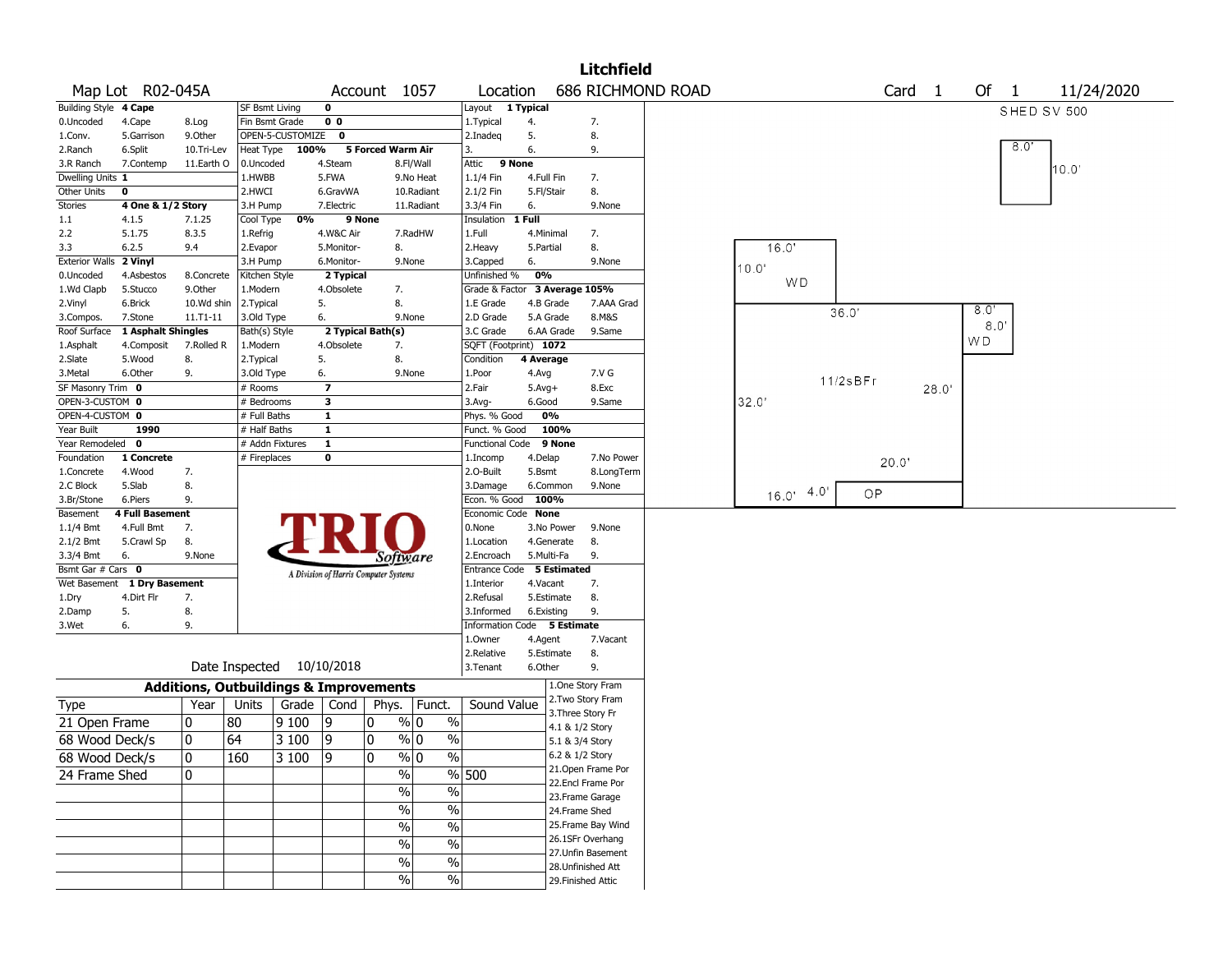|                   | Map Lot R02-045B                                            | Account 2132 | Location                       |                        | 692 RICHMOND ROAD      |                                     |             |                              | Card <sub>1</sub>    | Of $1$        |                                | 11/24/2020                       |
|-------------------|-------------------------------------------------------------|--------------|--------------------------------|------------------------|------------------------|-------------------------------------|-------------|------------------------------|----------------------|---------------|--------------------------------|----------------------------------|
|                   | SMITH, BRANDON S                                            |              |                                | <b>Property Data</b>   |                        |                                     |             | <b>Assessment Record</b>     |                      |               |                                |                                  |
| MOORE, KAYLA L    |                                                             |              | Neighborhood 177 Richmond Road |                        |                        | Year                                | Land        |                              | <b>Buildings</b>     |               | Exempt                         | Total                            |
|                   | 692 RICHMOND ROAD                                           |              |                                |                        |                        | 2007                                |             | 30,760                       |                      | 64,833        | 13,000                         | 82,593                           |
|                   | LITCHFIELD ME 04350                                         |              | Tree Growth Year               | 0                      |                        | 2008                                |             | 30,760                       |                      | 64,378        | 12,350                         | 82,788                           |
|                   |                                                             |              | X Coordinate                   |                        | 0                      |                                     |             |                              |                      |               |                                |                                  |
|                   | B6031P224 B11556P18                                         |              | Y Coordinate<br>Zone/Land Use  | <b>11 Residential</b>  | $\mathbf 0$            | 2009                                |             | 30,760                       |                      | 53,255        | 9,500                          | 74,515                           |
|                   |                                                             |              |                                |                        |                        | 2010                                |             | 30,760                       |                      | 68,211        | 10,000                         | 88,971                           |
|                   |                                                             |              | Secondary Zone                 |                        |                        | 2011                                |             | 30,760                       |                      | 81,673        | 10,000                         | 102,433                          |
|                   |                                                             |              |                                |                        |                        | 2012                                |             | 30,760                       |                      | 81,673        | 10,000                         | 102,433                          |
|                   |                                                             |              | Topography 2 Rolling           |                        |                        | 2013                                |             | 30,760                       |                      | 61,988        | 10,000                         | 82,748                           |
|                   |                                                             |              | 1.Level                        | 4.Below St             | 7.Res Protec           | 2014                                |             | 30,760                       |                      | 61,909        |                                | 92,669                           |
|                   |                                                             |              | 2.Rolling<br>3.Above St        | 5.Low<br>6.Swampy      | 8.<br>9.               | 2015                                |             | 30,760                       |                      | 61,799        | 0                              | 92,559                           |
|                   |                                                             |              | 4 Drilled Well<br>Utilities    |                        | <b>6 Septic System</b> | 2016                                |             | 30,760                       |                      | 61,610        | 0                              | 92,370                           |
|                   |                                                             |              | 1.Public                       | 4.Dr Well              | 7.Cesspool             | 2017                                |             | 30,760                       |                      | 61,500        | 0                              | 92,260                           |
|                   |                                                             |              | 2. Water                       | 5.Dug Well             | 8.Lake/Pond            | 2018                                |             | 30,760                       |                      | 61,421        | 0                              | 92,181                           |
|                   |                                                             |              | 3.Sewer<br>1 Paved<br>Street   | 6.Septic               | 9.None                 | 2019                                |             | 40,500                       |                      | 90,400        | 20,000                         | 110,900                          |
|                   |                                                             |              |                                |                        |                        | 2020                                |             | 40,500                       |                      | 90,400        | 25,000                         | 105,900                          |
|                   |                                                             |              | 1.Paved<br>2.Semi Imp          | 4.Proposed<br>5.R/O/W  | 7.<br>8.               |                                     |             |                              | <b>Land Data</b>     |               |                                |                                  |
|                   |                                                             |              | 3.Gravel<br>6.                 |                        | 9.None                 | <b>Front Foot</b>                   | <b>Type</b> | <b>Effective</b><br>Frontage |                      |               | <b>Influence</b>               | <b>Influence</b>                 |
|                   |                                                             |              |                                |                        | 0                      | 11.1-100                            |             |                              | <b>Depth</b>         | <b>Factor</b> | Code<br>%                      | <b>Codes</b><br>1.Unimproved     |
|                   | Inspection Witnessed By:                                    |              |                                |                        | $\mathbf 0$            | 12.101-200                          |             |                              |                      |               | %                              | 2.Excess Frtg                    |
|                   |                                                             |              |                                | <b>Sale Data</b>       |                        | $13.201+$<br>14.                    |             |                              |                      |               | %<br>%                         | 3. Topography<br>4.Size/Shape    |
| X                 |                                                             | Date         | Sale Date                      |                        | 10/29/2013             | 15.                                 |             |                              |                      |               | %                              | 5.Access                         |
| No./Date          | Description                                                 | Date Insp.   | Price<br>Sale Type             | 2 Land & Buildings     | 114,900                |                                     |             |                              |                      |               | %<br>%                         | 6.Restriction<br>7. Right of Way |
|                   |                                                             |              | 1.Land                         | 4.MFG UNIT             | 7.                     | <b>Square Foot</b>                  |             |                              | <b>Square Feet</b>   |               |                                | 8.View/Environ                   |
|                   |                                                             |              | 2.L & B                        | 5.Other                | 8.                     | 16.Regular Lot                      |             |                              |                      |               | %                              | 9.Fract Share<br><b>Acres</b>    |
|                   |                                                             |              | 6.<br>3.Building               |                        | 9.                     | 17.Secondary Lot<br>18. Excess Land |             |                              |                      |               | %<br>$\frac{9}{6}$             | 30. Frontage 1                   |
|                   |                                                             |              | Financing                      | 9 Unknown              |                        | 19.Condominium                      |             |                              |                      |               | $\frac{9}{6}$                  | 31. Frontage 2                   |
| Notes:            |                                                             |              | 1.Convent                      | 4.Seller               | 7.                     | 20.Miscellaneous                    |             |                              |                      |               | $\overline{\frac{9}{6}}$       | 32.Tillable<br>33.Tillable       |
|                   |                                                             |              | 2.FHA/VA                       | 5.Private              | 8.                     |                                     |             |                              |                      |               | $\frac{9}{6}$<br>$\frac{9}{6}$ | 34.Softwood F&O                  |
|                   | '13 all remnants of Mh are gone, totally remoded. assess as |              | 3.Assumed                      | 6.Cash                 | 9.Unknown              | Fract. Acre                         |             | <b>Acreage/Sites</b>         |                      |               |                                | 35. Mixed Wood F&O               |
|                   | low Quality dwelling.                                       |              | Validity                       | 1 Arms Length Sale     |                        | 21. Houselot (Frac                  | 21          |                              | 0.67                 | 100           | %<br>$\mathbf 0$               | 36.Hardwood F&O                  |
|                   |                                                             |              | 1.Valid                        | 4.Split                | 7.Renovate             | 22.Baselot(Fract)                   | 44          |                              | 1.00                 | 100           | $\overline{0}$<br>%            | 37.Softwood TG                   |
|                   |                                                             |              | 2.Related                      | 5.Partial              | 8.Other                | 23.                                 |             |                              |                      |               | %                              | 38. Mixed Wood TG                |
|                   |                                                             |              | 3.Distress                     | 6.Exempt               | 9.                     | <b>Acres</b>                        |             |                              |                      |               | %                              | 39.Hardwood TG<br>40. Wasteland  |
|                   |                                                             |              | Verified                       | <b>5 Public Record</b> |                        | 24. Houselot<br>25.Baselot          |             |                              |                      |               | %                              | 41.Gravel Pit                    |
|                   |                                                             |              | 1.Buyer                        | 4.Agent                | 7.Family               | 26.Rear 1                           |             |                              |                      |               | $\frac{9}{6}$<br>%             | 42. Mobile Home Si               |
|                   |                                                             |              | 2.Seller                       | 5.Pub Rec              | 8.Other                | 27. Rear 2                          |             |                              |                      |               |                                | 43.Camp Site                     |
|                   |                                                             |              | 3.Lender                       | 6.MLS                  | 9.                     |                                     |             |                              |                      |               |                                | 44.Lot Improvemen                |
| <b>Litchfield</b> |                                                             |              |                                |                        |                        | 28. Rear 3<br>29. Rear 4            |             |                              | <b>Total Acreage</b> | 0.67          |                                | 45.Access Right                  |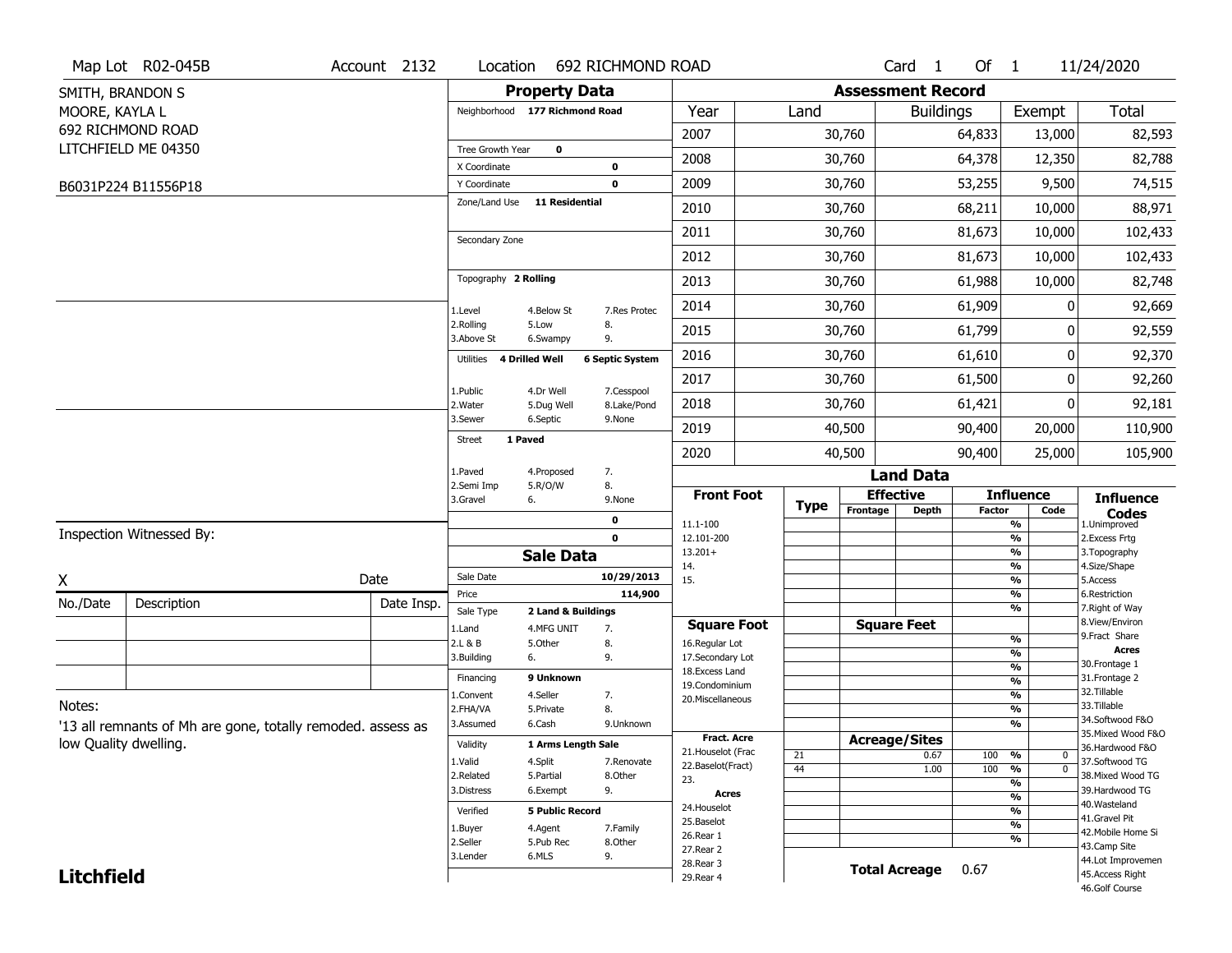|                       |                               |              |                                                   |       |                                       |                          |                       |                            |              |                 | <b>Litchfield</b>         |       |       |       |      |      |                   |       |       |       |             |
|-----------------------|-------------------------------|--------------|---------------------------------------------------|-------|---------------------------------------|--------------------------|-----------------------|----------------------------|--------------|-----------------|---------------------------|-------|-------|-------|------|------|-------------------|-------|-------|-------|-------------|
|                       | Map Lot R02-045B              |              |                                                   |       |                                       | Account 2132             |                       | Location                   |              |                 | 692 RICHMOND ROAD         |       |       |       |      |      | Card <sub>1</sub> |       | Of 1  |       | 11/24/2020  |
|                       | Building Style 1 Conventional |              | SF Bsmt Living                                    |       | 0                                     |                          |                       | Layout 1 Typical           |              |                 |                           |       |       |       |      |      |                   |       |       |       |             |
| 0.Uncoded             | 4.Cape                        | 8.Log        | Fin Bsmt Grade                                    |       | 0 <sub>0</sub>                        |                          |                       | 1. Typical                 | 4.           |                 | 7.                        |       |       |       |      |      |                   |       |       |       |             |
| 1.Conv.               | 5.Garrison                    | 9.Other      | OPEN-5-CUSTOMIZE                                  |       | 0                                     |                          |                       | 2.Inadeq                   | 5.           |                 | 8.                        |       |       |       |      |      |                   |       |       |       |             |
| 2.Ranch               | 6.Split                       | 10.Tri-Lev   | Heat Type                                         | 100%  |                                       | <b>5 Forced Warm Air</b> |                       | 3.                         | 6.           |                 | 9.                        |       |       |       |      |      |                   | 5.0   |       |       |             |
| 3.R Ranch             | 7.Contemp                     | 11.Earth O   | 0.Uncoded                                         |       | 4.Steam                               |                          | 8.Fl/Wall             | Attic                      | 9 None       |                 |                           |       |       |       |      |      |                   |       | SHED  |       |             |
| Dwelling Units 1      |                               |              | 1.HWBB                                            |       | 5.FWA                                 |                          | 9.No Heat             | 1.1/4 Fin                  | 4.Full Fin   |                 | 7.                        |       |       |       |      |      |                   |       |       |       |             |
| Other Units           | 0                             |              | 2.HWCI                                            |       | 6.GravWA                              |                          | 10.Radiant            | 2.1/2 Fin                  | 5.Fl/Stair   |                 | 8.                        |       |       |       |      |      |                   |       |       |       |             |
| Stories               | 1 One Story                   |              | 3.H Pump                                          |       | 7.Electric                            |                          | 11.Radiant            | 3.3/4 Fin                  | 6.           |                 | 9.None                    |       |       |       |      |      |                   |       | 14.0' |       |             |
| 1.1                   | 4.1.5                         | 7.1.25       | Cool Type                                         | 0%    | 9 None                                |                          |                       | Insulation                 | 1 Full       |                 |                           |       |       |       |      |      |                   |       |       |       |             |
| 2.2                   | 5.1.75                        | 8.3.5        | 1.Refrig                                          |       | 4.W&C Air                             |                          | 7.RadHW               | 1.Full                     |              | 4.Minimal       | 7.                        |       |       |       |      |      |                   |       |       | 12.0' |             |
| 3.3                   | 6.2.5                         | 9.4          | 2.Evapor                                          |       | 5.Monitor-                            | 8.                       |                       | 2. Heavy                   | 5.Partial    |                 | 8.                        |       | 23.0' | 4.0'  |      |      |                   |       |       |       | <b>SHED</b> |
| <b>Exterior Walls</b> | 2 Vinyl                       |              | 3.H Pump                                          |       | 6.Monitor-                            |                          | 9.None                | 3.Capped                   | 6.           |                 | 9.None                    |       |       |       |      |      |                   |       |       |       |             |
| 0.Uncoded             | 4.Asbestos                    | 8.Concrete   | Kitchen Style                                     |       | 2 Typical                             |                          |                       | Unfinished %               | 0%           |                 |                           |       |       |       |      |      | 27.0'             |       |       |       |             |
| 1.Wd Clapb            | 5.Stucco                      | 9.Other      | 1.Modern                                          |       | 4.Obsolete                            | 7.                       |                       | Grade & Factor 2 Fair 100% |              |                 |                           |       |       |       |      |      |                   |       |       |       |             |
| 2.Vinyl               | 6.Brick                       | 10.Wd shin   | 2. Typical                                        |       | 5.                                    | 8.                       |                       | 1.E Grade                  |              | 4.B Grade       | 7.AAA Grad                |       |       |       |      |      |                   |       |       |       | 20.0'       |
| 3.Compos.             | 7.Stone                       | $11.71 - 11$ | 3.Old Type                                        |       | 6.                                    |                          | 9.None                | 2.D Grade                  |              | 5.A Grade       | 8.M&S                     | 26.0' |       |       |      |      |                   |       |       |       |             |
| Roof Surface          | 3 Sheet Metal                 |              | Bath(s) Style                                     |       | 2 Typical Bath(s)                     |                          |                       | 3.C Grade                  |              | 6.AA Grade      | 9.Same                    |       |       | 1sBFr |      |      |                   | 22.0' |       |       |             |
| 1.Asphalt             | 4.Composit                    | 7.Rolled R   | 1.Modern                                          |       | 4.Obsolete                            | 7.                       |                       | SQFT (Footprint) 1192      |              |                 |                           |       |       |       |      |      |                   |       |       |       | GAR         |
| 2.Slate               | 5.Wood                        | 8.           | 2. Typical                                        |       | 5.                                    | 8.                       |                       | Condition                  | 4 Average    |                 |                           |       |       |       |      |      |                   |       |       | 24.0' |             |
| 3.Metal               | 6.Other                       | 9.           | 3.Old Type                                        |       | 6.                                    |                          | 9.None                | 1.Poor                     | 4.Avg        |                 | 7.V G                     |       |       |       |      |      |                   |       |       |       |             |
| SF Masonry Trim 0     |                               |              | # Rooms                                           |       | 0                                     |                          |                       | 2.Fair                     | $5.$ Avg $+$ |                 | 8.Exc                     |       |       |       |      |      |                   |       |       |       |             |
| OPEN-3-CUSTOM 0       |                               |              | # Bedrooms                                        |       | 0                                     |                          |                       | $3.$ Avg-                  | 6.Good       |                 | 9.Same                    |       |       |       | 50.0 |      |                   |       |       |       |             |
| OPEN-4-CUSTOM 0       |                               |              | # Full Baths                                      |       | 1                                     |                          |                       | Phys. % Good               |              | 0%              |                           |       |       |       |      |      |                   |       |       |       |             |
| Year Built            | 1980                          |              | # Half Baths                                      |       | 0                                     |                          |                       | Funct. % Good              |              | 100%            |                           |       |       |       |      | 8.0" | OP                |       |       |       |             |
| Year Remodeled 2012   |                               |              | # Addn Fixtures                                   |       | 0                                     |                          |                       | <b>Functional Code</b>     |              | 9 None          |                           |       |       |       |      |      |                   |       |       |       |             |
| Foundation            | 2 Concrete Block              |              | # Fireplaces                                      |       | 0                                     |                          |                       | 1.Incomp                   | 4.Delap      |                 | 7.No Power                |       |       |       |      |      | 24.0'             |       |       |       |             |
| 1.Concrete            | 4.Wood                        | 7.           |                                                   |       |                                       |                          |                       | 2.0-Built                  | 5.Bsmt       |                 | 8.LongTerm                |       |       |       |      |      |                   |       |       |       |             |
| 2.C Block             | 5.Slab                        | 8.           |                                                   |       |                                       |                          |                       | 3.Damage                   |              | 6.Common        | 9.None                    |       |       |       |      |      |                   |       |       |       |             |
| 3.Br/Stone            | 6.Piers                       | 9.           |                                                   |       |                                       |                          |                       | Econ. % Good               | 100%         |                 |                           |       |       |       |      |      |                   |       |       |       |             |
| Basement              | 4 Full Basement               |              |                                                   |       |                                       |                          |                       | Economic Code None         |              |                 |                           |       |       |       |      |      |                   |       |       |       |             |
| $1.1/4$ Bmt           | 4.Full Bmt                    | 7.           |                                                   |       |                                       |                          |                       | 0.None                     |              | 3.No Power      | 9.None                    |       |       |       |      |      |                   |       |       |       |             |
| 2.1/2 Bmt             | 5.Crawl Sp                    | 8.           |                                                   |       |                                       |                          |                       | 1.Location                 |              | 4.Generate      | 8.                        |       |       |       |      |      |                   |       |       |       |             |
| 3.3/4 Bmt             | 6.                            | 9.None       |                                                   |       |                                       |                          | Software              | 2.Encroach                 |              | 5.Multi-Fa      | 9.                        |       |       |       |      |      |                   |       |       |       |             |
| Bsmt Gar # Cars 0     |                               |              |                                                   |       | A Division of Harris Computer Systems |                          |                       | <b>Entrance Code</b>       |              |                 | <b>1 Interior Inspect</b> |       |       |       |      |      |                   |       |       |       |             |
| Wet Basement          | 1 Dry Basement                |              |                                                   |       |                                       |                          |                       | 1.Interior                 | 4.Vacant     |                 | 7.                        |       |       |       |      |      |                   |       |       |       |             |
| 1.Dry                 | 4.Dirt Flr                    | 7.           |                                                   |       |                                       |                          |                       | 2.Refusal                  |              | 5.Estimate      | 8.                        |       |       |       |      |      |                   |       |       |       |             |
| 2.Damp                | 5.                            | 8.           |                                                   |       |                                       |                          |                       | 3.Informed                 |              | 6.Existing      | 9.                        |       |       |       |      |      |                   |       |       |       |             |
| 3.Wet                 | 6.                            | 9.           |                                                   |       |                                       |                          |                       | Information Code 1 Owner   |              |                 |                           |       |       |       |      |      |                   |       |       |       |             |
|                       |                               |              |                                                   |       |                                       |                          |                       | 1.Owner                    | 4.Agent      |                 | 7.Vacant                  |       |       |       |      |      |                   |       |       |       |             |
|                       |                               |              |                                                   |       |                                       |                          |                       | 2.Relative                 |              | 5.Estimate      | 8.                        |       |       |       |      |      |                   |       |       |       |             |
|                       |                               |              | Date Inspected 10/10/2018                         |       |                                       |                          |                       | 3.Tenant                   | 6.Other      |                 | 9.                        |       |       |       |      |      |                   |       |       |       |             |
|                       |                               |              | <b>Additions, Outbuildings &amp; Improvements</b> |       |                                       |                          |                       |                            |              |                 | 1.One Story Fram          |       |       |       |      |      |                   |       |       |       |             |
|                       |                               |              |                                                   |       |                                       |                          |                       |                            |              |                 | 2. Two Story Fram         |       |       |       |      |      |                   |       |       |       |             |
| Type                  |                               | Year         | Units                                             | Grade | Cond                                  |                          | Phys.   Funct.        | Sound Value                |              |                 | 3. Three Story Fr         |       |       |       |      |      |                   |       |       |       |             |
| 21 Open Frame         |                               | 2006         | 192                                               | 3 100 | 4                                     | 10                       | $%100$ %              |                            |              | 4.1 & 1/2 Story |                           |       |       |       |      |      |                   |       |       |       |             |
| 24 Frame Shed         |                               | 1980         | 70                                                | 2 100 | 4                                     | 0                        | % 75<br>%             |                            |              | 5.1 & 3/4 Story |                           |       |       |       |      |      |                   |       |       |       |             |
| 23 Frame Garage       |                               | 1980         | 480                                               | 2 100 | $\overline{2}$                        | $ 0\rangle$              | % 100<br>$\sqrt{6}$   |                            |              | 6.2 & 1/2 Story |                           |       |       |       |      |      |                   |       |       |       |             |
|                       |                               |              |                                                   |       |                                       |                          |                       |                            |              |                 | 21. Open Frame Por        |       |       |       |      |      |                   |       |       |       |             |
| 24 Frame Shed         |                               | 1980         | 240                                               | 2 100 | 2                                     | 10                       | % 75<br>%             |                            |              |                 | 22.Encl Frame Por         |       |       |       |      |      |                   |       |       |       |             |
|                       |                               |              |                                                   |       |                                       |                          | $\sqrt{6}$<br>%       |                            |              |                 | 23. Frame Garage          |       |       |       |      |      |                   |       |       |       |             |
|                       |                               |              |                                                   |       |                                       |                          | $\%$<br>$\frac{9}{6}$ |                            |              | 24.Frame Shed   |                           |       |       |       |      |      |                   |       |       |       |             |
|                       |                               |              |                                                   |       |                                       |                          | $\frac{0}{6}$<br>%    |                            |              |                 | 25. Frame Bay Wind        |       |       |       |      |      |                   |       |       |       |             |
|                       |                               |              |                                                   |       |                                       |                          |                       |                            |              |                 | 26.1SFr Overhang          |       |       |       |      |      |                   |       |       |       |             |
|                       |                               |              |                                                   |       |                                       |                          | $\sqrt{6}$<br>$\%$    |                            |              |                 | 27.Unfin Basement         |       |       |       |      |      |                   |       |       |       |             |
|                       |                               |              |                                                   |       |                                       |                          | $\%$<br>$\%$          |                            |              |                 | 28. Unfinished Att        |       |       |       |      |      |                   |       |       |       |             |
|                       |                               |              |                                                   |       |                                       |                          | $\sqrt{6}$<br>$\%$    |                            |              |                 | 29. Finished Attic        |       |       |       |      |      |                   |       |       |       |             |
|                       |                               |              |                                                   |       |                                       |                          |                       |                            |              |                 |                           |       |       |       |      |      |                   |       |       |       |             |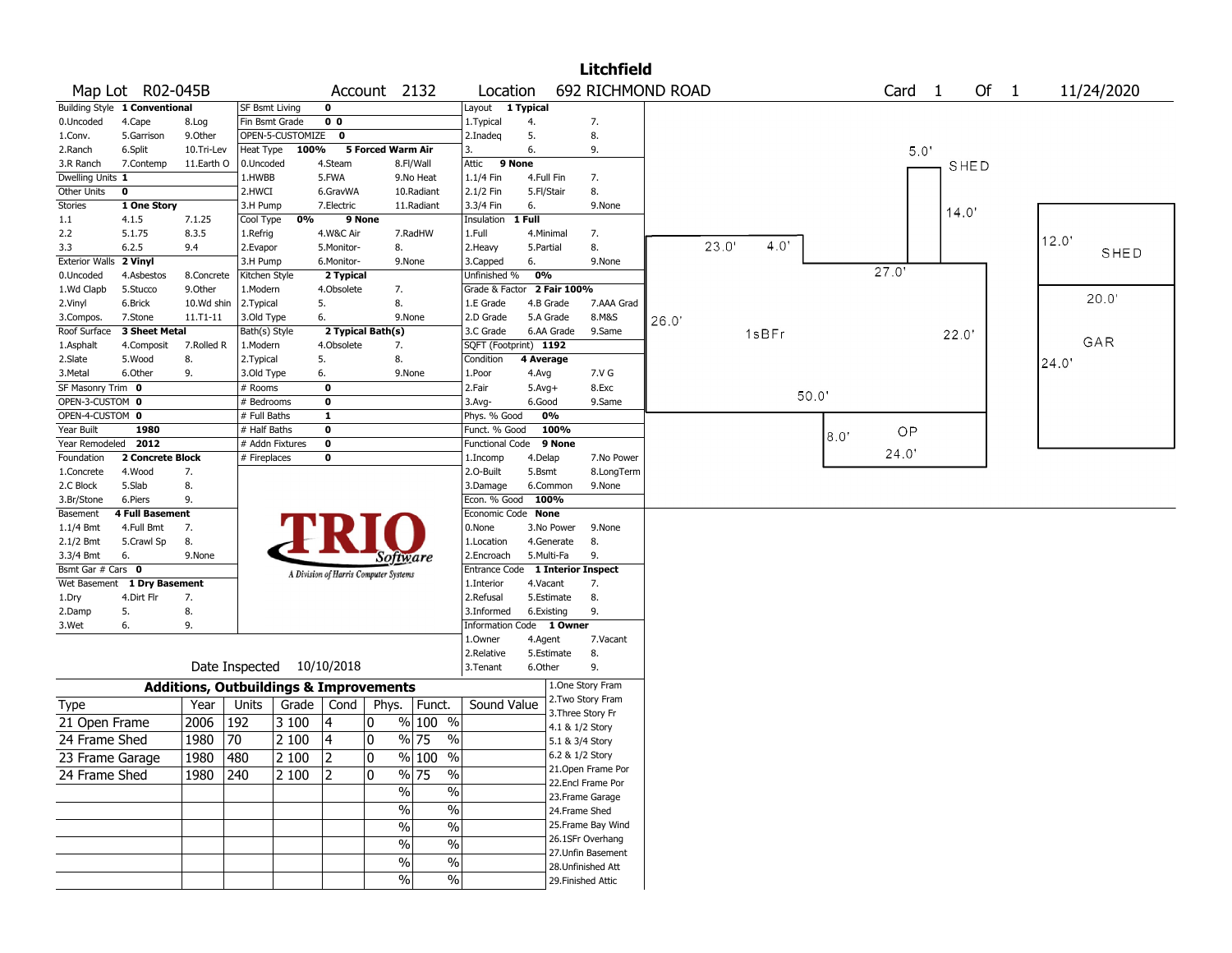|                   | Map Lot R02-046          | Account 999 | Location                       |                       | 698 RICHMOND ROAD          |                                     |                       |                          | Card 1               | Of 1          |                                                              | 11/24/2020                           |
|-------------------|--------------------------|-------------|--------------------------------|-----------------------|----------------------------|-------------------------------------|-----------------------|--------------------------|----------------------|---------------|--------------------------------------------------------------|--------------------------------------|
| LANE, FRANKLIN W  |                          |             |                                | <b>Property Data</b>  |                            |                                     |                       | <b>Assessment Record</b> |                      |               |                                                              |                                      |
|                   | 698 RICHMOND ROAD        |             | Neighborhood 177 Richmond Road |                       |                            | Year                                | Land                  |                          | <b>Buildings</b>     |               | Exempt                                                       | Total                                |
|                   | LITCHFIELD ME 04350      |             |                                |                       |                            | 2007                                |                       | 76,300                   |                      | 77,146        | 19,000                                                       | 134,446                              |
|                   |                          |             | Tree Growth Year               | $\mathbf 0$           |                            | 2008                                |                       | 76,300                   |                      | 77,146        | 18,050                                                       | 135,396                              |
| B2439P131         |                          |             | X Coordinate<br>Y Coordinate   |                       | $\mathbf 0$<br>$\mathbf 0$ | 2009                                |                       | 66,000                   |                      | 88,887        | 15,200                                                       | 139,687                              |
|                   |                          |             | Zone/Land Use                  | <b>11 Residential</b> |                            | 2010                                |                       | 66,000                   |                      | 77,146        | 16,000                                                       | 127,146                              |
|                   |                          |             |                                |                       |                            |                                     |                       |                          |                      |               |                                                              |                                      |
|                   |                          |             | Secondary Zone                 |                       |                            | 2011                                |                       | 66,000                   |                      | 130,090       | 16,000                                                       | 180,090                              |
|                   |                          |             |                                |                       |                            | 2012                                |                       | 66,000                   |                      | 130,090       | 16,000                                                       | 180,090                              |
|                   |                          |             | Topography 2 Rolling           |                       |                            | 2013                                |                       | 66,000                   |                      | 151,865       | 16,000                                                       | 201,865                              |
|                   |                          |             | 1.Level                        | 4.Below St            | 7.Res Protec               | 2014                                |                       | 66,000                   |                      | 149,457       | 16,000                                                       | 199,457                              |
|                   |                          |             | 2.Rolling<br>3.Above St        | 5.Low<br>6.Swampy     | 8.<br>9.                   | 2015                                |                       | 66,000                   |                      | 147,260       | 16,000                                                       | 197,260                              |
|                   |                          |             | Utilities 4 Drilled Well       |                       | <b>6 Septic System</b>     | 2016                                |                       | 66,000                   |                      | 146,815       | 21,000                                                       | 191,815                              |
|                   |                          |             | 1.Public                       | 4.Dr Well             | 7.Cesspool                 | 2017                                |                       | 66,000                   |                      | 144,618       | 26,000                                                       | 184,618                              |
|                   |                          |             | 2. Water                       | 5.Dug Well            | 8.Lake/Pond                | 2018                                |                       | 66,000                   |                      | 142,208       | 24,960                                                       | 183,248                              |
|                   |                          |             | 3.Sewer                        | 6.Septic              | 9.None                     | 2019                                |                       | 71,000                   |                      | 111,400       | 26,000                                                       | 156,400                              |
|                   |                          |             | 1 Paved<br><b>Street</b>       |                       |                            | 2020                                |                       | 71,000                   |                      | 111,400       | 31,000                                                       | 151,400                              |
|                   |                          |             | 1.Paved                        | 4.Proposed            | 7.                         |                                     |                       |                          | <b>Land Data</b>     |               |                                                              |                                      |
|                   |                          |             | 2.Semi Imp<br>3.Gravel         | 5.R/O/W<br>6.         | 8.<br>9.None               | <b>Front Foot</b>                   | <b>Type</b>           | <b>Effective</b>         |                      |               | <b>Influence</b>                                             | <b>Influence</b>                     |
|                   |                          |             |                                |                       | $\pmb{0}$                  | 11.1-100                            |                       | Frontage                 | <b>Depth</b>         | <b>Factor</b> | Code<br>%                                                    | <b>Codes</b><br>1.Unimproved         |
|                   | Inspection Witnessed By: |             |                                |                       | $\mathbf 0$                | 12.101-200                          |                       |                          |                      |               | %                                                            | 2.Excess Frtg                        |
|                   |                          |             |                                | <b>Sale Data</b>      |                            | $13.201+$<br>14.                    |                       |                          |                      |               | %<br>%                                                       | 3. Topography<br>4.Size/Shape        |
| χ                 |                          | Date        | Sale Date                      |                       |                            | 15.                                 |                       |                          |                      |               | %                                                            | 5.Access                             |
| No./Date          | Description              | Date Insp.  | Price<br>Sale Type             |                       |                            |                                     |                       |                          |                      |               | %<br>%                                                       | 6.Restriction<br>7. Right of Way     |
|                   |                          |             | 1.Land                         | 4.MFG UNIT            | 7.                         | <b>Square Foot</b>                  |                       | <b>Square Feet</b>       |                      |               |                                                              | 8.View/Environ                       |
|                   |                          |             | 2.L & B                        | 5.Other               | 8.                         | 16.Regular Lot                      |                       |                          |                      |               | %<br>%                                                       | 9.Fract Share<br><b>Acres</b>        |
|                   |                          |             | 3.Building                     | 6.                    | 9.                         | 17.Secondary Lot<br>18. Excess Land |                       |                          |                      |               | $\frac{9}{6}$                                                | 30.Frontage 1                        |
|                   |                          |             | Financing                      |                       |                            | 19.Condominium                      |                       |                          |                      |               | $\frac{9}{6}$                                                | 31. Frontage 2                       |
| Notes:            |                          |             | 1.Convent                      | 4.Seller              | 7.                         | 20.Miscellaneous                    |                       |                          |                      |               | $\frac{9}{6}$                                                | 32.Tillable<br>33.Tillable           |
|                   |                          |             | 2.FHA/VA<br>3.Assumed          | 5.Private             | 8.                         |                                     |                       |                          |                      |               | $\frac{9}{6}$<br>$\frac{9}{6}$                               | 34.Softwood F&O                      |
|                   |                          |             |                                | 6.Cash                | 9.Unknown                  |                                     |                       |                          |                      |               |                                                              | 35. Mixed Wood F&O                   |
|                   |                          |             |                                |                       |                            |                                     |                       |                          |                      |               |                                                              |                                      |
|                   |                          |             | Validity                       |                       |                            | Fract. Acre<br>21. Houselot (Frac   |                       | <b>Acreage/Sites</b>     |                      |               |                                                              | 36.Hardwood F&O                      |
|                   |                          |             | 1.Valid                        | 4.Split               | 7.Renovate                 | 22.Baselot(Fract)                   | 24                    |                          | 1.00                 | 100           | %<br>0                                                       | 37.Softwood TG                       |
|                   |                          |             | 2.Related                      | 5.Partial             | 8.Other                    | 23.                                 | 26<br>$\overline{27}$ |                          | 5.00<br>10.00        | 100<br>100    | $\frac{9}{6}$<br>$\mathbf 0$<br>$\frac{9}{6}$<br>$\mathbf 0$ | 38. Mixed Wood TG                    |
|                   |                          |             | 3.Distress                     | 6.Exempt              | 9.                         | <b>Acres</b>                        | $\overline{28}$       |                          | 7.00                 | 100           | $\frac{9}{6}$<br>0                                           | 39.Hardwood TG                       |
|                   |                          |             | Verified                       |                       |                            | 24. Houselot                        | 44                    |                          | 1.00                 | 100           | %<br>0                                                       | 40. Wasteland<br>41.Gravel Pit       |
|                   |                          |             | 1.Buyer                        | 4.Agent               | 7.Family                   | 25.Baselot                          |                       |                          |                      |               | %                                                            | 42. Mobile Home Si                   |
|                   |                          |             | 2.Seller                       | 5.Pub Rec             | 8.Other                    | 26.Rear 1<br>27.Rear 2              |                       |                          |                      |               | %                                                            | 43.Camp Site                         |
| <b>Litchfield</b> |                          |             | 3.Lender                       | 6.MLS                 | 9.                         | 28. Rear 3<br>29. Rear 4            |                       |                          | <b>Total Acreage</b> | 23.00         |                                                              | 44.Lot Improvemen<br>45.Access Right |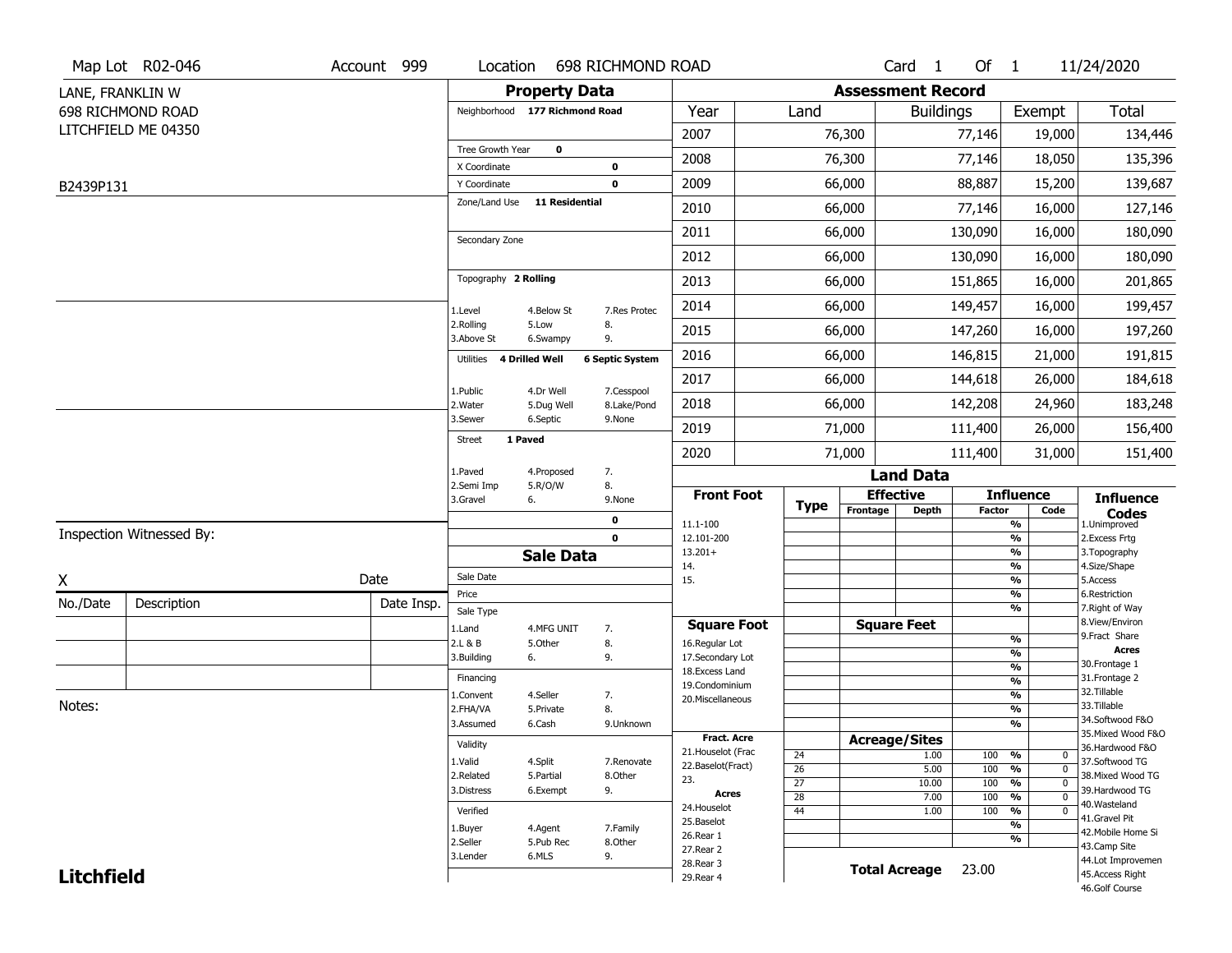|                             |                        |                                                   |                           |                  |                                       |                |                                   |                               |            |                                    | <b>Litchfield</b>  |                   |              |                         |                   |               |                           |            |
|-----------------------------|------------------------|---------------------------------------------------|---------------------------|------------------|---------------------------------------|----------------|-----------------------------------|-------------------------------|------------|------------------------------------|--------------------|-------------------|--------------|-------------------------|-------------------|---------------|---------------------------|------------|
|                             | Map Lot R02-046        |                                                   |                           |                  | Account                               |                | 999                               | Location                      |            |                                    |                    | 698 RICHMOND ROAD |              |                         | Card <sub>1</sub> | Of 1          |                           | 11/24/2020 |
| Building Style 2 Ranch      |                        |                                                   | <b>SF Bsmt Living</b>     |                  | 0                                     |                |                                   | Layout                        | 1 Typical  |                                    |                    |                   |              |                         |                   |               |                           |            |
| 0.Uncoded                   | 4.Cape                 | 8.Log                                             | Fin Bsmt Grade            |                  | 0 <sub>0</sub>                        |                |                                   | 1. Typical                    | 4.         |                                    | 7.                 |                   |              |                         |                   |               |                           |            |
| 1.Conv.                     | 5.Garrison             | 9.0ther                                           |                           | OPEN-5-CUSTOMIZE | 0                                     |                |                                   | 2.Inadeq                      | 5.         |                                    | 8.                 |                   |              |                         |                   |               |                           |            |
| 2.Ranch                     | 6.Split                | 10.Tri-Lev                                        | Heat Type                 | 100%             |                                       | 1 Hot Water BB |                                   | 3.                            | 6.         |                                    | 9.                 |                   |              |                         |                   |               |                           |            |
| 3.R Ranch                   | 7.Contemp              | 11.Earth O                                        | 0.Uncoded                 |                  | 4.Steam                               |                | 8.Fl/Wall                         | Attic                         | 9 None     |                                    |                    |                   |              |                         |                   |               | PV SHE.<br>  6.0<br>  8.0 |            |
| Dwelling Units 1            |                        |                                                   | 1.HWBB                    |                  | 5.FWA                                 |                | 9.No Heat                         | 1.1/4 Fin                     | 4.Full Fin |                                    | 7.                 |                   | $50.0^\circ$ | 13/4s GAR               |                   |               |                           |            |
| Other Units                 | 0                      |                                                   | 2.HWCI                    |                  | 6.GravWA                              |                | 10.Radiant                        | 2.1/2 Fin                     | 5.Fl/Stair |                                    | 8.                 |                   |              |                         |                   |               |                           |            |
| Stories                     | 1 One Story            |                                                   | 3.H Pump                  |                  | 7.Electric                            |                | 11.Radiant                        | 3.3/4 Fin                     | 6.         |                                    | 9.None             |                   |              |                         |                   |               |                           |            |
| 1.1                         | 4.1.5                  | 7.1.25                                            | Cool Type                 | 0%               |                                       | 9 None         |                                   | Insulation                    | 1 Full     |                                    |                    |                   |              | W HEAT & INSUL IN GRADE |                   |               |                           |            |
| 2.2                         | 5.1.75                 | 8.3.5                                             | 1.Refrig                  |                  | 4.W&C Air                             |                | 7.RadHW                           | 1.Full                        | 4.Minimal  |                                    | 7.                 |                   |              |                         |                   |               |                           |            |
| 3.3                         | 6.2.5                  | 9.4                                               | 2.Evapor                  |                  | 5.Monitor-                            |                | 8.                                | 2.Heavy                       | 5.Partial  |                                    | 8.                 |                   |              | 60.0                    |                   |               |                           |            |
| <b>Exterior Walls</b>       | 10 Wood Shingle        |                                                   | 3.H Pump                  |                  | 6.Monitor-                            |                | 9.None                            | 3.Capped                      | 6.         |                                    | 9.None             |                   |              |                         |                   |               |                           |            |
| 0.Uncoded                   | 4.Asbestos             | 8.Concrete                                        | Kitchen Style             |                  | 2 Typical                             |                |                                   | Unfinished %                  | 0%         |                                    |                    |                   |              |                         |                   |               |                           |            |
| 1.Wd Clapb                  | 5.Stucco               | 9.Other                                           | 1.Modern                  |                  | 4.Obsolete                            |                | 7.                                | Grade & Factor 3 Average 100% |            |                                    |                    |                   |              |                         |                   |               |                           |            |
| 2.Vinyl                     | 6.Brick                | 10.Wd shin                                        | 2.Typical                 |                  | 5.                                    |                | 8.                                | 1.E Grade                     | 4.B Grade  |                                    | 7.AAA Grad         |                   |              | 42.0                    |                   |               |                           |            |
| 3.Compos.                   | 7.Stone                | 11.T1-11                                          | 3.Old Type                |                  | 6.                                    |                | 9.None                            | 2.D Grade                     | 5.A Grade  |                                    | 8.M&S              |                   |              |                         |                   |               |                           |            |
| Roof Surface                | 1 Asphalt Shingles     |                                                   | Bath(s) Style             |                  | 2 Typical Bath(s)                     |                |                                   | 3.C Grade                     |            | 6.AA Grade                         | 9.Same             |                   |              |                         | 24.0'             |               |                           |            |
| 1.Asphalt                   | 4.Composit             | 7.Rolled R                                        | 1.Modern                  |                  | 4.Obsolete                            |                | 7.                                | SQFT (Footprint) 1056         |            |                                    |                    |                   | 28.0'        | 1sBFr                   |                   | 12.0"<br>SHED |                           |            |
| 2.Slate                     | 5.Wood                 | 8.                                                | 2. Typical                |                  | 5.                                    |                | 8.                                | Condition                     |            | <b>3 Below Average</b>             |                    |                   |              | 30.0                    |                   |               |                           |            |
| 3.Metal                     | 6.Other                | 9.                                                | 3.Old Type                |                  | 6.                                    |                | 9.None                            | 1.Poor                        | 4.Avg      |                                    | 7.V G              |                   | 4.0'         |                         |                   |               |                           |            |
| SF Masonry Trim 0           |                        |                                                   | # Rooms                   |                  | 5                                     |                |                                   | 2.Fair                        | $5.Avg+$   |                                    | 8.Exc              |                   | $12.0'$ 4.0' | Jop                     |                   |               |                           |            |
| OPEN-3-CUSTOM 0             |                        |                                                   | # Bedrooms                |                  | 3                                     |                |                                   | 3.Avg-                        | 6.Good     |                                    | 9.Same             |                   |              |                         |                   |               |                           |            |
| OPEN-4-CUSTOM 0             |                        |                                                   | # Full Baths              |                  | $\mathbf{1}$                          |                |                                   | Phys. % Good                  |            | 0%                                 |                    |                   |              |                         |                   | GAR           |                           |            |
| Year Built                  | 1966                   |                                                   | # Half Baths              |                  | $\bf{0}$                              |                |                                   | Funct. % Good                 |            | 100%                               |                    |                   |              |                         |                   | 46.0          |                           |            |
| Year Remodeled              | $\mathbf 0$            |                                                   | # Addn Fixtures           |                  | $\mathbf 0$                           |                |                                   | <b>Functional Code</b>        |            | 9 None                             |                    |                   |              |                         |                   |               |                           |            |
| Foundation                  | 1 Concrete             |                                                   | # Fireplaces              |                  | 0                                     |                |                                   | 1.Incomp                      | 4.Delap    |                                    | 7.No Power         |                   |              |                         |                   |               |                           |            |
| 1.Concrete                  | 4.Wood                 | 7.                                                |                           |                  |                                       |                |                                   | 2.O-Built                     | 5.Bsmt     |                                    | 8.LongTerm         |                   |              |                         |                   |               |                           |            |
| 2.C Block                   | 5.Slab                 | 8.                                                |                           |                  |                                       |                |                                   | 3.Damage                      |            | 6.Common                           | 9.None             |                   |              |                         |                   | 24.0'         |                           |            |
| 3.Br/Stone                  | 6.Piers                | 9.                                                |                           |                  |                                       |                |                                   | Econ. % Good                  | 100%       |                                    |                    |                   |              |                         |                   |               |                           |            |
| Basement                    | <b>4 Full Basement</b> |                                                   |                           |                  |                                       |                |                                   | Economic Code None            |            |                                    |                    |                   |              |                         |                   |               |                           |            |
| 1.1/4 Bmt                   | 4.Full Bmt             | 7.                                                |                           |                  |                                       |                |                                   | 0.None                        |            | 3.No Power                         | 9.None             |                   |              |                         |                   |               |                           |            |
| 2.1/2 Bmt                   | 5.Crawl Sp             | 8.                                                |                           |                  |                                       |                |                                   | 1.Location                    |            | 4.Generate                         | 8.                 |                   |              |                         |                   |               |                           |            |
| 3.3/4 Bmt                   | 6.                     | 9.None                                            |                           |                  |                                       |                | Software                          | 2.Encroach                    | 5.Multi-Fa |                                    | 9.                 |                   |              |                         |                   |               |                           |            |
| Bsmt Gar $#$ Cars $\bullet$ |                        |                                                   |                           |                  | A Division of Harris Computer Systems |                |                                   | Entrance Code 5 Estimated     |            |                                    |                    |                   |              |                         |                   |               |                           |            |
| Wet Basement                | 1 Dry Basement         |                                                   |                           |                  |                                       |                |                                   | 1.Interior                    | 4.Vacant   |                                    | 7.                 |                   |              |                         |                   |               |                           |            |
| 1.Dry                       | 4.Dirt Flr             | 7.                                                |                           |                  |                                       |                |                                   | 2.Refusal                     |            | 5.Estimate                         | 8.                 |                   |              |                         |                   |               |                           |            |
| 2.Damp                      | 5.                     | 8.                                                |                           |                  |                                       |                |                                   | 3.Informed                    | 6.Existing |                                    | 9.                 |                   |              |                         |                   |               |                           |            |
| 3.Wet                       | 6.                     | 9.                                                |                           |                  |                                       |                |                                   | Information Code 5 Estimate   |            |                                    |                    |                   |              |                         |                   |               |                           |            |
|                             |                        |                                                   |                           |                  |                                       |                |                                   | 1.Owner                       | 4.Agent    |                                    | 7.Vacant           |                   |              |                         |                   |               |                           |            |
|                             |                        |                                                   |                           |                  |                                       |                |                                   | 2.Relative                    |            | 5.Estimate                         | 8.                 |                   |              |                         |                   |               |                           |            |
|                             |                        |                                                   | Date Inspected 10/10/2018 |                  |                                       |                |                                   | 3.Tenant                      | 6.Other    |                                    | 9.                 |                   |              |                         |                   |               |                           |            |
|                             |                        | <b>Additions, Outbuildings &amp; Improvements</b> |                           |                  |                                       |                |                                   |                               |            |                                    | 1.One Story Fram   |                   |              |                         |                   |               |                           |            |
| Type                        |                        | Year                                              | Units                     | Grade            | Cond                                  |                | Phys.   Funct.                    | Sound Value                   |            |                                    | 2. Two Story Fram  |                   |              |                         |                   |               |                           |            |
| 23 Frame Garage             |                        | 1966                                              | 1104                      | 3 100            | 1                                     | 10             | % 50<br>$\%$                      |                               |            |                                    | 3. Three Story Fr  |                   |              |                         |                   |               |                           |            |
| 21 Open Frame               |                        | 0                                                 | 16                        | 9 100            | 9                                     | 10             | % 0<br>$\%$                       |                               |            |                                    | 4.1 & 1/2 Story    |                   |              |                         |                   |               |                           |            |
|                             |                        |                                                   |                           |                  |                                       |                |                                   |                               |            | 5.1 & 3/4 Story<br>6.2 & 1/2 Story |                    |                   |              |                         |                   |               |                           |            |
| 24 Frame Shed               |                        | 10                                                | 288                       | 2 100            | 13                                    | ١o             | $\frac{9}{6}$ 75<br>$\frac{0}{0}$ |                               |            |                                    | 21.Open Frame Por  |                   |              |                         |                   |               |                           |            |
| 74 1 3/4s Garage            |                        | 1981 3000                                         |                           | 3100             | 13                                    | 10             | % 75<br>$\%$                      |                               |            |                                    | 22.Encl Frame Por  |                   |              |                         |                   |               |                           |            |
| 24 Frame Shed               |                        | 10                                                |                           |                  |                                       |                | $\sqrt{6}$                        | % 200                         |            |                                    | 23.Frame Garage    |                   |              |                         |                   |               |                           |            |
|                             |                        |                                                   |                           |                  |                                       |                | $\%$<br>$\%$                      |                               |            | 24.Frame Shed                      |                    |                   |              |                         |                   |               |                           |            |
|                             |                        |                                                   |                           |                  |                                       |                |                                   |                               |            |                                    | 25.Frame Bay Wind  |                   |              |                         |                   |               |                           |            |
|                             |                        |                                                   |                           |                  |                                       |                | $\overline{\frac{0}{6}}$<br>$\%$  |                               |            |                                    | 26.1SFr Overhang   |                   |              |                         |                   |               |                           |            |
|                             |                        |                                                   |                           |                  |                                       |                | $\%$<br>$\%$                      |                               |            |                                    | 27.Unfin Basement  |                   |              |                         |                   |               |                           |            |
|                             |                        |                                                   |                           |                  |                                       |                | $\%$<br>$\%$                      |                               |            |                                    | 28.Unfinished Att  |                   |              |                         |                   |               |                           |            |
|                             |                        |                                                   |                           |                  |                                       |                | %<br>%                            |                               |            |                                    | 29. Finished Attic |                   |              |                         |                   |               |                           |            |
|                             |                        |                                                   |                           |                  |                                       |                |                                   |                               |            |                                    |                    |                   |              |                         |                   |               |                           |            |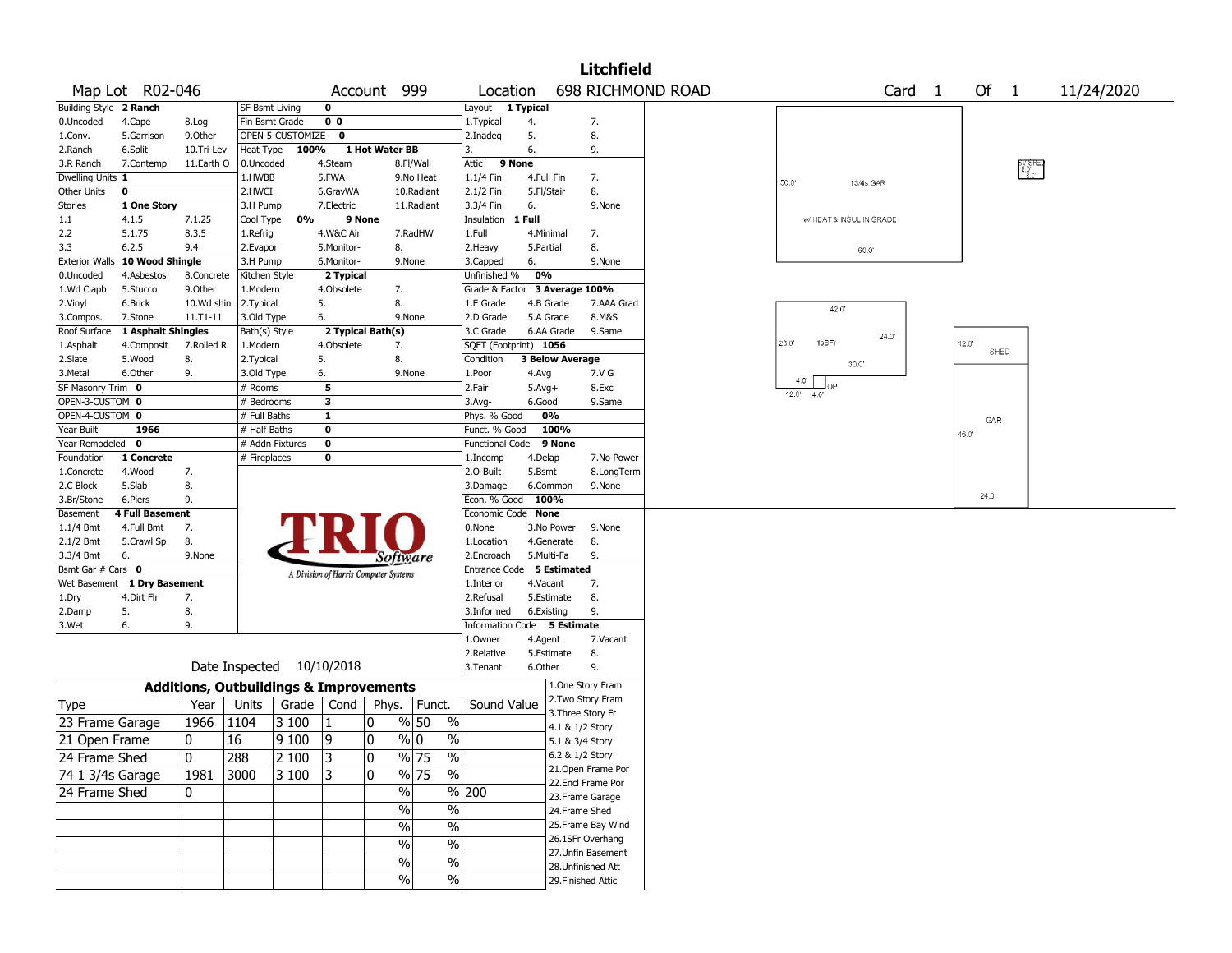|                   | Map Lot R02-049          | Account 856 | Location                       |                         | 722 RICHMOND ROAD         |                          |                 |                          | Card <sub>1</sub>    | Of 1          |                                | 11/24/2020                        |
|-------------------|--------------------------|-------------|--------------------------------|-------------------------|---------------------------|--------------------------|-----------------|--------------------------|----------------------|---------------|--------------------------------|-----------------------------------|
| HOWARD, LOUISE    |                          |             |                                | <b>Property Data</b>    |                           |                          |                 | <b>Assessment Record</b> |                      |               |                                |                                   |
| CROCHERE, DAVID   |                          |             | Neighborhood 177 Richmond Road |                         |                           | Year                     | Land            |                          | <b>Buildings</b>     |               | Exempt                         | <b>Total</b>                      |
|                   | 94 GOODHUE ROAD          |             |                                |                         |                           | 2007                     |                 | 47,830                   |                      | 7,854         | 19,000                         | 36,684                            |
| SIDNEY ME 04330   |                          |             | Tree Growth Year               | $\mathbf 0$             |                           |                          |                 |                          |                      |               |                                |                                   |
|                   |                          |             | X Coordinate                   |                         | 0                         | 2008                     |                 | 47,830                   |                      | 7,842         | 18,050                         | 37,622                            |
|                   | B4100P320 B5914P143      |             | Y Coordinate                   |                         | 0                         | 2009                     |                 | 46,750                   |                      | 0             | 0                              | 46,750                            |
|                   |                          |             | Zone/Land Use                  | <b>11 Residential</b>   |                           | 2010                     |                 | 46,750                   |                      | $\mathbf{0}$  | 0                              | 46,750                            |
|                   |                          |             | Secondary Zone                 |                         |                           | 2011                     |                 | 46,750                   |                      | 17,987        | 0                              | 64,737                            |
|                   |                          |             |                                |                         |                           | 2012                     |                 | 46,750                   |                      | 17,987        | 0                              | 64,737                            |
|                   |                          |             | Topography 2 Rolling           |                         |                           | 2013                     |                 | 46,750                   |                      | 17,169        | 0                              | 63,919                            |
|                   |                          |             | 1.Level                        | 4.Below St              | 7.Res Protec              | 2014                     |                 | 46,750                   |                      | 13,652        | 0                              | 60,402                            |
|                   |                          |             | 2.Rolling<br>3.Above St        | 5.Low<br>6.Swampy       | 8.<br>9.                  | 2015                     |                 | 46,750                   |                      | 13,087        | 16,000                         | 43,837                            |
|                   |                          |             | Utilities 4 Drilled Well       |                         | <b>6 Septic System</b>    | 2016                     |                 | 46,750                   |                      | 12,534        | 21,000                         | 38,284                            |
|                   |                          |             |                                |                         |                           | 2017                     |                 | 46,750                   |                      | 11,998        | 26,000                         | 32,748                            |
|                   |                          |             | 1.Public<br>2. Water           | 4.Dr Well<br>5.Dug Well | 7.Cesspool<br>8.Lake/Pond | 2018                     |                 | 46,750                   |                      | 11,494        | 24,960                         | 33,284                            |
|                   |                          |             | 3.Sewer                        | 6.Septic                | 9.None                    | 2019                     |                 | 53,100                   |                      | 18,400        | 26,000                         | 45,500                            |
|                   |                          |             | 1 Paved<br>Street              |                         |                           | 2020                     |                 | 53,100                   |                      | 17,700        | 31,000                         | 39,800                            |
|                   |                          |             | 1.Paved                        | 4.Proposed              | 7.                        |                          |                 |                          | <b>Land Data</b>     |               |                                |                                   |
|                   |                          |             | 2.Semi Imp<br>3.Gravel         | 5.R/O/W<br>6.           | 8.<br>9.None              | <b>Front Foot</b>        |                 |                          | <b>Effective</b>     |               | <b>Influence</b>               | <b>Influence</b>                  |
|                   |                          |             |                                |                         | 0                         | 11.1-100                 | <b>Type</b>     | Frontage                 | <b>Depth</b>         | <b>Factor</b> | Code<br>%                      | <b>Codes</b><br>1.Unimproved      |
|                   | Inspection Witnessed By: |             |                                |                         | $\mathbf 0$               | 12.101-200               |                 |                          |                      |               | $\frac{9}{6}$                  | 2.Excess Frtg                     |
|                   |                          |             |                                | <b>Sale Data</b>        |                           | $13.201+$<br>14.         |                 |                          |                      |               | %<br>$\frac{9}{6}$             | 3. Topography<br>4.Size/Shape     |
| X                 |                          | Date        | Sale Date                      |                         | 4/17/1999                 | 15.                      |                 |                          |                      |               | %                              | 5.Access                          |
| No./Date          | Description              | Date Insp.  | Price                          |                         |                           |                          |                 |                          |                      |               | %                              | 6.Restriction                     |
|                   |                          |             | Sale Type                      | 2 Land & Buildings      |                           | <b>Square Foot</b>       |                 |                          | <b>Square Feet</b>   |               | %                              | 7. Right of Way<br>8.View/Environ |
|                   |                          |             | 1.Land<br>2.L & B              | 4.MFG UNIT<br>5.Other   | 7.<br>8.                  | 16.Regular Lot           |                 |                          |                      |               | $\frac{9}{6}$                  | 9.Fract Share                     |
|                   |                          |             | 3.Building                     | 6.                      | 9.                        | 17.Secondary Lot         |                 |                          |                      |               | %                              | <b>Acres</b>                      |
|                   |                          |             | Financing                      | 9 Unknown               |                           | 18. Excess Land          |                 |                          |                      |               | $\frac{9}{6}$<br>$\frac{9}{6}$ | 30. Frontage 1<br>31. Frontage 2  |
|                   |                          |             | 1.Convent                      | 4.Seller                | 7.                        | 19.Condominium           |                 |                          |                      |               | $\frac{9}{6}$                  | 32.Tillable                       |
| Notes:            |                          |             | 2.FHA/VA                       | 5.Private               | 8.                        | 20.Miscellaneous         |                 |                          |                      |               | $\frac{9}{6}$                  | 33.Tillable                       |
|                   |                          |             | 3.Assumed                      | 6.Cash                  | 9.Unknown                 |                          |                 |                          |                      |               | %                              | 34.Softwood F&O                   |
|                   |                          |             | Validity                       | 1 Arms Length Sale      |                           | <b>Fract. Acre</b>       |                 |                          | <b>Acreage/Sites</b> |               |                                | 35. Mixed Wood F&O                |
|                   |                          |             | 1.Valid                        | 4.Split                 | 7.Renovate                | 21. Houselot (Frac       | 24              |                          | 1.00                 | 100           | %<br>0                         | 36.Hardwood F&O<br>37.Softwood TG |
|                   |                          |             | 2.Related                      | 5.Partial               | 8.Other                   | 22.Baselot(Fract)<br>23. | $\overline{26}$ |                          | 2.70                 | 100           | $\overline{0}$<br>%            | 38. Mixed Wood TG                 |
|                   |                          |             | 3.Distress                     | 6.Exempt                | 9.                        | <b>Acres</b>             | 44              |                          | 1.00                 | 100           | $\overline{0}$<br>%            | 39.Hardwood TG                    |
|                   |                          |             | Verified                       | <b>5 Public Record</b>  |                           | 24. Houselot             |                 |                          |                      |               | $\frac{9}{6}$<br>%             | 40. Wasteland                     |
|                   |                          |             |                                |                         |                           | 25.Baselot               |                 |                          |                      |               | $\frac{9}{6}$                  | 41.Gravel Pit                     |
|                   |                          |             | 1.Buyer<br>2.Seller            | 4.Agent<br>5.Pub Rec    | 7.Family<br>8.Other       | 26.Rear 1                |                 |                          |                      |               | %                              | 42. Mobile Home Si                |
|                   |                          |             | 3.Lender                       | 6.MLS                   | 9.                        | 27.Rear 2                |                 |                          |                      |               |                                | 43.Camp Site<br>44.Lot Improvemen |
| <b>Litchfield</b> |                          |             |                                |                         |                           | 28.Rear 3                |                 |                          | <b>Total Acreage</b> | 3.70          |                                | 45.Access Right                   |
|                   |                          |             |                                |                         |                           | 29. Rear 4               |                 |                          |                      |               |                                | 46.Golf Course                    |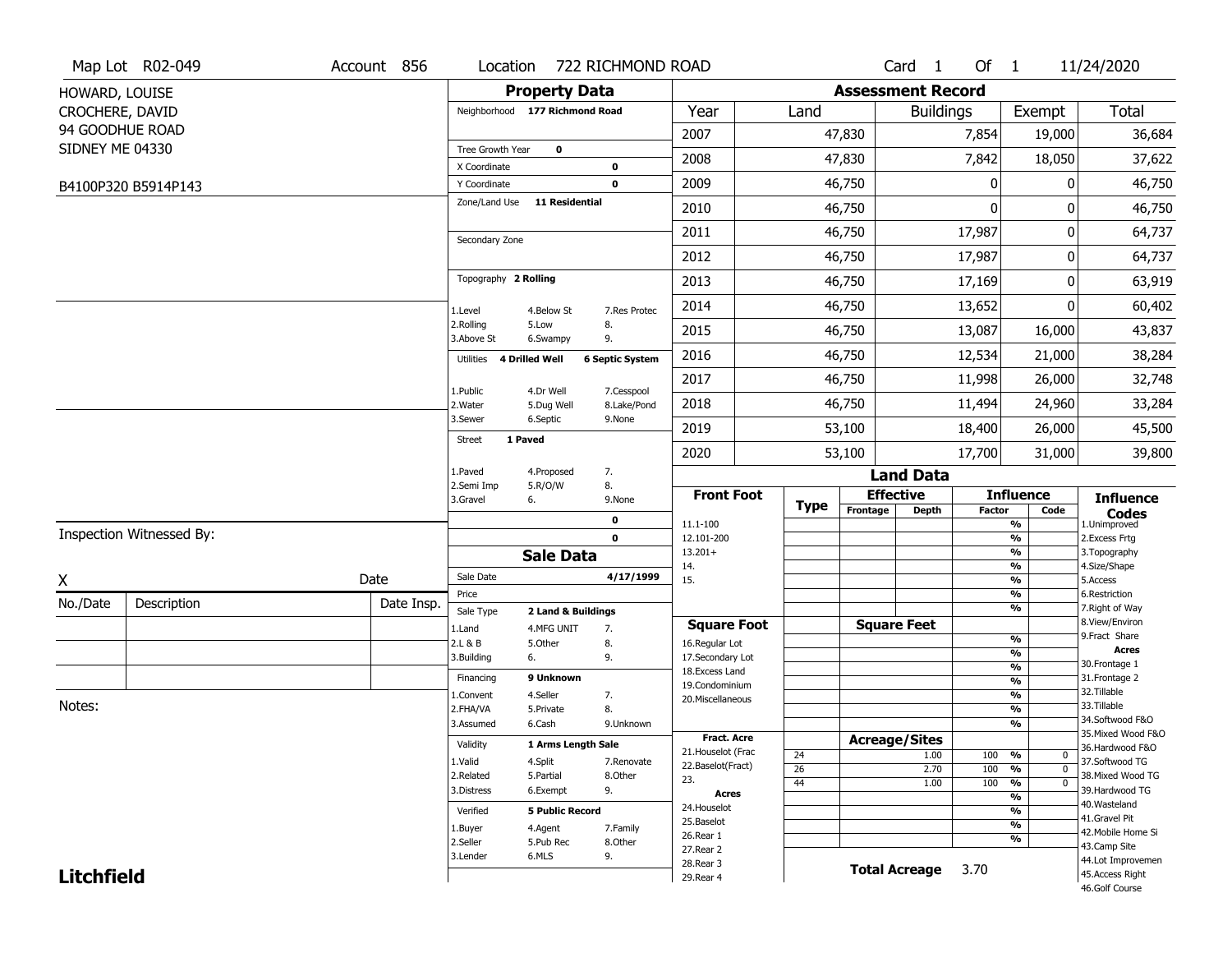|                       |                 |            |               |                           |            |                                                   |                          |                           |            | Litchfield         |      |       |             |                   |      |                                                    |            |
|-----------------------|-----------------|------------|---------------|---------------------------|------------|---------------------------------------------------|--------------------------|---------------------------|------------|--------------------|------|-------|-------------|-------------------|------|----------------------------------------------------|------------|
|                       | Map Lot R02-049 |            |               |                           |            | Account 856                                       |                          | Location                  |            | 722 RICHMOND ROAD  |      |       |             | Card <sub>1</sub> |      | Of 1                                               | 11/24/2020 |
| <b>Building Style</b> |                 |            |               | SF Bsmt Living            |            |                                                   |                          | Layout                    |            |                    |      |       |             |                   |      |                                                    |            |
| 0.Uncoded             | 4.Cape          | 8.Log      |               | Fin Bsmt Grade            |            |                                                   |                          | 1. Typical                | 4.         | 7.                 |      |       | 18.0'       |                   |      |                                                    |            |
| 1.Conv.               | 5.Garrison      | 9.0ther    |               | OPEN-5-CUSTOMIZE          |            |                                                   |                          | 2.Inadeq                  | 5.         | 8.                 |      |       |             |                   |      |                                                    |            |
| 2.Ranch               | 6.Split         | 10.Tri-Lev | Heat Type     | 100%                      |            |                                                   |                          | 3.                        | 6.         | 9.                 |      |       | 16.0        |                   |      |                                                    |            |
| 3.R Ranch             | 7.Contemp       | 11.Earth O | 0.Uncoded     |                           | 4.Steam    |                                                   | 8.Fl/Wall                | <b>Attic</b>              |            |                    |      |       |             |                   |      |                                                    |            |
| <b>Dwelling Units</b> |                 |            | 1.HWBB        |                           | 5.FWA      |                                                   | 9.No Heat                | 1.1/4 Fin                 | 4.Full Fin | 7.                 |      |       |             |                   |      |                                                    |            |
| Other Units           |                 |            | 2.HWCI        |                           | 6.GravWA   |                                                   | 10.Radiant               | 2.1/2 Fin                 | 5.Fl/Stair | 8.                 |      |       | SHED SV 500 |                   |      |                                                    |            |
| Stories               |                 |            | 3.H Pump      |                           | 7.Electric |                                                   | 11.Radiant               | 3.3/4 Fin                 | 6.         | 9.None             |      |       |             |                   |      |                                                    |            |
| 1.1                   | 4.1.5           | 7.1.25     | Cool Type     | 0%                        |            |                                                   |                          | Insulation                |            |                    |      |       |             |                   |      |                                                    |            |
| 2.2                   | 5.1.75          | 8.3.5      | 1.Refrig      |                           | 4.W&C Air  |                                                   | 7.RadHW                  | 1.Full                    | 4.Minimal  | 7.                 |      |       |             |                   |      |                                                    |            |
| 3.3                   | 6.2.5           | 9.4        | 2.Evapor      |                           | 5.Monitor- | 8.                                                |                          | 2.Heavy                   | 5.Partial  | 8.                 |      |       |             |                   |      |                                                    |            |
| <b>Exterior Walls</b> |                 |            | 3.H Pump      |                           | 6.Monitor- |                                                   | 9.None                   | 3.Capped                  | 6.         | 9.None             |      |       |             |                   |      |                                                    |            |
| 0.Uncoded             | 4.Asbestos      | 8.Concrete | Kitchen Style |                           |            |                                                   |                          | Unfinished %              |            |                    | 8.0' |       |             |                   |      |                                                    |            |
| 1.Wd Clapb            | 5.Stucco        | 9.0ther    | 1.Modern      |                           | 4.Obsolete | 7.                                                |                          | Grade & Factor            |            |                    |      |       |             |                   |      |                                                    |            |
| 2.Vinyl               | 6.Brick         | 10.Wd shin | 2.Typical     |                           | 5.         | 8.                                                |                          | 1.E Grade                 | 4.B Grade  | 7.AAA Grad         |      |       | SHED SV 300 |                   |      |                                                    |            |
| 3.Compos.             | 7.Stone         | 11.T1-11   | 3.Old Type    |                           | 6.         |                                                   | 9.None                   | 2.D Grade                 | 5.A Grade  | 8.M&S              |      | 8.0'  |             |                   |      |                                                    |            |
| Roof Surface          |                 |            | Bath(s) Style |                           |            |                                                   |                          | 3.C Grade                 | 6.AA Grade | 9.Same             |      |       |             |                   |      |                                                    |            |
| 1.Asphalt             | 4.Composit      | 7.Rolled R | 1.Modern      |                           | 4.Obsolete | 7.                                                |                          | SQFT (Footprint)          |            |                    |      |       |             |                   |      |                                                    |            |
| 2.Slate               | 5.Wood          | 8.         | 2. Typical    |                           | 5.         | 8.                                                |                          | Condition                 |            |                    |      |       |             |                   |      |                                                    |            |
| 3. Metal              | 6.Other         | 9.         | 3.Old Type    |                           | 6.         |                                                   | 9.None                   | 1.Poor                    | 4.Avg      | 7.V G              |      |       |             |                   |      |                                                    |            |
| SF Masonry Trim       |                 |            | $#$ Rooms     |                           |            |                                                   |                          | 2.Fair                    | $5.Avg+$   | 8.Exc              |      |       |             |                   |      |                                                    |            |
| OPEN-3-CUSTOM         |                 |            | # Bedrooms    |                           |            |                                                   |                          | $3.$ Avg-                 | 6.Good     | 9.Same             |      |       |             |                   |      |                                                    |            |
| OPEN-4-CUSTOM         |                 |            | # Full Baths  |                           |            |                                                   |                          | Phys. % Good              |            |                    |      |       |             |                   |      |                                                    |            |
| Year Built            |                 |            | # Half Baths  |                           |            |                                                   |                          | Funct. % Good             |            |                    |      | 14.0' |             | 2000 ZIMMER MH    |      |                                                    |            |
| Year Remodeled        |                 |            |               | # Addn Fixtures           |            |                                                   |                          | <b>Functional Code</b>    |            |                    |      |       |             |                   |      |                                                    |            |
| Foundation            |                 |            | # Fireplaces  |                           |            |                                                   |                          | 1.Incomp                  | 4.Delap    | 7.No Power         |      |       |             |                   | 66.0 |                                                    |            |
| 1.Concrete            | 4.Wood          | 7.         |               |                           |            |                                                   |                          | 2.O-Built                 | 5.Bsmt     | 8.LongTerm         |      |       |             |                   |      |                                                    |            |
| 2.C Block             | 5.Slab          | 8.         |               |                           |            |                                                   |                          | 3.Damage                  | 6.Common   | 9.None             |      |       |             |                   |      | $\begin{bmatrix} 5 & 0 \\ 1 & 4 & 0 \end{bmatrix}$ |            |
| 3.Br/Stone            | 6.Piers         | 9.         |               |                           |            |                                                   |                          | Econ. % Good              |            |                    |      |       |             |                   |      |                                                    |            |
| Basement              |                 |            |               |                           |            |                                                   |                          | Economic Code             |            |                    |      |       |             |                   |      |                                                    |            |
| 1.1/4 Bmt             | 4.Full Bmt      | 7.         |               |                           |            |                                                   |                          | 0.None                    | 3.No Power | 9.None             |      |       |             |                   |      |                                                    |            |
| 2.1/2 Bmt             | 5.Crawl Sp      | 8.         |               |                           |            |                                                   |                          | 1.Location                | 4.Generate | 8.                 |      |       |             |                   |      |                                                    |            |
| 3.3/4 Bmt             | 6.              | 9.None     |               |                           |            | Software                                          |                          | 2.Encroach                | 5.Multi-Fa | 9.                 |      |       |             |                   |      |                                                    |            |
| Bsmt Gar # Cars       |                 |            |               |                           |            |                                                   |                          | Entrance Code 5 Estimated |            |                    |      |       |             |                   |      |                                                    |            |
| Wet Basement          |                 |            |               |                           |            | A Division of Harris Computer Systems             |                          | 1.Interior                | 4.Vacant   | 7.                 |      |       |             |                   |      |                                                    |            |
| 1.Dry                 | 4.Dirt Flr      | 7.         |               |                           |            |                                                   |                          | 2.Refusal                 | 5.Estimate | 8.                 |      |       |             |                   |      |                                                    |            |
| 2.Damp                | 5.              | 8.         |               |                           |            |                                                   |                          | 3.Informed                | 6.Existing | 9.                 |      |       |             |                   |      |                                                    |            |
| 3.Wet                 | 6.              | 9.         |               |                           |            |                                                   |                          | <b>Information Code</b>   |            | 5 Estimate         |      |       |             |                   |      |                                                    |            |
|                       |                 |            |               |                           |            |                                                   |                          | 1.Owner                   | 4.Agent    | 7.Vacant           |      |       |             |                   |      |                                                    |            |
|                       |                 |            |               |                           |            |                                                   |                          | 2.Relative                | 5.Estimate | 8.                 |      |       |             |                   |      |                                                    |            |
|                       |                 |            |               | Date Inspected 11/25/2011 |            |                                                   |                          | 3. Tenant                 | 6.Other    | 9.                 |      |       |             |                   |      |                                                    |            |
|                       |                 |            |               |                           |            |                                                   |                          |                           |            | 1.One Story Fram   |      |       |             |                   |      |                                                    |            |
|                       |                 |            |               |                           |            | <b>Additions, Outbuildings &amp; Improvements</b> |                          |                           |            | 2. Two Story Fram  |      |       |             |                   |      |                                                    |            |
| Type                  |                 | Year       | Units         | Grade                     | Cond       | Phys.                                             | Funct.                   | Sound Value               |            | 3. Three Story Fr  |      |       |             |                   |      |                                                    |            |
| 993 Zimmer            |                 | 2000       | 14x66         | 3 100                     | $\vert 4$  | 0                                                 | % 100 %                  |                           |            | 4.1 & 1/2 Story    |      |       |             |                   |      |                                                    |            |
| 68 Wood Deck/s        |                 | 10         | 70            | 2 100                     | 3          | $\mathbf 0$                                       | % 100 %                  |                           |            | 5.1 & 3/4 Story    |      |       |             |                   |      |                                                    |            |
| 24 Frame Shed         |                 | 0          |               |                           |            | $\frac{0}{0}$                                     |                          | %300                      |            | 6.2 & 1/2 Story    |      |       |             |                   |      |                                                    |            |
|                       |                 |            |               |                           |            |                                                   |                          |                           |            | 21.Open Frame Por  |      |       |             |                   |      |                                                    |            |
| 24 Frame Shed         |                 | 10         |               |                           |            | $\frac{0}{0}$                                     |                          | $\frac{9}{6}$ 500         |            | 22.Encl Frame Por  |      |       |             |                   |      |                                                    |            |
|                       |                 |            |               |                           |            | $\frac{9}{6}$                                     | $\overline{\frac{0}{0}}$ |                           |            | 23. Frame Garage   |      |       |             |                   |      |                                                    |            |
|                       |                 |            |               |                           |            | $\sqrt{6}$                                        | $\overline{\frac{0}{0}}$ |                           |            | 24.Frame Shed      |      |       |             |                   |      |                                                    |            |
|                       |                 |            |               |                           |            | $\frac{0}{6}$                                     | $\overline{\frac{0}{0}}$ |                           |            | 25.Frame Bay Wind  |      |       |             |                   |      |                                                    |            |
|                       |                 |            |               |                           |            |                                                   |                          |                           |            | 26.1SFr Overhang   |      |       |             |                   |      |                                                    |            |
|                       |                 |            |               |                           |            | %                                                 | $\%$                     |                           |            | 27.Unfin Basement  |      |       |             |                   |      |                                                    |            |
|                       |                 |            |               |                           |            | $\%$                                              | $\%$                     |                           |            | 28.Unfinished Att  |      |       |             |                   |      |                                                    |            |
|                       |                 |            |               |                           |            | $\sqrt{6}$                                        | $\%$                     |                           |            | 29. Finished Attic |      |       |             |                   |      |                                                    |            |
|                       |                 |            |               |                           |            |                                                   |                          |                           |            |                    |      |       |             |                   |      |                                                    |            |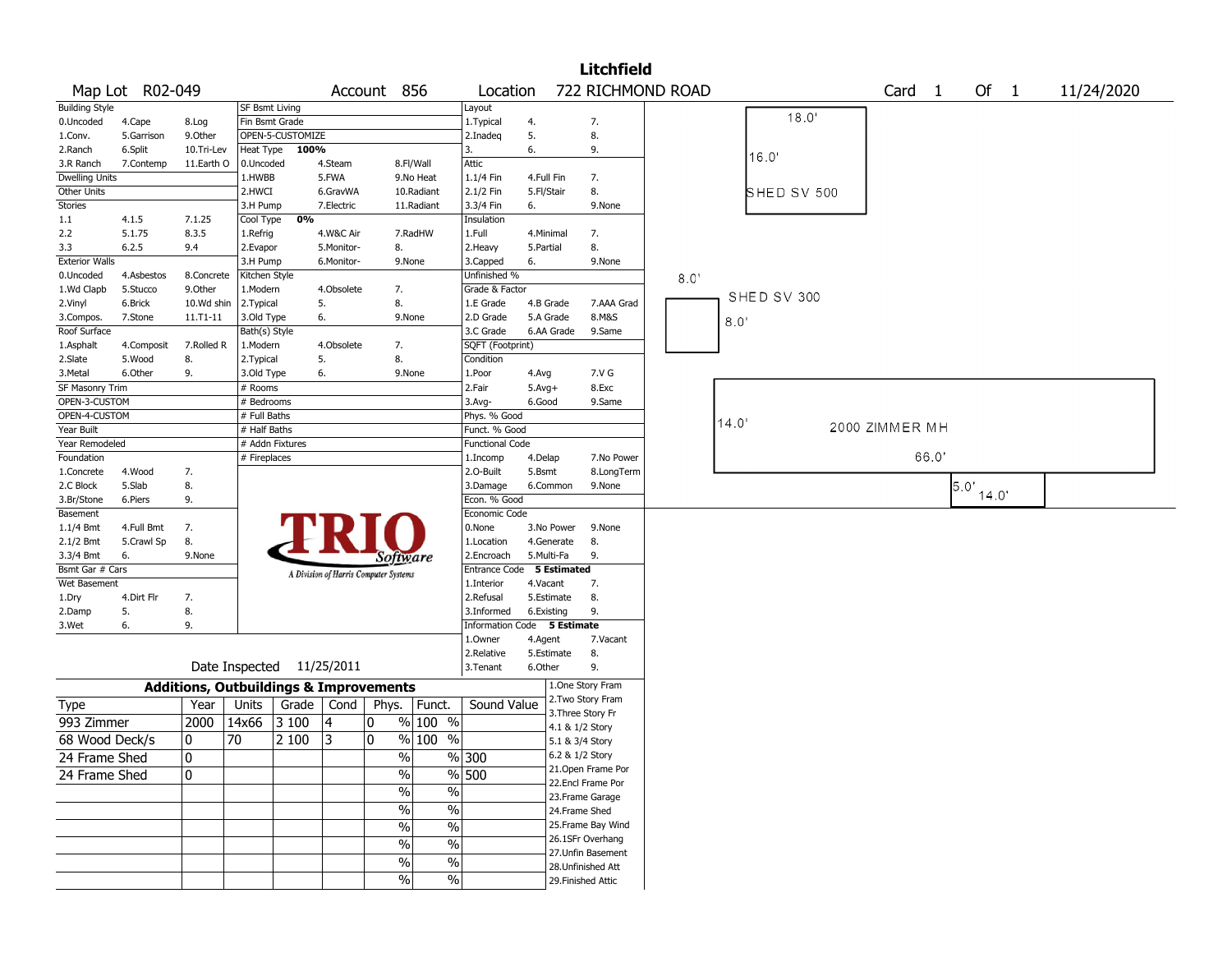|                                    | Map Lot R02-049A                                            | Account 388 | Location                       |                                  | 730 RICHMOND ROAD      |                                          |                       |                          | Card 1               | Of $1$        |                          | 11/24/2020                          |
|------------------------------------|-------------------------------------------------------------|-------------|--------------------------------|----------------------------------|------------------------|------------------------------------------|-----------------------|--------------------------|----------------------|---------------|--------------------------|-------------------------------------|
| RAY, HANSON S                      |                                                             |             |                                | <b>Property Data</b>             |                        |                                          |                       | <b>Assessment Record</b> |                      |               |                          |                                     |
| RAY, PENNY A                       |                                                             |             | Neighborhood 177 Richmond Road |                                  |                        | Year                                     | Land                  |                          | <b>Buildings</b>     |               | Exempt                   | <b>Total</b>                        |
|                                    | 730 RICHMOND ROAD                                           |             |                                |                                  |                        | 2007                                     |                       | 46,960                   |                      | 24,305        | 13,000                   | 58,265                              |
|                                    | LITCHFIELD ME 04350                                         |             | Tree Growth Year               | $\mathbf 0$                      |                        |                                          |                       |                          |                      |               |                          |                                     |
|                                    |                                                             |             | X Coordinate                   |                                  | 0                      | 2008                                     |                       | 46,960                   |                      | 23,675        | 12,350                   | 58,285                              |
|                                    | B3719P6 B12427P319                                          |             | Y Coordinate                   |                                  | 0                      | 2009                                     |                       | 46,000                   |                      | 18,137        | 9,500                    | 54,637                              |
| <b>Previous Owner</b>              |                                                             |             | Zone/Land Use                  | <b>11 Residential</b>            |                        | 2010                                     |                       | 46,000                   |                      | 4,742         | O                        | 50,742                              |
| CROCHERE, DAVID<br>94 GOODHUE ROAD |                                                             |             | Secondary Zone                 |                                  |                        | 2011                                     |                       | 46,000                   |                      | 4,798         | O                        | 50,798                              |
|                                    |                                                             |             |                                |                                  |                        | 2012                                     |                       | 46,000                   |                      | 4,798         | 0                        | 50,798                              |
| SIDNEY ME 04330                    |                                                             |             | Topography 1 Level             |                                  |                        | 2013                                     |                       | 46,000                   |                      | 4,798         | 0                        | 50,798                              |
|                                    | Sale Date: 9/30/2016                                        |             | 1.Level                        | 4.Below St                       | 7.Res Protec           | 2014                                     |                       | 46,000                   |                      | 4,742         | 0                        | 50,742                              |
|                                    |                                                             |             | 2.Rolling<br>3.Above St        | 5.Low<br>6.Swampy                | 8.<br>9.               | 2015                                     |                       | 46,000                   |                      | 4,742         | 0                        | 50,742                              |
|                                    |                                                             |             | 4 Drilled Well<br>Utilities    |                                  | <b>6 Septic System</b> | 2016                                     |                       | 46,000                   |                      | 4,686         | 0                        | 50,686                              |
|                                    |                                                             |             | 1.Public                       | 4.Dr Well                        | 7.Cesspool             | 2017                                     |                       | 46,000                   |                      | 68,046        | 0                        | 114,046                             |
|                                    |                                                             |             | 2. Water                       | 5.Dug Well                       | 8.Lake/Pond            | 2018                                     |                       | 46,000                   |                      | 66,807        | 0                        | 112,807                             |
|                                    |                                                             |             | 3.Sewer                        | 6.Septic                         | 9.None                 | 2019                                     |                       | 52,200                   |                      | 56,400        | 0                        | 108,600                             |
|                                    |                                                             |             | 1 Paved<br><b>Street</b>       |                                  |                        | 2020                                     |                       | 52,200                   |                      | 55,500        | 0                        | 107,700                             |
|                                    |                                                             |             | 1.Paved                        | 4.Proposed                       | 7.                     |                                          |                       |                          | <b>Land Data</b>     |               |                          |                                     |
|                                    |                                                             |             | 2.Semi Imp<br>3.Gravel<br>6.   | 5.R/O/W                          | 8.<br>9.None           | <b>Front Foot</b>                        | <b>Type</b>           |                          | <b>Effective</b>     |               | <b>Influence</b>         | <b>Influence</b>                    |
|                                    |                                                             |             |                                |                                  | 0                      | 11.1-100                                 |                       | Frontage                 | <b>Depth</b>         | <b>Factor</b> | Code<br>%                | <b>Codes</b><br>1.Unimproved        |
|                                    | Inspection Witnessed By:                                    |             |                                |                                  | $\mathbf 0$            | 12.101-200                               |                       |                          |                      |               | %                        | 2. Excess Frtg                      |
|                                    |                                                             |             |                                | <b>Sale Data</b>                 |                        | $13.201+$<br>14.                         |                       |                          |                      |               | %<br>$\frac{9}{6}$       | 3. Topography<br>4.Size/Shape       |
| X                                  |                                                             | Date        | Sale Date                      |                                  | 9/30/2016              | 15.                                      |                       |                          |                      |               | %                        | 5.Access                            |
| No./Date                           | Description                                                 | Date Insp.  | Price                          |                                  | 51,000                 |                                          |                       |                          |                      |               | $\frac{9}{6}$<br>%       | 6.Restriction<br>7. Right of Way    |
|                                    |                                                             |             | Sale Type<br>1.Land            | 2 Land & Buildings<br>4.MFG UNIT | 7.                     | <b>Square Foot</b>                       |                       |                          | <b>Square Feet</b>   |               |                          | 8.View/Environ                      |
|                                    |                                                             |             | 2.L & B                        | 5.Other                          | 8.                     | 16.Regular Lot                           |                       |                          |                      |               | $\frac{9}{6}$            | 9. Fract Share                      |
|                                    |                                                             |             | 3.Building<br>6.               |                                  | 9.                     | 17.Secondary Lot                         |                       |                          |                      |               | %<br>$\frac{9}{6}$       | <b>Acres</b><br>30. Frontage 1      |
|                                    |                                                             |             | Financing                      | 9 Unknown                        |                        | 18. Excess Land<br>19.Condominium        |                       |                          |                      |               | $\frac{9}{6}$            | 31. Frontage 2                      |
|                                    |                                                             |             | 1.Convent                      | 4.Seller                         | 7.                     | 20.Miscellaneous                         |                       |                          |                      |               | $\frac{9}{6}$            | 32. Tillable                        |
| Notes:                             |                                                             |             | 2.FHA/VA                       | 5.Private                        | 8.                     |                                          |                       |                          |                      |               | $\frac{9}{6}$            | 33.Tillable<br>34.Softwood F&O      |
|                                    | '17 with Mr. Ray double wide & sheds moved to this lot from |             | 3.Assumed                      | 6.Cash                           | 9.Unknown              |                                          |                       |                          |                      |               | %                        | 35. Mixed Wood F&O                  |
| 279 Plains road.                   |                                                             |             | Validity                       | 1 Arms Length Sale               |                        | <b>Fract. Acre</b><br>21. Houselot (Frac |                       |                          | <b>Acreage/Sites</b> |               |                          | 36.Hardwood F&O                     |
|                                    |                                                             |             | 1.Valid                        | 4.Split                          | 7.Renovate             | 22.Baselot(Fract)                        | 24<br>$\overline{26}$ |                          | 1.00                 | 100           | %<br>0<br>$\overline{0}$ | 37.Softwood TG                      |
|                                    |                                                             |             | 2.Related                      | 5.Partial                        | 8.Other                | 23.                                      | 44                    |                          | 2.40<br>1.00         | 100<br>100    | %<br>$\overline{0}$<br>% | 38. Mixed Wood TG                   |
|                                    |                                                             |             | 3.Distress                     | 6.Exempt                         | 9.                     | <b>Acres</b>                             |                       |                          |                      |               | $\frac{9}{6}$            | 39.Hardwood TG                      |
|                                    |                                                             |             | Verified                       | <b>5 Public Record</b>           |                        | 24. Houselot                             |                       |                          |                      |               | %                        | 40. Wasteland                       |
|                                    |                                                             |             | 1.Buyer                        | 4.Agent                          | 7.Family               | 25.Baselot                               |                       |                          |                      |               | $\frac{9}{6}$            | 41.Gravel Pit<br>42. Mobile Home Si |
|                                    |                                                             |             | 2.Seller                       | 5.Pub Rec                        | 8.Other                | 26.Rear 1                                |                       |                          |                      |               | %                        | 43.Camp Site                        |
|                                    |                                                             |             |                                |                                  |                        |                                          |                       |                          |                      |               |                          |                                     |
|                                    |                                                             |             | 3.Lender                       | 6.MLS                            | 9.                     | 27.Rear 2                                |                       |                          |                      |               |                          | 44.Lot Improvemen                   |
| <b>Litchfield</b>                  |                                                             |             |                                |                                  |                        | 28.Rear 3<br>29. Rear 4                  |                       |                          | <b>Total Acreage</b> | 3.40          |                          | 45.Access Right<br>46.Golf Course   |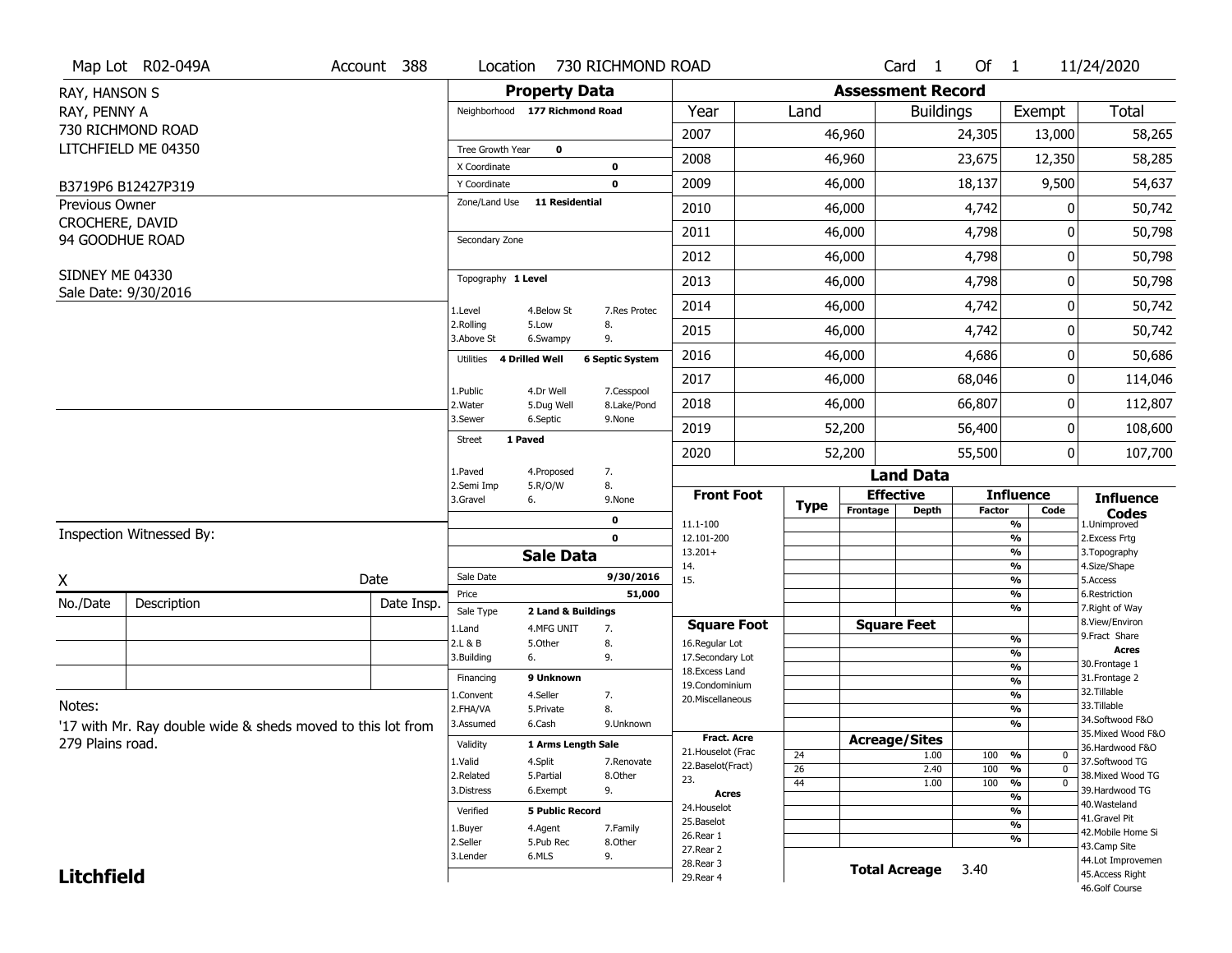|                        |                  |                                                   |                |                  |                                       |             |                                  |                         |              |                                    | <b>Litchfield</b>                      |      |         |                                    |      |                   |  |        |            |
|------------------------|------------------|---------------------------------------------------|----------------|------------------|---------------------------------------|-------------|----------------------------------|-------------------------|--------------|------------------------------------|----------------------------------------|------|---------|------------------------------------|------|-------------------|--|--------|------------|
|                        | Map Lot R02-049A |                                                   |                |                  |                                       | Account 388 |                                  | Location                |              |                                    | 730 RICHMOND ROAD                      |      |         |                                    |      | Card <sub>1</sub> |  | Of $1$ | 11/24/2020 |
| <b>Building Style</b>  |                  |                                                   | SF Bsmt Living |                  |                                       |             |                                  | Layout                  |              |                                    |                                        |      |         |                                    |      |                   |  |        |            |
| 0.Uncoded              | 4.Cape           | 8.Log                                             | Fin Bsmt Grade |                  |                                       |             |                                  | 1. Typical              | 4.           |                                    | 7.                                     |      |         |                                    |      | SV Shed           |  |        |            |
| 1.Conv.                | 5.Garrison       | 9.0ther                                           |                | OPEN-5-CUSTOMIZE |                                       |             |                                  | 2.Inadeq                | 5.           |                                    | 8.                                     |      | SV Shed |                                    |      |                   |  |        | Sv Shed    |
| 2.Ranch                | 6.Split          | 10.Tri-Lev                                        | Heat Type      | 100%             |                                       |             |                                  | 3.                      | 6.           |                                    | 9.                                     |      | 12.0    |                                    | 12.0 |                   |  |        | 8.0        |
| 3.R Ranch              | 7.Contemp        | 11.Earth O                                        | 0.Uncoded      |                  | 4.Steam                               |             | 8.Fl/Wall                        | Attic                   |              |                                    |                                        |      |         |                                    |      |                   |  |        | 10.0'      |
| <b>Dwelling Units</b>  |                  |                                                   | 1.HWBB         |                  | 5.FWA                                 |             | 9.No Heat                        | 1.1/4 Fin               | 4.Full Fin   |                                    | 7.                                     |      | 12.0    |                                    |      | $20.0^{\circ}$    |  |        |            |
| Other Units            |                  |                                                   | 2.HWCI         |                  | 6.GravWA                              |             | 10.Radiant                       | 2.1/2 Fin               | 5.Fl/Stair   |                                    | 8.                                     |      |         |                                    |      |                   |  |        |            |
| <b>Stories</b>         |                  |                                                   | 3.H Pump       |                  | 7.Electric                            |             | 11.Radiant                       | 3.3/4 Fin               | 6.           |                                    | 9.None                                 |      |         |                                    |      |                   |  |        |            |
| 1.1                    | 4.1.5            | 7.1.25                                            | Cool Type      | 0%               |                                       |             |                                  | Insulation              |              |                                    |                                        |      |         |                                    |      |                   |  |        |            |
| 2.2                    | 5.1.75           | 8.3.5                                             | 1.Refrig       |                  | 4.W&C Air                             |             | 7.RadHW                          | 1.Full                  | 4.Minimal    |                                    | 7.                                     |      |         |                                    |      |                   |  |        |            |
| 3.3                    | 6.2.5            | 9.4                                               | 2.Evapor       |                  | 5.Monitor-                            |             | 8.                               | 2.Heavy                 | 5.Partial    |                                    | 8.                                     |      |         |                                    |      |                   |  |        |            |
| <b>Exterior Walls</b>  |                  |                                                   | 3.H Pump       |                  | 6.Monitor-                            |             | 9.None                           | 3.Capped                | 6.           |                                    | 9.None                                 |      |         |                                    |      |                   |  |        |            |
| 0.Uncoded              | 4.Asbestos       | 8.Concrete                                        | Kitchen Style  |                  |                                       |             |                                  | Unfinished %            |              |                                    |                                        |      |         |                                    |      |                   |  |        |            |
| 1.Wd Clapb             | 5.Stucco         | 9.Other                                           | 1.Modern       |                  | 4.Obsolete                            |             | 7.                               | Grade & Factor          |              |                                    |                                        |      |         |                                    |      |                   |  |        |            |
| 2.Vinyl                | 6.Brick          | 10.Wd shin                                        | 2. Typical     |                  | 5.                                    |             | 8.                               | 1.E Grade               | 4.B Grade    |                                    | 7.AAA Grad                             |      |         |                                    |      |                   |  |        |            |
| 3.Compos.              | 7.Stone          | 11.T1-11                                          | 3.Old Type     |                  | 6.                                    |             | 9.None                           | 2.D Grade               | 5.A Grade    |                                    | 8.M&S                                  |      |         |                                    |      |                   |  |        |            |
| Roof Surface           |                  |                                                   | Bath(s) Style  |                  |                                       |             |                                  | 3.C Grade               |              | 6.AA Grade                         | 9.Same                                 |      |         |                                    |      |                   |  |        |            |
| 1.Asphalt              | 4.Composit       | 7.Rolled R                                        | 1.Modern       |                  | 4.Obsolete                            |             | 7.                               | SQFT (Footprint)        |              |                                    |                                        |      |         |                                    |      |                   |  |        |            |
| 2.Slate                | 5.Wood           | 8.                                                | 2. Typical     |                  | 5.                                    |             | 8.                               | Condition               |              |                                    |                                        |      |         | 2006 New England Manor D-Wide/Slab |      |                   |  |        |            |
| 3. Metal               | 6.Other          | 9.                                                | 3.Old Type     |                  | 6.                                    |             | 9.None                           | 1.Poor                  | 4.Avg        |                                    | 7.V G                                  |      |         |                                    |      |                   |  |        |            |
| <b>SF Masonry Trim</b> |                  |                                                   | $#$ Rooms      |                  |                                       |             |                                  | 2.Fair                  | $5.$ Avg $+$ |                                    | 8.Exc                                  |      |         |                                    |      |                   |  |        |            |
| OPEN-3-CUSTOM          |                  |                                                   | # Bedrooms     |                  |                                       |             |                                  | 3.Avg-                  | 6.Good       |                                    | 9.Same                                 | 28.0 |         |                                    |      |                   |  |        |            |
| OPEN-4-CUSTOM          |                  |                                                   | # Full Baths   |                  |                                       |             |                                  | Phys. % Good            |              |                                    |                                        |      |         |                                    |      |                   |  |        |            |
| Year Built             |                  |                                                   | # Half Baths   |                  |                                       |             |                                  | Funct. % Good           |              |                                    |                                        |      |         |                                    |      |                   |  |        |            |
| Year Remodeled         |                  |                                                   |                | # Addn Fixtures  |                                       |             |                                  | <b>Functional Code</b>  |              |                                    |                                        |      |         |                                    |      |                   |  |        |            |
| Foundation             |                  |                                                   | # Fireplaces   |                  |                                       |             |                                  | 1.Incomp                | 4.Delap      |                                    | 7.No Power                             |      |         |                                    |      |                   |  |        |            |
| 1.Concrete             | 4.Wood           | 7.                                                |                |                  |                                       |             |                                  | 2.O-Built               | 5.Bsmt       |                                    | 8.LongTerm                             |      |         |                                    |      |                   |  |        |            |
| 2.C Block              | 5.Slab           | 8.                                                |                |                  |                                       |             |                                  | 3.Damage                |              | 6.Common                           | 9.None                                 |      |         |                                    | 56.0 |                   |  |        |            |
| 3.Br/Stone             | 6.Piers          | 9.                                                |                |                  |                                       |             |                                  | Econ. % Good            |              |                                    |                                        |      |         |                                    |      |                   |  |        |            |
| Basement               |                  |                                                   |                |                  |                                       |             |                                  | Economic Code           |              |                                    |                                        |      |         |                                    |      |                   |  |        |            |
| $1.1/4$ Bmt            | 4.Full Bmt       | 7.                                                |                |                  |                                       |             |                                  | 0.None                  |              | 3.No Power                         | 9.None                                 |      |         |                                    |      |                   |  |        |            |
| 2.1/2 Bmt              | 5.Crawl Sp       | 8.                                                |                |                  |                                       |             |                                  | 1.Location              |              | 4.Generate                         | 8.                                     |      |         |                                    |      |                   |  |        |            |
| 3.3/4 Bmt              | 6.               | 9.None                                            |                |                  |                                       |             | Software                         | 2.Encroach              | 5.Multi-Fa   |                                    | 9.                                     |      |         |                                    |      |                   |  |        |            |
| Bsmt Gar # Cars        |                  |                                                   |                |                  | A Division of Harris Computer Systems |             |                                  | Entrance Code           |              | 5 Estimated                        |                                        |      |         |                                    |      |                   |  |        |            |
| Wet Basement           |                  |                                                   |                |                  |                                       |             |                                  | 1.Interior              | 4.Vacant     |                                    | 7.                                     |      |         |                                    |      |                   |  |        |            |
| 1.Dry                  | 4.Dirt Flr       | 7.                                                |                |                  |                                       |             |                                  | 2.Refusal               |              | 5.Estimate                         | 8.                                     |      |         |                                    |      |                   |  |        |            |
| 2.Damp                 | 5.               | 8.                                                |                |                  |                                       |             |                                  | 3.Informed              | 6.Existing   |                                    | 9.                                     |      |         |                                    |      |                   |  |        |            |
| 3.Wet                  | 6.               | 9.                                                |                |                  |                                       |             |                                  | <b>Information Code</b> |              | 5 Estimate                         |                                        |      |         |                                    |      |                   |  |        |            |
|                        |                  |                                                   |                |                  |                                       |             |                                  | 1.Owner                 | 4.Agent      |                                    | 7.Vacant                               |      |         |                                    |      |                   |  |        |            |
|                        |                  |                                                   |                |                  |                                       |             |                                  | 2.Relative              |              | 5.Estimate                         | 8.                                     |      |         |                                    |      |                   |  |        |            |
|                        |                  |                                                   | Date Inspected |                  | 10/10/2018                            |             |                                  | 3.Tenant                | 6.Other      |                                    | 9.                                     |      |         |                                    |      |                   |  |        |            |
|                        |                  | <b>Additions, Outbuildings &amp; Improvements</b> |                |                  |                                       |             |                                  |                         |              |                                    | 1.One Story Fram                       |      |         |                                    |      |                   |  |        |            |
| Type                   |                  | Year                                              | Units          | Grade            | Cond                                  | Phys.       | Funct.                           | Sound Value             |              |                                    | 2. Two Story Fram<br>3. Three Story Fr |      |         |                                    |      |                   |  |        |            |
| 991 Double wide        |                  | 2006                                              | 28x56          | 3 100            | 6                                     | 10          | % 100 %                          |                         |              |                                    |                                        |      |         |                                    |      |                   |  |        |            |
| 101 Conc Slab          |                  | 2017                                              | 1568           | 3 100            | 14                                    | 0           | % 100<br>$\%$                    |                         |              | 4.1 & 1/2 Story<br>5.1 & 3/4 Story |                                        |      |         |                                    |      |                   |  |        |            |
|                        |                  |                                                   |                |                  |                                       |             |                                  |                         |              | 6.2 & 1/2 Story                    |                                        |      |         |                                    |      |                   |  |        |            |
| 24 Frame Shed          |                  | 2006                                              |                |                  |                                       |             | $\%$                             | % 500                   |              |                                    | 21. Open Frame Por                     |      |         |                                    |      |                   |  |        |            |
| 24 Frame Shed          |                  | 2006                                              |                |                  |                                       |             | $\%$                             | % 500                   |              |                                    | 22.Encl Frame Por                      |      |         |                                    |      |                   |  |        |            |
| 24 Frame Shed          |                  | 2006                                              |                |                  |                                       |             | $\frac{1}{2}$                    | $\sqrt{800}$            |              |                                    | 23. Frame Garage                       |      |         |                                    |      |                   |  |        |            |
|                        |                  |                                                   |                |                  |                                       |             | $\overline{\frac{0}{6}}$<br>$\%$ |                         |              | 24.Frame Shed                      |                                        |      |         |                                    |      |                   |  |        |            |
|                        |                  |                                                   |                |                  |                                       |             | $\frac{1}{2}$<br>$\%$            |                         |              |                                    | 25. Frame Bay Wind                     |      |         |                                    |      |                   |  |        |            |
|                        |                  |                                                   |                |                  |                                       |             |                                  |                         |              |                                    | 26.1SFr Overhang                       |      |         |                                    |      |                   |  |        |            |
|                        |                  |                                                   |                |                  |                                       |             | $\frac{0}{0}$<br>$\%$            |                         |              |                                    | 27.Unfin Basement                      |      |         |                                    |      |                   |  |        |            |
|                        |                  |                                                   |                |                  |                                       |             | $\%$<br>$\%$                     |                         |              |                                    | 28. Unfinished Att                     |      |         |                                    |      |                   |  |        |            |
|                        |                  |                                                   |                |                  |                                       |             | $\frac{1}{2}$<br>$\%$            |                         |              |                                    | 29. Finished Attic                     |      |         |                                    |      |                   |  |        |            |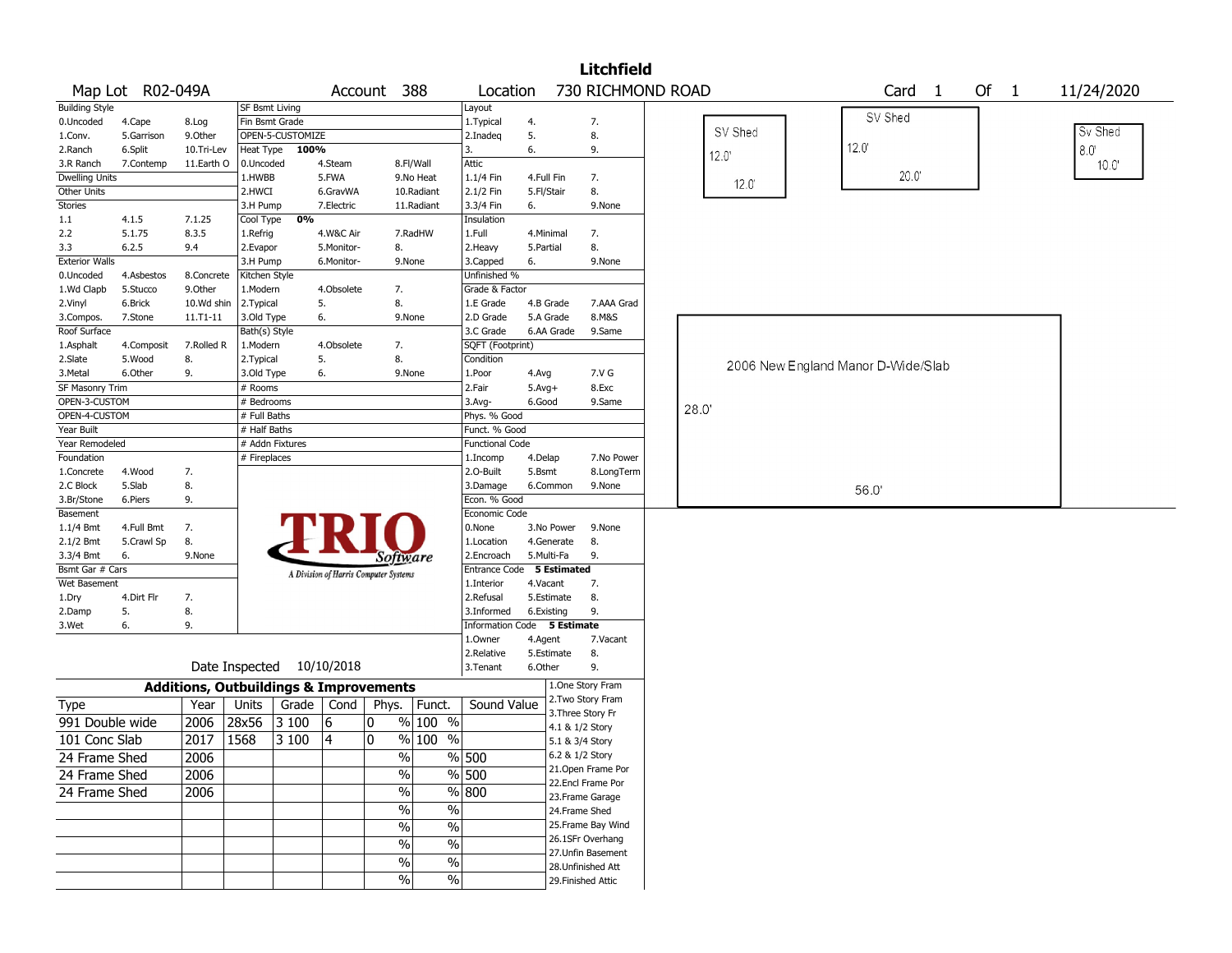| <b>Property Data</b><br><b>Assessment Record</b><br>OWENS, STEVEN M<br>740 RICHMOND ROAD<br>Year<br>Exempt<br>Neighborhood 177 Richmond Road<br>Land<br><b>Buildings</b><br>LITCHFIELD ME 04350<br>2007<br>41,740<br>68,309<br>$\mathbf{0}$<br>$\mathbf 0$<br>Tree Growth Year<br>2008<br>68,257<br>41,740<br>0<br>X Coordinate<br>$\mathbf 0$<br>2009<br>0<br>41,500<br>75,155<br>$\mathbf 0$<br>Y Coordinate | <b>Total</b><br>110,049<br>109,997  |
|----------------------------------------------------------------------------------------------------------------------------------------------------------------------------------------------------------------------------------------------------------------------------------------------------------------------------------------------------------------------------------------------------------------|-------------------------------------|
|                                                                                                                                                                                                                                                                                                                                                                                                                |                                     |
|                                                                                                                                                                                                                                                                                                                                                                                                                |                                     |
|                                                                                                                                                                                                                                                                                                                                                                                                                |                                     |
|                                                                                                                                                                                                                                                                                                                                                                                                                |                                     |
|                                                                                                                                                                                                                                                                                                                                                                                                                |                                     |
| B6942P241 B10175P156 B10191P51 B10196P185 B10424P320<br>Zone/Land Use<br><b>11 Residential</b>                                                                                                                                                                                                                                                                                                                 | 116,655                             |
| Previous Owner<br>69,699<br>2010<br>0<br>41,500<br>UNITED INVESTORS, INC.                                                                                                                                                                                                                                                                                                                                      | 111,199                             |
| 2011<br>41,500<br>72,311<br>0<br>6501 IRVINE CENTER DRIVE<br>Secondary Zone                                                                                                                                                                                                                                                                                                                                    | 113,811                             |
| 2012<br>41,500<br>72,311<br>0                                                                                                                                                                                                                                                                                                                                                                                  | 113,811                             |
| <b>IRVINE CA 92618</b><br>Topography 2 Rolling<br>2013<br>41,500<br>71,605<br>0                                                                                                                                                                                                                                                                                                                                | 113,105                             |
| Sale Date: 5/24/2010<br>2014<br>41,500<br>71,525<br>0<br>Previous Owner<br>1.Level<br>4.Below St<br>7.Res Protec                                                                                                                                                                                                                                                                                               | 113,025                             |
| 2.Rolling<br>5.Low<br>8.<br>BOLDUC, TIM R<br>2015<br>41,500<br>70,850<br>0<br>3.Above St<br>9.<br>6.Swampy                                                                                                                                                                                                                                                                                                     | 112,350                             |
| 6501 IRVINE CENTER DRIVE<br>2016<br>70,771<br>0<br>41,500<br><b>4 Drilled Well</b><br><b>6 Septic System</b><br>Utilities                                                                                                                                                                                                                                                                                      | 112,271                             |
| 2017<br>41,500<br>70,063<br>0<br>IRVINE CA 92618                                                                                                                                                                                                                                                                                                                                                               | 111,563                             |
| 1.Public<br>4.Dr Well<br>7.Cesspool<br>Sale Date: 8/27/2009<br>2018<br>41,500<br>70,015<br>0<br>2. Water<br>5.Dug Well<br>8.Lake/Pond                                                                                                                                                                                                                                                                          | 111,515                             |
| 3.Sewer<br>6.Septic<br>9.None<br>Previous Owner<br>2019<br>79,400<br>46,800<br>0                                                                                                                                                                                                                                                                                                                               | 126,200                             |
| DEUTSCHE BANK NATIONAL TRUST COMPANY<br>1 Paved<br><b>Street</b><br>0<br>2020<br>46,800<br>79,400<br>6501 IRVINE CENTER DRIVE                                                                                                                                                                                                                                                                                  | 126,200                             |
| 1.Paved<br>7.<br>4.Proposed<br><b>Land Data</b>                                                                                                                                                                                                                                                                                                                                                                |                                     |
| 8.<br>2.Semi Imp<br>5.R/O/W<br>IRVINE CA 92618<br><b>Effective</b><br><b>Front Foot</b><br><b>Influence</b><br>3.Gravel<br>6.<br>9.None                                                                                                                                                                                                                                                                        | <b>Influence</b>                    |
| <b>Type</b><br>Sale Date: 8/24/2009<br>Frontage<br><b>Depth</b><br><b>Factor</b><br>Code<br>0                                                                                                                                                                                                                                                                                                                  | <b>Codes</b>                        |
| 11.1-100<br>%<br>1.Unimproved<br>Inspection Witnessed By:<br>$\mathbf{0}$<br>$\overline{\frac{9}{6}}$<br>2.Excess Frtg<br>12.101-200                                                                                                                                                                                                                                                                           |                                     |
| $\overline{\frac{9}{6}}$<br>$13.201+$<br>3. Topography<br><b>Sale Data</b>                                                                                                                                                                                                                                                                                                                                     |                                     |
| $\overline{\frac{9}{6}}$<br>4.Size/Shape<br>14.<br>Sale Date<br>5/24/2010<br>Date<br>X<br>15.<br>$\overline{\frac{9}{6}}$<br>5.Access                                                                                                                                                                                                                                                                          |                                     |
| 110,000<br>%<br>6.Restriction<br>Price                                                                                                                                                                                                                                                                                                                                                                         |                                     |
| No./Date<br>Description<br>Date Insp.<br>%<br>Sale Type<br>2 Land & Buildings                                                                                                                                                                                                                                                                                                                                  | 7. Right of Way                     |
| <b>Square Feet</b><br><b>Square Foot</b><br>1.Land<br>4.MFG UNIT<br>7.<br>9. Fract Share<br>$\frac{9}{6}$                                                                                                                                                                                                                                                                                                      | 8.View/Environ                      |
| 2.L & B<br>5.Other<br>8.<br>16.Regular Lot<br>$\overline{\frac{9}{6}}$<br>3.Building<br>9.<br>17.Secondary Lot<br>6.                                                                                                                                                                                                                                                                                           | <b>Acres</b>                        |
| 30. Frontage 1<br>$\frac{9}{6}$<br>18. Excess Land<br>9 Unknown                                                                                                                                                                                                                                                                                                                                                |                                     |
| 31. Frontage 2<br>Financing<br>$\frac{9}{6}$<br>19.Condominium<br>32.Tillable<br>$\frac{9}{6}$                                                                                                                                                                                                                                                                                                                 |                                     |
| 4.Seller<br>7.<br>L.Convent<br>20.Miscellaneous<br>Notes:<br>33.Tillable<br>$\frac{9}{6}$<br>2.FHA/VA<br>5.Private<br>8.                                                                                                                                                                                                                                                                                       |                                     |
| $\overline{\frac{9}{6}}$<br>3.Assumed<br>6.Cash<br>9.Unknown                                                                                                                                                                                                                                                                                                                                                   | 34.Softwood F&O                     |
| Fract. Acre<br><b>Acreage/Sites</b><br>Validity                                                                                                                                                                                                                                                                                                                                                                | 35. Mixed Wood F&O                  |
| 1 Arms Length Sale<br>21. Houselot (Frac<br>24<br>1.00<br>100<br>%<br>0                                                                                                                                                                                                                                                                                                                                        | 36.Hardwood F&O                     |
| 1.Valid<br>4.Split<br>7.Renovate<br>22.Baselot(Fract)<br>26<br>0.60<br>100<br>%<br>$\Omega$<br>2.Related<br>5.Partial<br>8.Other                                                                                                                                                                                                                                                                               | 37.Softwood TG<br>38. Mixed Wood TG |
| 23.<br>100<br>44<br>1.00<br>%<br>0<br>9.<br>3.Distress<br>6.Exempt                                                                                                                                                                                                                                                                                                                                             | 39.Hardwood TG                      |
| <b>Acres</b><br>$\overline{\frac{9}{6}}$<br>40. Wasteland                                                                                                                                                                                                                                                                                                                                                      |                                     |
| 24. Houselot<br>%<br>Verified<br><b>5 Public Record</b><br>41.Gravel Pit<br>25.Baselot                                                                                                                                                                                                                                                                                                                         |                                     |
| $\frac{9}{6}$<br>4.Agent<br>7.Family<br>1.Buyer<br>26.Rear 1<br>%                                                                                                                                                                                                                                                                                                                                              | 42. Mobile Home Si                  |
| 2.Seller<br>5.Pub Rec<br>8.Other<br>43.Camp Site<br>27.Rear 2                                                                                                                                                                                                                                                                                                                                                  |                                     |
| 6.MLS<br>9.<br>3.Lender<br>28. Rear 3<br><b>Total Acreage</b><br>1.60                                                                                                                                                                                                                                                                                                                                          | 44.Lot Improvemen                   |
| <b>Litchfield</b><br>29. Rear 4<br>46.Golf Course                                                                                                                                                                                                                                                                                                                                                              | 45.Access Right                     |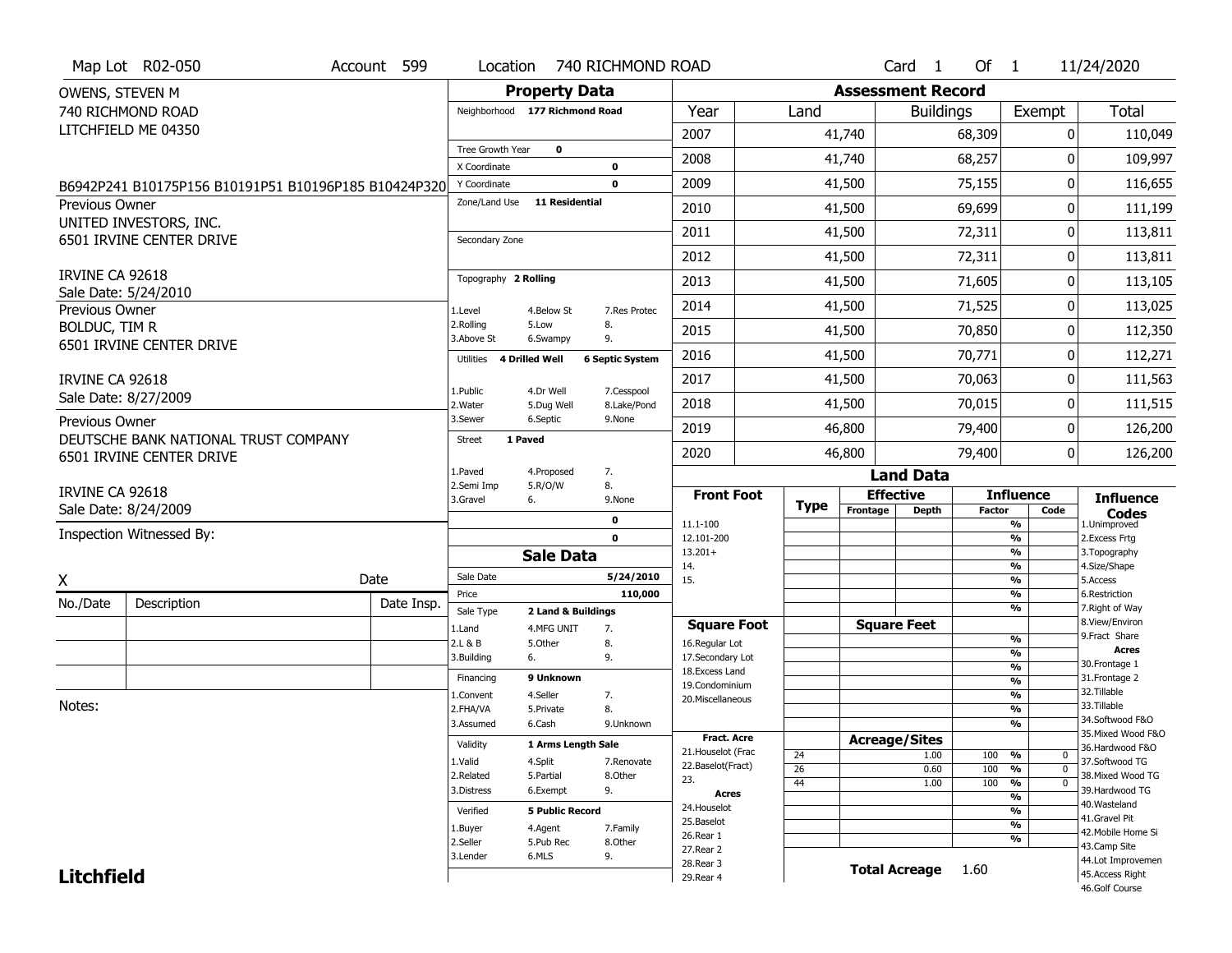|                        |                      |               |                                                   |                  |                         |                                       |                             |                             |            |                        | <b>Litchfield</b>  |                   |       |       |               |                   |           |        |       |            |
|------------------------|----------------------|---------------|---------------------------------------------------|------------------|-------------------------|---------------------------------------|-----------------------------|-----------------------------|------------|------------------------|--------------------|-------------------|-------|-------|---------------|-------------------|-----------|--------|-------|------------|
|                        | Map Lot R02-050      |               |                                                   |                  | Account                 |                                       | 599                         | Location                    |            |                        |                    | 740 RICHMOND ROAD |       |       |               | Card <sub>1</sub> |           | Of $1$ |       | 11/24/2020 |
| Building Style 2 Ranch |                      |               | SF Bsmt Living                                    |                  | 0                       |                                       |                             | Layout                      | 1 Typical  |                        |                    |                   |       |       |               |                   |           |        |       |            |
| 0.Uncoded              | 4.Cape               | 8.Log         | Fin Bsmt Grade                                    |                  | 0 <sub>0</sub>          |                                       |                             | 1. Typical                  | 4.         |                        | 7.                 |                   |       | 22.0' |               |                   |           |        |       |            |
| 1.Conv.                | 5.Garrison           | 9.Other       |                                                   | OPEN-5-CUSTOMIZE | $\mathbf 0$             |                                       |                             | 2.Inadeq                    | 5.         |                        | 8.                 |                   | 12.0' |       |               |                   |           |        |       |            |
| 2.Ranch                | 6.Split              | 10.Tri-Lev    | Heat Type                                         | 100%             |                         | 5 Forced Warm Air                     |                             | 3.                          | 6.         |                        | 9.                 |                   |       | SHED  |               |                   |           |        |       |            |
| 3.R Ranch              | 7.Contemp            | 11.Earth O    | 0.Uncoded                                         |                  | 4.Steam                 |                                       | 8.Fl/Wall                   | 9 None<br>Attic             |            |                        |                    |                   |       |       |               |                   |           |        |       |            |
| Dwelling Units 1       |                      |               | 1.HWBB                                            |                  | 5.FWA                   |                                       | 9.No Heat                   | 1.1/4 Fin                   | 4.Full Fin |                        | 7.                 |                   |       |       |               |                   |           |        |       |            |
| Other Units            | 0                    |               | 2.HWCI                                            |                  | 6.GravWA                |                                       | 10.Radiant                  | 2.1/2 Fin                   | 5.Fl/Stair |                        | 8.                 |                   |       |       |               |                   |           |        |       |            |
| Stories                | 1 One Story          |               | 3.H Pump                                          |                  | 7.Electric              |                                       | 11.Radiant                  | 3.3/4 Fin                   | 6.         |                        | 9.None             |                   |       | GAR   |               |                   |           |        |       |            |
| 1.1                    | 4.1.5                | 7.1.25        | Cool Type                                         | 0%               |                         | 9 None                                |                             | Insulation                  | 1 Full     |                        |                    |                   |       |       |               |                   |           |        |       |            |
| 2.2                    | 5.1.75               | 8.3.5         | 1.Refrig                                          |                  | 4.W&C Air               |                                       | 7.RadHW                     | 1.Full                      | 4.Minimal  |                        | 7.                 |                   | 30.0' |       |               |                   |           |        |       |            |
| 3.3                    | 6.2.5                | 9.4           | 2.Evapor                                          |                  | 5.Monitor-              | 8.                                    |                             | 2. Heavy                    | 5.Partial  |                        | 8.                 |                   |       |       |               |                   |           |        |       |            |
| Exterior Walls 2 Vinyl |                      |               | 3.H Pump                                          |                  | 6.Monitor-              | 9.None                                |                             | 3.Capped                    | 6.         |                        | 9.None             |                   |       |       |               |                   |           |        |       |            |
| 0.Uncoded              | 4.Asbestos           | 8.Concrete    | Kitchen Style                                     |                  | 2 Typical               |                                       |                             | Unfinished %                | 0%         |                        |                    |                   |       |       |               |                   |           |        |       |            |
| 1.Wd Clapb             | 5.Stucco             | 9.Other       | 1.Modern                                          |                  | 4.Obsolete              | 7.                                    |                             | Grade & Factor              |            | 2 Fair 110%            |                    |                   |       |       |               |                   |           |        |       |            |
| 2.Vinyl                | 6.Brick              | 10.Wd shin    | 2.Typical                                         |                  | 5.                      | 8.                                    |                             | 1.E Grade                   |            | 4.B Grade              | 7.AAA Grad         |                   |       | 24.0' |               |                   |           |        |       |            |
| 3.Compos.              | 7.Stone              | $11. T1 - 11$ | 3.Old Type                                        |                  | 6.                      | 9.None                                |                             | 2.D Grade                   |            | 5.A Grade              | 8.M&S              |                   |       |       |               |                   |           |        |       |            |
| Roof Surface           | 1 Asphalt Shingles   |               | Bath(s) Style                                     |                  |                         | 2 Typical Bath(s)                     |                             | 3.C Grade                   |            | 6.AA Grade             | 9.Same             |                   |       |       |               |                   |           |        |       |            |
| 1.Asphalt              | 4.Composit           | 7.Rolled R    | 1.Modern                                          |                  | 4.Obsolete              | 7.                                    |                             | SQFT (Footprint) 900        |            |                        |                    |                   |       |       |               |                   |           |        |       |            |
| 2.Slate                | 5.Wood               | 8.            | 2. Typical                                        |                  | 5.                      | 8.                                    |                             | Condition                   |            | <b>5 Above Average</b> |                    |                   |       |       |               |                   |           |        |       |            |
| 3.Metal                | 6.Other              | 9.            | 3.Old Type                                        |                  | 6.                      | 9.None                                |                             | 1.Poor                      | 4.Avg      |                        | 7.V G              |                   |       |       |               |                   |           |        |       |            |
| SF Masonry Trim 0      |                      |               | # Rooms                                           |                  | 4                       |                                       |                             | 2.Fair                      | $5.$ Avg+  |                        | 8.Exc              |                   |       |       |               |                   |           |        |       |            |
| OPEN-3-CUSTOM 0        |                      |               | # Bedrooms                                        |                  | $\mathbf{z}$            |                                       |                             | 3.Avg-                      | 6.Good     |                        | 9.Same             |                   |       |       |               |                   | 36.0'     |        |       |            |
| OPEN-4-CUSTOM 0        |                      |               | # Full Baths                                      |                  | $\mathbf 1$             |                                       |                             | Phys. % Good                |            | 0%                     |                    |                   |       |       |               |                   |           |        |       |            |
| Year Built             | 1977                 |               | # Half Baths                                      |                  | 0                       |                                       |                             | Funct. % Good               |            | 100%                   |                    |                   |       |       | WD            |                   |           |        |       |            |
| Year Remodeled 1997    |                      |               |                                                   | # Addn Fixtures  | $\overline{\mathbf{0}}$ |                                       |                             | <b>Functional Code</b>      |            | 9 None                 |                    |                   |       |       | 20.0'         | 25.0'             | 1sFr/C.S. |        | 25.0' |            |
| Foundation             | 2 Concrete Block     |               | # Fireplaces                                      |                  | 0                       |                                       |                             | 1.Incomp                    | 4.Delap    |                        | 7.No Power         |                   |       |       |               |                   |           |        |       |            |
| 1.Concrete             | 4.Wood               | 7.            |                                                   |                  |                         |                                       |                             | 2.0-Built                   | 5.Bsmt     |                        | 8.LongTerm         |                   |       |       |               |                   |           |        |       |            |
| 2.C Block              | 5.Slab               | 8.            |                                                   |                  |                         |                                       |                             | 3.Damage                    |            | 6.Common               | 9.None             |                   |       |       | $8.0^{\circ}$ |                   |           |        |       |            |
| 3.Br/Stone             | 6.Piers              | 9.            |                                                   |                  |                         |                                       |                             | Econ. % Good                | 100%       |                        |                    |                   |       |       |               |                   | 36.0'     |        |       |            |
| Basement               | <b>5 Crawl Space</b> |               |                                                   |                  |                         |                                       |                             | Economic Code None          |            |                        |                    |                   |       |       |               |                   |           |        |       |            |
| 1.1/4 Bmt              | 4.Full Bmt           | 7.            |                                                   |                  |                         |                                       |                             | 0.None                      |            | 3.No Power             | 9.None             |                   |       |       |               |                   |           |        |       |            |
| 2.1/2 Bmt              | 5.Crawl Sp           | 8.            |                                                   |                  |                         |                                       |                             | 1.Location                  |            | 4.Generate             | 8.                 |                   |       |       |               |                   |           |        |       |            |
| 3.3/4 Bmt              | 6.                   | 9.None        |                                                   |                  |                         | Software                              |                             | 2.Encroach                  |            | 5.Multi-Fa             | 9.                 |                   |       |       |               |                   |           |        |       |            |
| Bsmt Gar # Cars 0      |                      |               |                                                   |                  |                         |                                       |                             | Entrance Code 5 Estimated   |            |                        |                    |                   |       |       |               |                   |           |        |       |            |
| Wet Basement           | 1 Dry Basement       |               |                                                   |                  |                         | A Division of Harris Computer Systems |                             | 1.Interior                  | 4.Vacant   |                        | 7.                 |                   |       |       |               |                   |           |        |       |            |
| 1.Dry                  | 4.Dirt Flr           | 7.            |                                                   |                  |                         |                                       |                             | 2.Refusal                   |            | 5.Estimate             | 8.                 |                   |       |       |               |                   |           |        |       |            |
| 2.Damp                 | 5.                   | 8.            |                                                   |                  |                         |                                       |                             | 3.Informed                  | 6.Existing |                        | 9.                 |                   |       |       |               |                   |           |        |       |            |
| 3.Wet                  | 6.                   | 9.            |                                                   |                  |                         |                                       |                             | Information Code 5 Estimate |            |                        |                    |                   |       |       |               |                   |           |        |       |            |
|                        |                      |               |                                                   |                  |                         |                                       |                             | 1.Owner                     | 4.Agent    |                        | 7.Vacant           |                   |       |       |               |                   |           |        |       |            |
|                        |                      |               |                                                   |                  |                         |                                       |                             | 2.Relative                  |            | 5.Estimate             | 8.                 |                   |       |       |               |                   |           |        |       |            |
|                        |                      |               | Date Inspected 10/18/2018                         |                  |                         |                                       |                             | 3. Tenant                   | 6.Other    |                        | 9.                 |                   |       |       |               |                   |           |        |       |            |
|                        |                      |               |                                                   |                  |                         |                                       |                             |                             |            |                        |                    |                   |       |       |               |                   |           |        |       |            |
|                        |                      |               | <b>Additions, Outbuildings &amp; Improvements</b> |                  |                         |                                       |                             |                             |            |                        | 1.One Story Fram   |                   |       |       |               |                   |           |        |       |            |
| Type                   |                      | Year          | Units                                             | Grade            | Cond                    | Phys.                                 | Funct.                      | Sound Value                 |            |                        | 2.Two Story Fram   |                   |       |       |               |                   |           |        |       |            |
| 68 Wood Deck/s         |                      | 10            | 160                                               | 3 100            | 4                       | 0                                     | $\sqrt{96}$ 100 %           |                             |            |                        | 3. Three Story Fr  |                   |       |       |               |                   |           |        |       |            |
|                        |                      |               |                                                   |                  |                         |                                       | $\sqrt[6]{\frac{100}{5}}$ % |                             |            | 4.1 & 1/2 Story        |                    |                   |       |       |               |                   |           |        |       |            |
| 23 Frame Garage        |                      | 1994          | 720                                               | 3 100            | 4                       | 10                                    |                             |                             |            | 5.1 & 3/4 Story        |                    |                   |       |       |               |                   |           |        |       |            |
| 24 Frame Shed          |                      | 10            | 264                                               | 2 100            | 3                       | ١n                                    | $\frac{9}{6}$ 75<br>$\%$    |                             |            | 6.2 & 1/2 Story        |                    |                   |       |       |               |                   |           |        |       |            |
|                        |                      |               |                                                   |                  |                         | %                                     | $\frac{0}{0}$               |                             |            |                        | 21.Open Frame Por  |                   |       |       |               |                   |           |        |       |            |
|                        |                      |               |                                                   |                  |                         | $\frac{9}{6}$                         | $\%$                        |                             |            |                        | 22.Encl Frame Por  |                   |       |       |               |                   |           |        |       |            |
|                        |                      |               |                                                   |                  |                         |                                       |                             |                             |            |                        | 23. Frame Garage   |                   |       |       |               |                   |           |        |       |            |
|                        |                      |               |                                                   |                  |                         | $\%$                                  | $\frac{0}{6}$               |                             |            | 24.Frame Shed          |                    |                   |       |       |               |                   |           |        |       |            |
|                        |                      |               |                                                   |                  |                         | $\frac{0}{0}$                         | $\frac{0}{6}$               |                             |            |                        | 25. Frame Bay Wind |                   |       |       |               |                   |           |        |       |            |
|                        |                      |               |                                                   |                  |                         | $\frac{1}{2}$                         | $\frac{0}{6}$               |                             |            |                        | 26.1SFr Overhang   |                   |       |       |               |                   |           |        |       |            |
|                        |                      |               |                                                   |                  |                         |                                       |                             |                             |            |                        | 27.Unfin Basement  |                   |       |       |               |                   |           |        |       |            |
|                        |                      |               |                                                   |                  |                         | $\frac{0}{0}$                         | $\frac{1}{2}$               |                             |            |                        | 28.Unfinished Att  |                   |       |       |               |                   |           |        |       |            |
|                        |                      |               |                                                   |                  |                         | $\%$                                  | $\%$                        |                             |            |                        | 29. Finished Attic |                   |       |       |               |                   |           |        |       |            |
|                        |                      |               |                                                   |                  |                         |                                       |                             |                             |            |                        |                    |                   |       |       |               |                   |           |        |       |            |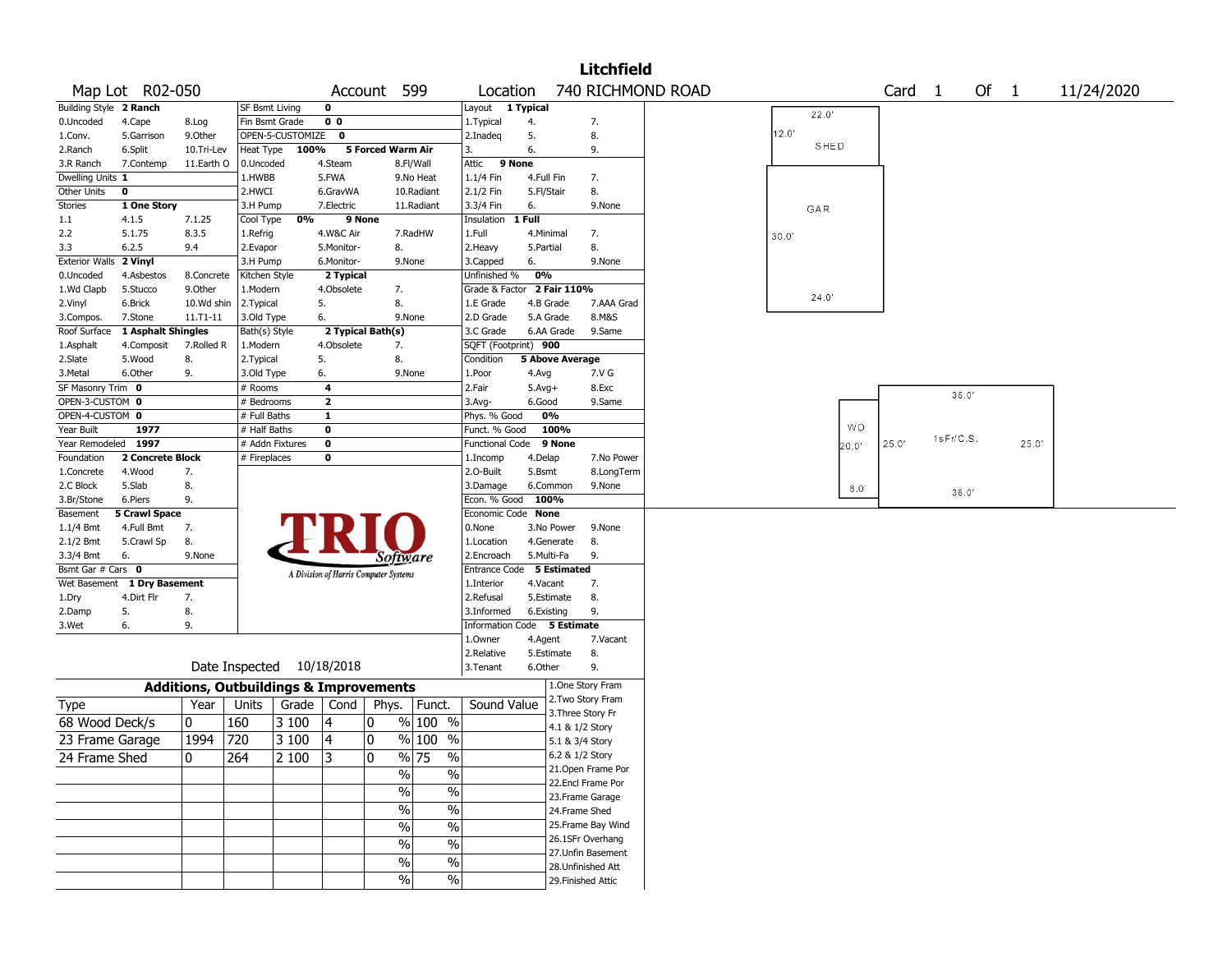|                                  | Map Lot R02-051                             | Account 857 | Location                |                                | RICHMOND ROAD |                                    |                 |                          | Card <sub>1</sub>    | Of $1$        |                                | 11/24/2020                          |
|----------------------------------|---------------------------------------------|-------------|-------------------------|--------------------------------|---------------|------------------------------------|-----------------|--------------------------|----------------------|---------------|--------------------------------|-------------------------------------|
| VELEZ, ERIBERTO                  |                                             |             |                         | <b>Property Data</b>           |               |                                    |                 | <b>Assessment Record</b> |                      |               |                                |                                     |
|                                  | <b>21 GRANITE STREET</b>                    |             |                         | Neighborhood 177 Richmond Road |               | Year                               | Land            |                          | <b>Buildings</b>     |               | Exempt                         | <b>Total</b>                        |
| <b>AVON MA 02322</b>             |                                             |             |                         |                                |               | 2007                               |                 | 42,500                   |                      | 0             |                                | 0<br>42,500                         |
|                                  |                                             |             | Tree Growth Year        | $\mathbf 0$                    |               | 2008                               |                 | 42,500                   |                      | 0             |                                | 0<br>42,500                         |
|                                  |                                             |             | X Coordinate            |                                | $\bf{0}$      |                                    |                 |                          |                      |               |                                |                                     |
|                                  | B5914P143 B13147P68                         |             | Y Coordinate            |                                | $\mathbf 0$   | 2009                               |                 | 40,500                   |                      | $\mathbf 0$   |                                | 0<br>40,500                         |
| Previous Owner<br>HOWARD, LOUISE |                                             |             | Zone/Land Use           | <b>11 Residential</b>          |               | 2010                               |                 | 40,500                   |                      | $\mathbf 0$   |                                | 40,500<br>0                         |
|                                  | 722 RICHMOND ROAD                           |             | Secondary Zone          |                                |               | 2011                               |                 | 40,500                   |                      | $\mathbf 0$   |                                | 40,500<br>0                         |
|                                  |                                             |             |                         |                                |               | 2012                               |                 | 40,500                   |                      | $\pmb{0}$     |                                | 0<br>40,500                         |
|                                  | LITCHFIELD ME 04350<br>Sale Date: 2/08/2019 |             | Topography 2 Rolling    |                                | 9             | 2013                               |                 | 40,500                   |                      | $\mathbf 0$   |                                | 40,500<br>0                         |
|                                  |                                             |             | 1.Level                 | 4.Below St                     | 7.Res Protec  | 2014                               |                 | 40,500                   |                      | 0             |                                | 0<br>40,500                         |
|                                  |                                             |             | 2.Rolling<br>3.Above St | 5.Low<br>6.Swampy              | 8.<br>9.      | 2015                               |                 | 40,500                   |                      | $\mathbf 0$   |                                | 0<br>40,500                         |
|                                  |                                             |             | Utilities 9 None        |                                | 9 None        | 2016                               |                 | 40,500                   |                      | 0             |                                | 0<br>40,500                         |
|                                  |                                             |             | 1.Public                | 4.Dr Well                      | 7.Cesspool    | 2017                               |                 | 40,500                   |                      | $\mathbf 0$   |                                | 0<br>40,500                         |
|                                  |                                             |             | 2. Water                | 5.Dug Well                     | 8.Lake/Pond   | 2018                               |                 | 40,500                   |                      | $\mathbf 0$   |                                | 40,500<br>0                         |
|                                  |                                             |             | 3.Sewer                 | 6.Septic                       | 9.None        | 2019                               |                 | 40,000                   |                      | $\mathbf 0$   |                                | 40,000<br>0                         |
|                                  |                                             |             | <b>Street</b>           | 1 Paved                        |               | 2020                               |                 | 40,000                   |                      | 0             |                                | 0<br>40,000                         |
|                                  |                                             |             | 1.Paved                 | 4.Proposed                     | 7.            |                                    |                 |                          | <b>Land Data</b>     |               |                                |                                     |
|                                  |                                             |             | 2.Semi Imp<br>3.Gravel  | 5.R/O/W<br>6.                  | 8.<br>9.None  | <b>Front Foot</b>                  |                 |                          | <b>Effective</b>     |               | <b>Influence</b>               | <b>Influence</b>                    |
|                                  |                                             |             |                         |                                | 0             | 11.1-100                           | <b>Type</b>     | Frontage                 | <b>Depth</b>         | <b>Factor</b> | Code<br>%                      | <b>Codes</b><br>1.Unimproved        |
|                                  | Inspection Witnessed By:                    |             |                         |                                | $\mathbf 0$   | 12.101-200                         |                 |                          |                      |               | $\frac{9}{6}$                  | 2.Excess Frtg                       |
|                                  |                                             |             |                         | <b>Sale Data</b>               |               | $13.201+$                          |                 |                          |                      |               | %                              | 3. Topography                       |
| Χ                                |                                             | Date        | Sale Date               |                                | 2/08/2019     | 14.<br>15.                         |                 |                          |                      |               | %<br>$\frac{9}{6}$             | 4.Size/Shape<br>5.Access            |
|                                  |                                             |             | Price                   |                                | 15,000        |                                    |                 |                          |                      |               | %                              | 6.Restriction                       |
| No./Date                         | Description                                 | Date Insp.  | Sale Type               | 1 Land Only                    |               |                                    |                 |                          |                      |               | %                              | 7. Right of Way<br>8.View/Environ   |
|                                  |                                             |             | 1.Land                  | 4.MFG UNIT                     | 7.            | <b>Square Foot</b>                 |                 |                          | <b>Square Feet</b>   |               | $\frac{9}{6}$                  | 9. Fract Share                      |
|                                  |                                             |             | 2.L & B<br>3.Building   | 5.Other<br>6.                  | 8.<br>9.      | 16.Regular Lot<br>17.Secondary Lot |                 |                          |                      |               | $\frac{9}{6}$                  | <b>Acres</b>                        |
|                                  |                                             |             |                         |                                |               | 18.Excess Land                     |                 |                          |                      |               | $\frac{9}{6}$                  | 30.Frontage 1                       |
|                                  |                                             |             | Financing               | 9 Unknown                      |               | 19.Condominium                     |                 |                          |                      |               | $\frac{9}{6}$                  | 31. Frontage 2<br>32.Tillable       |
| Notes:                           |                                             |             | 1.Convent<br>2.FHA/VA   | 4.Seller<br>5.Private          | 7.<br>8.      | 20.Miscellaneous                   |                 |                          |                      |               | $\frac{9}{6}$<br>$\frac{9}{6}$ | 33.Tillable                         |
|                                  |                                             |             | 3.Assumed               | 6.Cash                         | 9.Unknown     |                                    |                 |                          |                      |               | $\frac{9}{6}$                  | 34.Softwood F&O                     |
|                                  |                                             |             |                         |                                |               | <b>Fract. Acre</b>                 |                 | <b>Acreage/Sites</b>     |                      |               |                                | 35. Mixed Wood F&O                  |
|                                  |                                             |             | Validity                | <b>3 Distressed Sale</b>       |               | 21. Houselot (Frac                 | 24              |                          | 1.00                 | 100           | %<br>0                         | 36.Hardwood F&O                     |
|                                  |                                             |             | 1.Valid                 | 4.Split                        | 7.Renovate    | 22.Baselot(Fract)                  | $\overline{26}$ |                          | 5.00                 | 100           | $\frac{9}{6}$<br>$\mathbf 0$   | 37.Softwood TG                      |
|                                  |                                             |             | 2.Related<br>3.Distress | 5.Partial<br>6.Exempt          | 8.Other<br>9. | 23.                                |                 |                          |                      |               | $\frac{9}{6}$                  | 38. Mixed Wood TG<br>39.Hardwood TG |
|                                  |                                             |             |                         |                                |               | <b>Acres</b>                       |                 |                          |                      |               | $\frac{9}{6}$                  | 40. Wasteland                       |
|                                  |                                             |             | Verified                | <b>5 Public Record</b>         |               | 24. Houselot<br>25.Baselot         |                 |                          |                      |               | $\overline{\frac{9}{6}}$       | 41.Gravel Pit                       |
|                                  |                                             |             | 1.Buyer                 | 4.Agent                        | 7.Family      | 26.Rear 1                          |                 |                          |                      |               | $\frac{9}{6}$<br>%             | 42. Mobile Home Si                  |
|                                  |                                             |             | 2.Seller                | 5.Pub Rec                      | 8.Other       | 27.Rear 2                          |                 |                          |                      |               |                                | 43.Camp Site                        |
|                                  |                                             |             | 3.Lender                | 6.MLS                          | 9.            | 28. Rear 3                         |                 |                          | <b>Total Acreage</b> | 6.00          |                                | 44.Lot Improvemen                   |
| <b>Litchfield</b>                |                                             |             |                         |                                |               | 29. Rear 4                         |                 |                          |                      |               |                                | 45.Access Right<br>46.Golf Course   |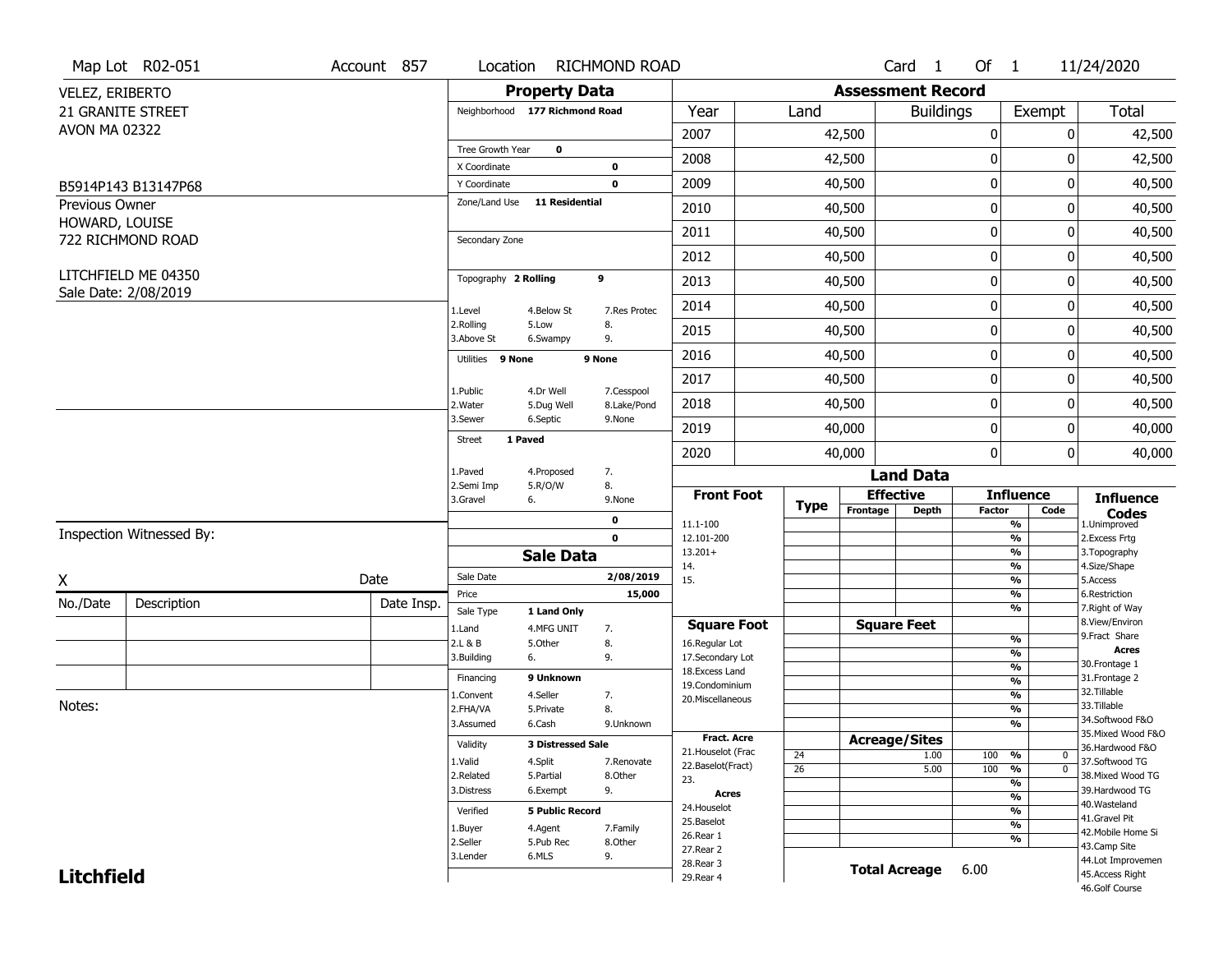|                       |                 |                                                   |                            |       |            |                                       |                          |                        |             |                   | <b>Litchfield</b>  |                   |        |            |
|-----------------------|-----------------|---------------------------------------------------|----------------------------|-------|------------|---------------------------------------|--------------------------|------------------------|-------------|-------------------|--------------------|-------------------|--------|------------|
|                       | Map Lot R02-051 |                                                   |                            |       |            | Account 857                           |                          | Location               |             |                   | RICHMOND ROAD      | Card <sub>1</sub> | Of $1$ | 11/24/2020 |
| <b>Building Style</b> |                 |                                                   | <b>SF Bsmt Living</b>      |       |            |                                       |                          | Layout                 |             |                   |                    |                   |        |            |
| 0.Uncoded             | 4.Cape          | 8.Log                                             | Fin Bsmt Grade             |       |            |                                       |                          | 1.Typical              | 4.          |                   | 7.                 |                   |        |            |
| 1.Conv.               | 5.Garrison      | 9.0ther                                           | OPEN-5-CUSTOMIZE           |       |            |                                       |                          | 2.Inadeg               | 5.          |                   | 8.                 |                   |        |            |
| 2.Ranch               | 6.Split         | 10.Tri-Lev                                        | Heat Type                  | 100%  |            |                                       |                          | 3.                     | 6.          |                   | 9.                 |                   |        |            |
| 3.R Ranch             | 7.Contemp       | 11.Earth O                                        | 0.Uncoded                  |       | 4.Steam    |                                       | 8.Fl/Wall                | Attic                  |             |                   |                    |                   |        |            |
| <b>Dwelling Units</b> |                 |                                                   | 1.HWBB                     |       | 5.FWA      |                                       | 9.No Heat                | 1.1/4 Fin              | 4.Full Fin  |                   | 7.                 |                   |        |            |
| Other Units           |                 |                                                   | 2.HWCI                     |       | 6.GravWA   |                                       | 10.Radiant               | 2.1/2 Fin              | 5.Fl/Stair  |                   | 8.                 |                   |        |            |
| Stories               |                 |                                                   | 3.H Pump                   |       | 7.Electric |                                       | 11.Radiant               | 3.3/4 Fin              | 6.          |                   | 9.None             |                   |        |            |
| 1.1                   | 4.1.5           | 7.1.25                                            | Cool Type                  | 0%    |            |                                       |                          | Insulation             |             |                   |                    |                   |        |            |
| 2.2                   | 5.1.75          | 8.3.5                                             | 1.Refrig                   |       | 4.W&C Air  |                                       | 7.RadHW                  | 1.Full                 | 4.Minimal   |                   | 7.                 |                   |        |            |
| 3.3                   | 6.2.5           | 9.4                                               | 2.Evapor                   |       | 5.Monitor- | 8.                                    |                          | 2.Heavy                | 5.Partial   |                   | 8.                 |                   |        |            |
| <b>Exterior Walls</b> |                 |                                                   | 3.H Pump                   |       | 6.Monitor- | 9.None                                |                          | 3.Capped               | 6.          |                   | 9.None             |                   |        |            |
| 0.Uncoded             | 4.Asbestos      | 8.Concrete                                        | Kitchen Style              |       |            |                                       |                          | Unfinished %           |             |                   |                    |                   |        |            |
| 1.Wd Clapb            | 5.Stucco        | 9.Other                                           | 1.Modern                   |       | 4.Obsolete | 7.                                    |                          | Grade & Factor         |             |                   |                    |                   |        |            |
| 2.Vinyl               | 6.Brick         | 10.Wd shin                                        | 2.Typical                  | 5.    |            | 8.                                    |                          | 1.E Grade              | 4.B Grade   |                   | 7.AAA Grad         |                   |        |            |
| 3.Compos.             | 7.Stone         | 11.T1-11                                          | 3.Old Type                 | 6.    |            | 9.None                                |                          | 2.D Grade              | 5.A Grade   |                   | 8.M&S              |                   |        |            |
| Roof Surface          |                 |                                                   | $\overline{Bath(s)}$ Style |       |            |                                       |                          | 3.C Grade              | 6.AA Grade  |                   | 9.Same             |                   |        |            |
| 1.Asphalt             | 4.Composit      | 7.Rolled R                                        | 1.Modern                   |       | 4.Obsolete | 7.                                    |                          | SQFT (Footprint)       |             |                   |                    |                   |        |            |
| 2.Slate               | 5.Wood          | 8.                                                | 2.Typical                  | 5.    |            | 8.                                    |                          | Condition              |             |                   |                    |                   |        |            |
| 3. Metal              | 6.Other         | 9.                                                | 3.Old Type                 | 6.    |            | 9.None                                |                          | 1.Poor                 | 4.Avg       |                   | 7.V G              |                   |        |            |
| SF Masonry Trim       |                 |                                                   | # Rooms                    |       |            |                                       |                          | 2.Fair                 | $5.Avg+$    |                   | 8.Exc              |                   |        |            |
| OPEN-3-CUSTOM         |                 |                                                   | # Bedrooms                 |       |            |                                       |                          | 3.Avg-                 | 6.Good      |                   | 9.Same             |                   |        |            |
| OPEN-4-CUSTOM         |                 |                                                   | # Full Baths               |       |            |                                       |                          | Phys. % Good           |             |                   |                    |                   |        |            |
| Year Built            |                 |                                                   | # Half Baths               |       |            |                                       |                          | Funct. % Good          |             |                   |                    |                   |        |            |
| Year Remodeled        |                 |                                                   | # Addn Fixtures            |       |            |                                       |                          | <b>Functional Code</b> |             |                   |                    |                   |        |            |
| Foundation            |                 |                                                   | # Fireplaces               |       |            |                                       |                          | 1.Incomp               | 4.Delap     |                   | 7.No Power         |                   |        |            |
| 1.Concrete            | 4.Wood          | 7.                                                |                            |       |            |                                       |                          | 2.O-Built              | 5.Bsmt      |                   | 8.LongTerm         |                   |        |            |
| 2.C Block             | 5.Slab          | 8.                                                |                            |       |            |                                       |                          | 3.Damage               | 6.Common    |                   | 9.None             |                   |        |            |
| 3.Br/Stone            | 6.Piers         | 9.                                                |                            |       |            |                                       |                          | Econ. % Good           |             |                   |                    |                   |        |            |
| Basement              |                 |                                                   |                            |       |            |                                       |                          | Economic Code          |             |                   |                    |                   |        |            |
| $1.1/4$ Bmt           | 4.Full Bmt      | 7.                                                |                            |       |            |                                       |                          | 0.None                 | 3.No Power  |                   | 9.None             |                   |        |            |
| 2.1/2 Bmt             | 5.Crawl Sp      | 8.                                                |                            |       |            |                                       |                          | 1.Location             | 4.Generate  |                   | 8.                 |                   |        |            |
| 3.3/4 Bmt             | 6.              | 9.None                                            |                            |       |            | <i>Software</i>                       |                          | 2.Encroach             | 5.Multi-Fa  |                   | 9.                 |                   |        |            |
| Bsmt Gar # Cars       |                 |                                                   |                            |       |            |                                       |                          | <b>Entrance Code</b>   | $\mathbf 0$ |                   |                    |                   |        |            |
| Wet Basement          |                 |                                                   |                            |       |            | A Division of Harris Computer Systems |                          | 1.Interior             | 4.Vacant    |                   | 7.                 |                   |        |            |
| 1.Dry                 | 4.Dirt Flr      | 7.                                                |                            |       |            |                                       |                          | 2.Refusal              | 5.Estimate  |                   | 8.                 |                   |        |            |
| 2.Damp                | 5.              | 8.                                                |                            |       |            |                                       |                          | 3.Informed             | 6.Existing  |                   | 9.                 |                   |        |            |
| 3.Wet                 | 6.              | 9.                                                |                            |       |            |                                       |                          | Information Code 0     |             |                   |                    |                   |        |            |
|                       |                 |                                                   |                            |       |            |                                       |                          | 1.0wner                | 4.Agent     |                   | 7.Vacant           |                   |        |            |
|                       |                 |                                                   |                            |       |            |                                       |                          | 2.Relative             | 5.Estimate  |                   | 8.                 |                   |        |            |
|                       |                 |                                                   | Date Inspected             |       |            |                                       |                          | 3.Tenant               | 6.Other     |                   | 9.                 |                   |        |            |
|                       |                 | <b>Additions, Outbuildings &amp; Improvements</b> |                            |       |            |                                       |                          |                        |             |                   | 1.One Story Fram   |                   |        |            |
|                       |                 |                                                   |                            |       |            |                                       |                          |                        |             |                   | 2. Two Story Fram  |                   |        |            |
| Type                  |                 | Year                                              | Units                      | Grade | Cond       | Phys.                                 | Funct.                   | Sound Value            |             | 3. Three Story Fr |                    |                   |        |            |
|                       |                 |                                                   |                            |       |            | $\%$                                  | $\%$                     |                        |             | 4.1 & 1/2 Story   |                    |                   |        |            |
|                       |                 |                                                   |                            |       |            | $\frac{0}{0}$                         | $\%$                     |                        |             | 5.1 & 3/4 Story   |                    |                   |        |            |
|                       |                 |                                                   |                            |       |            | $\frac{0}{6}$                         | $\frac{0}{6}$            |                        |             | 6.2 & 1/2 Story   |                    |                   |        |            |
|                       |                 |                                                   |                            |       |            | $\sqrt{6}$                            | $\%$                     |                        |             |                   | 21. Open Frame Por |                   |        |            |
|                       |                 |                                                   |                            |       |            |                                       |                          |                        |             |                   | 22.Encl Frame Por  |                   |        |            |
|                       |                 |                                                   |                            |       |            | $\sqrt{6}$                            | $\%$                     |                        |             |                   | 23. Frame Garage   |                   |        |            |
|                       |                 |                                                   |                            |       |            |                                       |                          |                        |             |                   |                    |                   |        |            |
|                       |                 |                                                   |                            |       |            | $\sqrt{6}$                            | $\%$                     |                        |             | 24.Frame Shed     |                    |                   |        |            |
|                       |                 |                                                   |                            |       |            |                                       |                          |                        |             |                   | 25. Frame Bay Wind |                   |        |            |
|                       |                 |                                                   |                            |       |            | $\sqrt{6}$                            | $\overline{\frac{0}{0}}$ |                        |             |                   | 26.1SFr Overhang   |                   |        |            |
|                       |                 |                                                   |                            |       |            | $\%$                                  | $\%$                     |                        |             |                   | 27.Unfin Basement  |                   |        |            |
|                       |                 |                                                   |                            |       |            | $\sqrt{6}$<br>$\frac{0}{0}$           | $\%$<br>$\%$             |                        |             |                   | 28.Unfinished Att  |                   |        |            |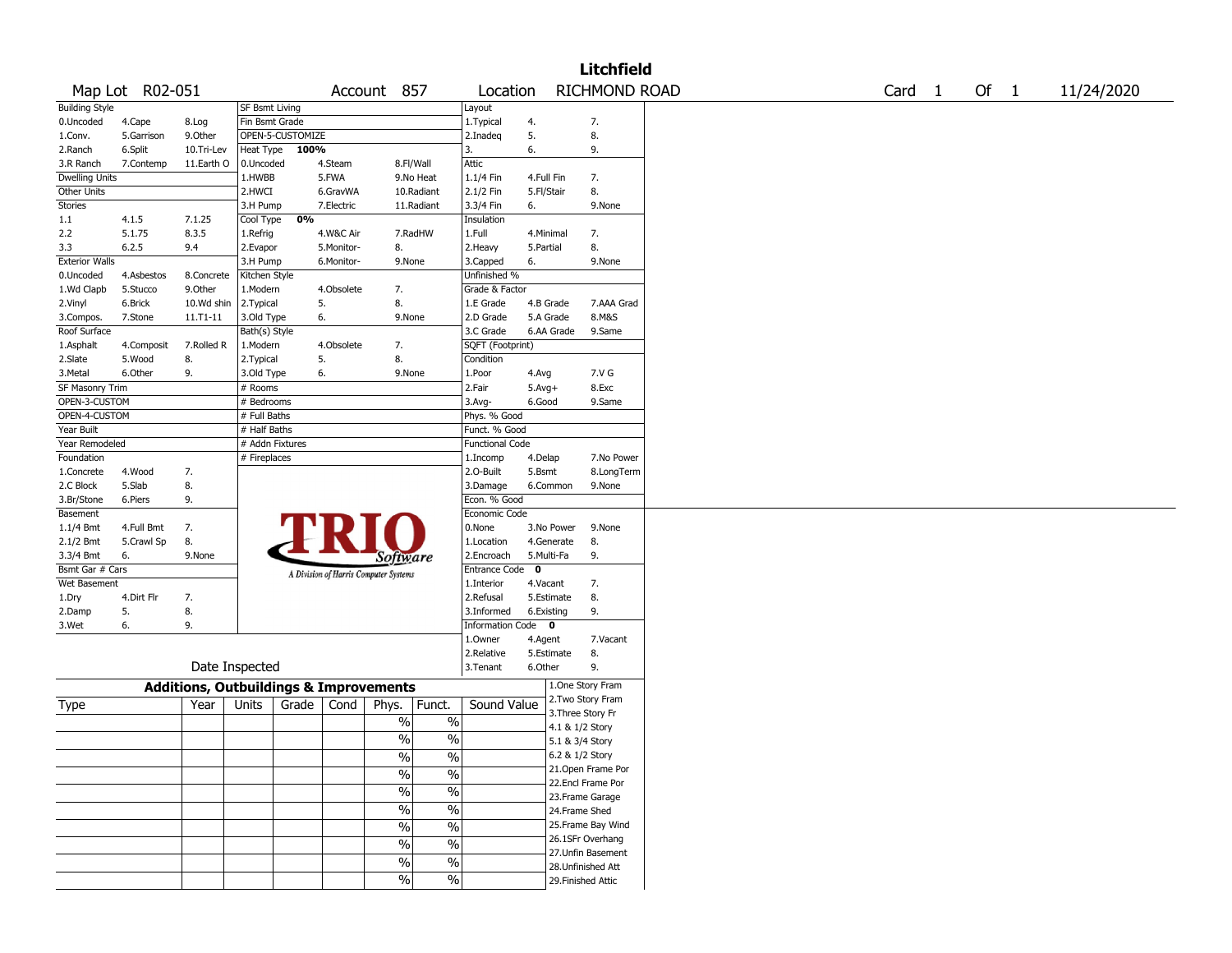|                                                              | Map Lot R02-052                                                 | Account 2178                     | Location                     |                         | <b>RICHMOND ROAD</b>                                          |                                                                                                                   |                       |                      |                          | Card <sub>1</sub>  | Of $1$                   |                                           | 11/24/2020                            |  |
|--------------------------------------------------------------|-----------------------------------------------------------------|----------------------------------|------------------------------|-------------------------|---------------------------------------------------------------|-------------------------------------------------------------------------------------------------------------------|-----------------------|----------------------|--------------------------|--------------------|--------------------------|-------------------------------------------|---------------------------------------|--|
|                                                              | MACWHINNIE, ROGER W                                             |                                  |                              | <b>Property Data</b>    |                                                               |                                                                                                                   |                       |                      | <b>Assessment Record</b> |                    |                          |                                           |                                       |  |
| 814 RICHMOND RD                                              |                                                                 | Neighborhood 177 Richmond Road   |                              |                         | Year                                                          |                                                                                                                   | Land                  |                      | <b>Buildings</b>         |                    | Exempt                   | <b>Total</b>                              |                                       |  |
|                                                              | LITCHFIELD ME 04350                                             |                                  |                              |                         |                                                               | 2007                                                                                                              |                       |                      | 73,050                   |                    | 0                        | 0                                         | 73,050                                |  |
|                                                              |                                                                 |                                  | Tree Growth Year             | $\mathbf{o}$            |                                                               | 2008                                                                                                              |                       |                      | 83,050                   |                    | 0                        | 0                                         | 83,050                                |  |
|                                                              |                                                                 |                                  | X Coordinate<br>Y Coordinate |                         | 0<br>$\mathbf 0$                                              | 2009                                                                                                              |                       |                      | 81,250                   |                    | $\boldsymbol{0}$         | 0                                         | 81,250                                |  |
| B1523P101                                                    |                                                                 |                                  | Zone/Land Use                | 11 Residential          |                                                               | 2010                                                                                                              | 81,250                |                      |                          |                    | 0                        | 0                                         | 81,250                                |  |
|                                                              |                                                                 |                                  |                              |                         | 2011                                                          |                                                                                                                   |                       | 81,250               |                          | $\mathbf 0$        | 0                        | 81,250                                    |                                       |  |
|                                                              |                                                                 | Secondary Zone                   |                              |                         | 2012                                                          |                                                                                                                   |                       | 81,250               |                          | $\boldsymbol{0}$   | 0                        | 81,250                                    |                                       |  |
|                                                              |                                                                 | Topography 2 Rolling             |                              |                         | 2013                                                          |                                                                                                                   |                       | 81,250               |                          | $\boldsymbol{0}$   | 0                        | 81,250                                    |                                       |  |
|                                                              |                                                                 |                                  |                              |                         | 2014                                                          |                                                                                                                   |                       | 81,250               |                          | $\mathbf 0$        | 0                        | 81,250                                    |                                       |  |
|                                                              |                                                                 |                                  | 1.Level<br>2.Rolling         | 4.Below St<br>5.Low     | 7.Res Protec<br>8.                                            | 2015                                                                                                              |                       | 81,250               |                          |                    | 0                        | 0                                         | 81,250                                |  |
|                                                              |                                                                 |                                  | 3.Above St                   | 6.Swampy                | 9.                                                            | 2016                                                                                                              |                       | 81,250               |                          |                    | 0                        | 0                                         | 81,250                                |  |
|                                                              |                                                                 |                                  | Utilities                    | 4 Drilled Well          | <b>6 Septic System</b><br>7.Cesspool<br>8.Lake/Pond<br>9.None | 2017                                                                                                              |                       |                      | 71,250                   |                    | $\boldsymbol{0}$         | 0                                         | 71,250                                |  |
|                                                              |                                                                 |                                  | 1.Public<br>2. Water         | 4.Dr Well<br>5.Dug Well |                                                               | 2018                                                                                                              |                       |                      | 83,100                   |                    | 0                        | 0                                         | 83,100                                |  |
|                                                              |                                                                 |                                  | 3.Sewer                      | 6.Septic                |                                                               | 2019                                                                                                              |                       |                      | 80,000                   |                    | $\mathbf 0$              | 0                                         | 80,000                                |  |
|                                                              |                                                                 |                                  | 1 Paved<br><b>Street</b>     |                         |                                                               | 2020                                                                                                              |                       | 80,000               |                          |                    | $\mathbf 0$              | 0                                         | 80,000                                |  |
|                                                              |                                                                 |                                  | 1.Paved                      | 4.Proposed              | 7.                                                            |                                                                                                                   |                       |                      |                          | <b>Land Data</b>   |                          |                                           |                                       |  |
|                                                              |                                                                 |                                  | 2.Semi Imp<br>3.Gravel       | 5.R/O/W<br>6.           | 8.<br>9.None                                                  | <b>Front Foot</b>                                                                                                 |                       |                      |                          | <b>Effective</b>   |                          | <b>Influence</b>                          | <b>Influence</b>                      |  |
|                                                              |                                                                 |                                  |                              |                         | 0                                                             |                                                                                                                   |                       | <b>Type</b>          | Frontage                 | <b>Depth</b>       |                          | <b>Factor</b><br>Code                     | <b>Codes</b><br>1.Unimproved          |  |
| Inspection Witnessed By:                                     |                                                                 |                                  | $\mathbf 0$                  |                         |                                                               | 11.1-100<br>12.101-200                                                                                            |                       |                      |                          |                    |                          | %<br>%                                    | 2. Excess Frtg                        |  |
|                                                              |                                                                 |                                  | <b>Sale Data</b>             |                         |                                                               | $13.201+$                                                                                                         |                       |                      |                          |                    |                          | %                                         | 3. Topography                         |  |
| X                                                            |                                                                 | Date                             | Sale Date                    |                         |                                                               | 14.<br>15.                                                                                                        |                       |                      |                          |                    |                          | %<br>%                                    | 4.Size/Shape<br>5.Access              |  |
| No./Date                                                     | Description                                                     | Date Insp.                       | Price                        |                         |                                                               |                                                                                                                   |                       |                      |                          |                    |                          | $\frac{9}{6}$                             | 6.Restriction                         |  |
|                                                              |                                                                 |                                  | Sale Type                    |                         | 7.<br>8.<br>9.<br>7.                                          | <b>Square Foot</b><br>16.Regular Lot<br>17.Secondary Lot<br>18. Excess Land<br>19.Condominium<br>20.Miscellaneous |                       |                      |                          | <b>Square Feet</b> |                          | %                                         | 7. Right of Way<br>8.View/Environ     |  |
|                                                              |                                                                 |                                  | 1.Land<br>2.L & B            | 4.MFG UNIT<br>5.Other   |                                                               |                                                                                                                   |                       |                      |                          |                    |                          | $\frac{9}{6}$                             | 9. Fract Share                        |  |
|                                                              |                                                                 |                                  | 3.Building                   | 6.                      |                                                               |                                                                                                                   |                       |                      |                          |                    |                          | %                                         | <b>Acres</b><br>30. Frontage 1        |  |
|                                                              |                                                                 |                                  | Financing                    |                         |                                                               |                                                                                                                   |                       |                      |                          |                    |                          | $\frac{9}{6}$<br>$\overline{\frac{9}{6}}$ | 31. Frontage 2                        |  |
|                                                              |                                                                 |                                  | 1.Convent                    | 4.Seller                |                                                               |                                                                                                                   |                       |                      |                          |                    |                          | $\frac{9}{6}$                             | 32. Tillable                          |  |
| Notes:                                                       |                                                                 | 2.FHA/VA                         | 5.Private                    | 8.                      |                                                               |                                                                                                                   |                       |                      |                          |                    | $\overline{\frac{9}{6}}$ | 33.Tillable                               |                                       |  |
| '18 Per request combine lot 47 with this lot (1.10 acres & 1 |                                                                 |                                  | 3.Assumed                    | 6.Cash                  | 9.Unknown                                                     |                                                                                                                   |                       |                      |                          |                    |                          | %                                         | 34.Softwood F&O<br>35. Mixed Wood F&O |  |
| MH site)                                                     |                                                                 | Validity                         |                              |                         | <b>Fract. Acre</b><br>21. Houselot (Frac                      |                                                                                                                   |                       | <b>Acreage/Sites</b> |                          |                    |                          | 36.Hardwood F&O                           |                                       |  |
|                                                              | '17 Per info this lot has only 2 MH sites( other is on lot 47). | 1.Valid                          | 4.Split                      | 7.Renovate              | 22.Baselot(Fract)                                             |                                                                                                                   | 21                    |                      | 1.00                     | 100                | %<br>0<br>$\overline{0}$ | 37.Softwood TG                            |                                       |  |
| Adjust                                                       |                                                                 | 2.Related                        | 5.Partial                    | 8.Other                 | 23.                                                           |                                                                                                                   | $\overline{26}$<br>44 |                      | 5.00<br>1.00             | 100<br>100         | %<br>$\overline{0}$<br>% | 38. Mixed Wood TG                         |                                       |  |
|                                                              |                                                                 |                                  | 3.Distress                   | 6.Exempt                | 9.                                                            | Acres                                                                                                             |                       | 42                   | 3.00                     |                    | 100                      | $\overline{0}$<br>%                       | 39.Hardwood TG                        |  |
|                                                              |                                                                 | Verified                         |                              | 7.Family                | 24. Houselot<br>25.Baselot                                    |                                                                                                                   | $\overline{27}$       |                      | 0.60                     | 100                | %<br>$\mathbf 0$         | 40. Wasteland<br>41.Gravel Pit            |                                       |  |
|                                                              |                                                                 | 1.Buyer                          | 4.Agent                      |                         |                                                               |                                                                                                                   |                       |                      |                          |                    | %                        | 42. Mobile Home Si                        |                                       |  |
|                                                              |                                                                 | 2.Seller<br>5.Pub Rec<br>8.Other |                              |                         | 26.Rear 1<br>27. Rear 2                                       |                                                                                                                   |                       |                      |                          |                    | %                        | 43.Camp Site                              |                                       |  |
|                                                              |                                                                 | 3.Lender                         | 6.MLS                        | 9.                      | 28. Rear 3                                                    |                                                                                                                   |                       |                      | <b>Total Acreage</b>     | 6.60               |                          | 44.Lot Improvemen                         |                                       |  |
| <b>Litchfield</b>                                            |                                                                 |                                  |                              |                         | 29. Rear 4                                                    |                                                                                                                   |                       |                      |                          |                    |                          | 45.Access Right                           |                                       |  |